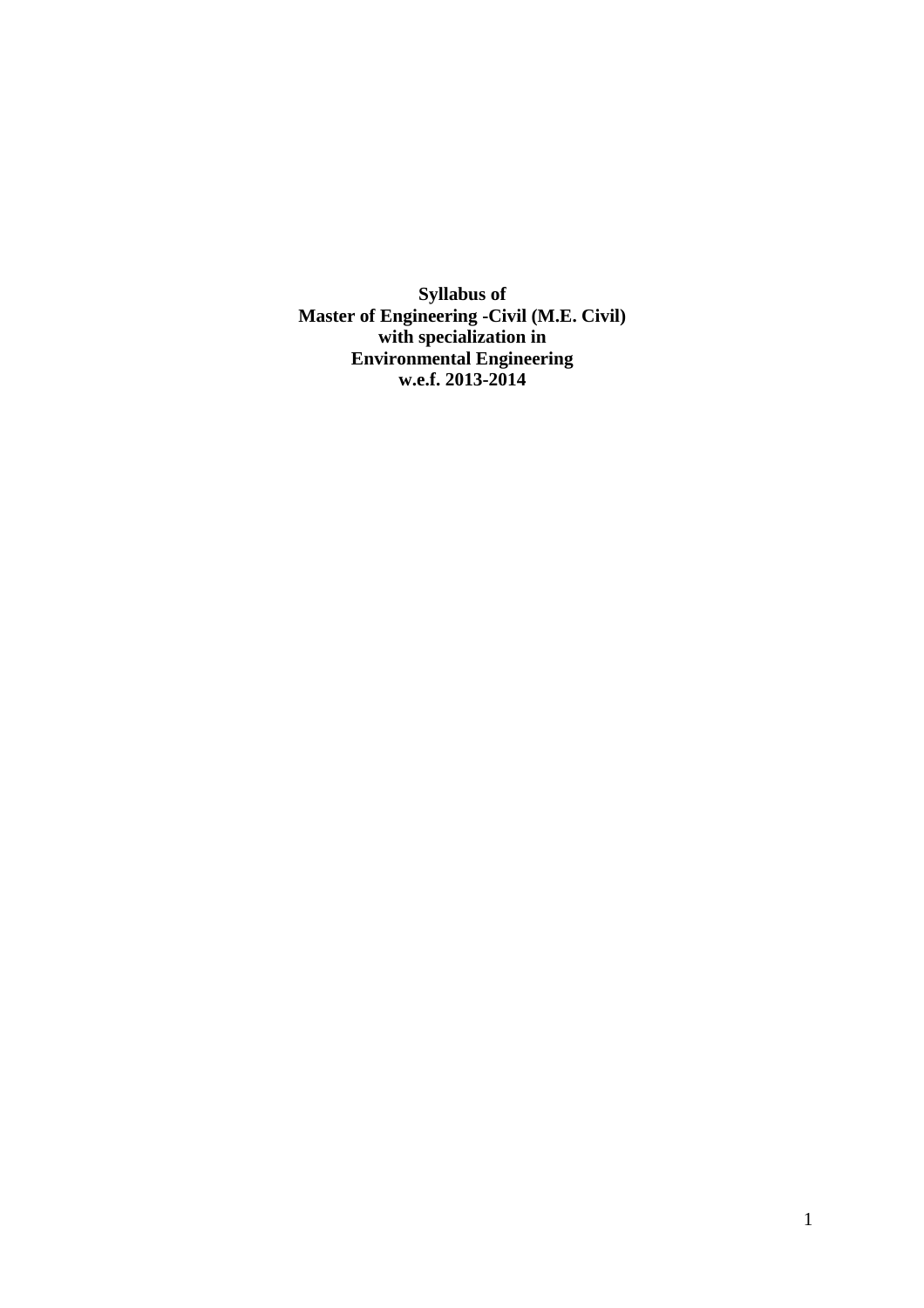## **University of Pune M.E. (Civil) (Environmental Engineering) COURSE STRUCTURE (2013Course) (w.e.f. June – 2013) University of Pune , Document on Rules and Regulation for P.G.Courses be referred for the detailed information. 1Credit =2 Modules=15 Hrs.**

#### **SEMESTER-I**

| Cod | <b>Subject</b>            | <b>Teaching</b>  |                 | <b>Examination Scheme</b> |      |                  |                  |                |
|-----|---------------------------|------------------|-----------------|---------------------------|------|------------------|------------------|----------------|
| e   |                           | <b>Scheme</b>    |                 |                           |      |                  |                  | S              |
|     |                           | Lect. $/$<br>Pr. | <b>Paper</b>    |                           | TW   | Oral /<br>Prese- | <b>Tota</b><br>ı |                |
|     |                           |                  |                 |                           |      | ntatio           |                  |                |
|     |                           |                  |                 |                           |      | $\mathbf n$      |                  |                |
|     |                           |                  | In sem.         | End sem.                  |      |                  |                  |                |
|     |                           |                  | <b>Assessme</b> | <b>Assessme</b>           |      |                  |                  |                |
|     |                           |                  | nt              | nt                        |      |                  |                  |                |
| 501 | Environmental             | $\overline{4}$   | 50              | 50                        | $-$  |                  | 100              | $\overline{4}$ |
| 061 | Legislation<br>and        |                  |                 |                           |      |                  |                  |                |
|     | <b>Management Systems</b> |                  |                 |                           |      |                  |                  |                |
| 501 | Environmental             | $\overline{4}$   | 50              | 50                        | $-1$ |                  | 100              | $\overline{4}$ |
| 062 | Chemistry & Micro-        |                  |                 |                           |      |                  |                  |                |
|     | <b>Biology</b>            |                  |                 |                           |      |                  |                  |                |
| 501 | Physico-Chemical          | $\overline{4}$   | 50              | 50                        | $-$  | $-1$             | 100              | $\overline{4}$ |
| 063 | Process for Water and     |                  |                 |                           |      |                  |                  |                |
|     | Waste<br>Water            |                  |                 |                           |      |                  |                  |                |
|     | Treatment                 |                  |                 |                           |      |                  |                  |                |
| 501 | Research methodology      | $\overline{4}$   | 50              | 50                        |      |                  | 100              | $\overline{4}$ |
| 004 |                           |                  |                 |                           |      |                  |                  |                |
| 501 | *Elective I               | 5                | 50              | 50                        | $-$  | $-$              | 100              | 5              |
| 064 |                           |                  |                 |                           |      |                  |                  |                |
| 501 | Lab Practice-I            | $\overline{4}$   | $-$             | $-1$                      | 50   | 50               | 100              | $\overline{4}$ |
| 065 |                           |                  |                 |                           |      |                  |                  |                |
|     | <b>TOTAL</b>              | 25               | 250             | 250                       | 50   | 50               | 600              | 25             |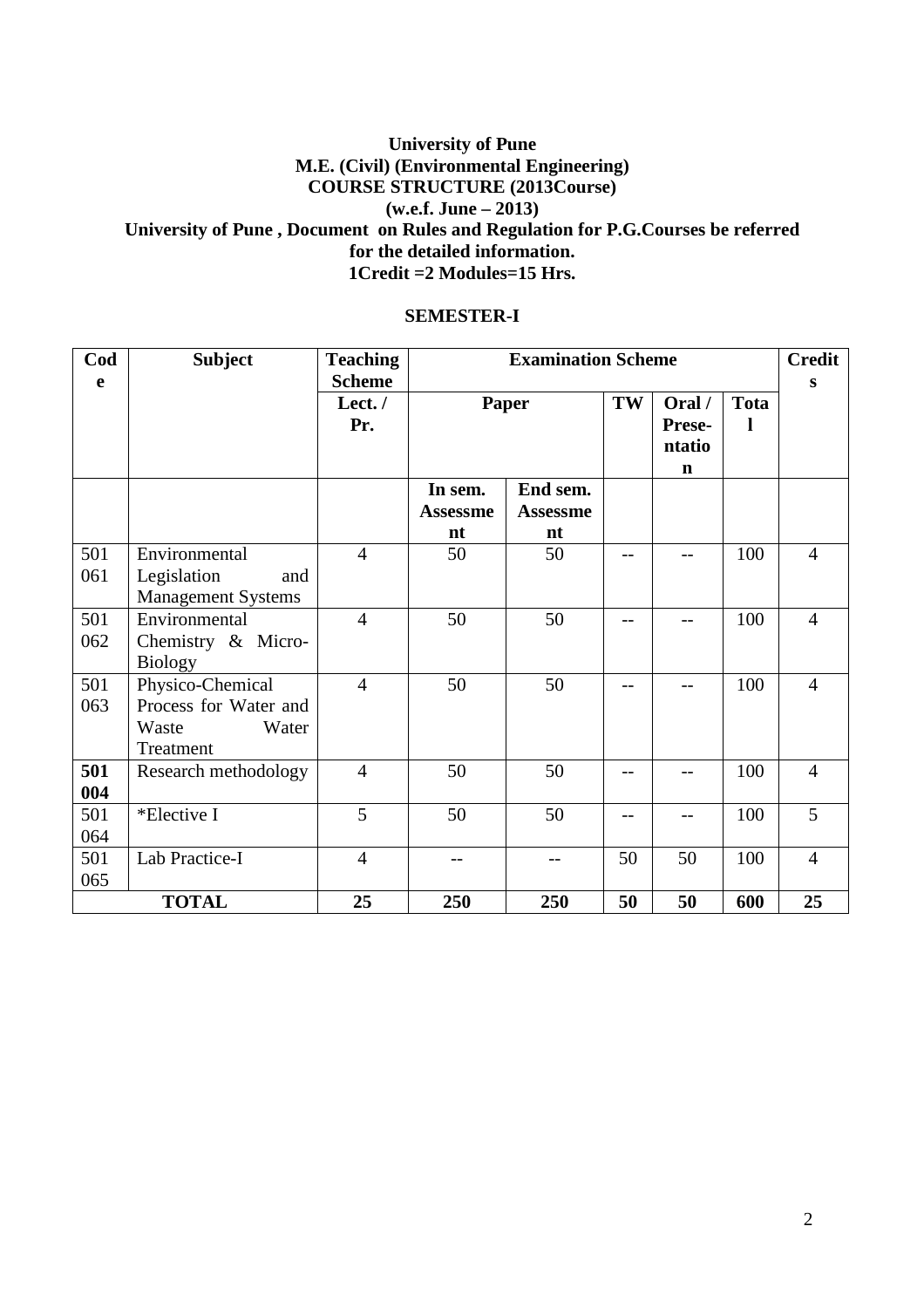| Code             | 2 Credits Course<br>L                           | Code             | 1 Credit<br>Course                           | Code     | <b>Audit Course</b><br>(No Credit<br>Course)                    |
|------------------|-------------------------------------------------|------------------|----------------------------------------------|----------|-----------------------------------------------------------------|
|                  |                                                 |                  |                                              |          |                                                                 |
| 501 064A         | Cyber<br>Security/Information<br>security       | 501 064 F        | Economics<br>$&$ Finance<br>For<br>Engineers | 501 064K | Mass<br>communicatio<br>n,<br>Photography<br>and<br>Videography |
| 501 064 <b>B</b> | Environmental<br>Biotechnology                  | 501 064 G        | Foreign<br>Language $-I$                     | 501 064L | Yoga and<br>Meditation                                          |
| 501 064 C        | <b>Water Quality</b><br>Modelling               | 501 064 H        | Engineering<br>Ethics                        |          |                                                                 |
| 501 064D         | Air Quality<br>Modelling.                       | 501 064 <b>I</b> | Intellectual<br>Property<br>Rights           |          |                                                                 |
| 501 064E         | Design of<br>Environmental<br><b>Structures</b> |                  |                                              |          |                                                                 |

# **501 064 Elective I**

# **SEMESTER—II**

| Cod        | <b>Subject</b>                                            | <b>Teachin</b>     |                                  | <b>Examination Scheme</b>         |      |                                                 |                  | <b>Credit</b>  |
|------------|-----------------------------------------------------------|--------------------|----------------------------------|-----------------------------------|------|-------------------------------------------------|------------------|----------------|
| e          |                                                           | g<br><b>Scheme</b> |                                  |                                   |      |                                                 |                  | S              |
|            |                                                           | Lect./<br>Pr.      | Paper                            |                                   | TW   | Oral/<br><b>Prese</b><br>ntati<br><sub>on</sub> | <b>Tota</b><br>1 |                |
|            |                                                           |                    | In sem.<br><b>Assessme</b><br>nt | End sem.<br><b>Assessme</b><br>nt |      |                                                 |                  |                |
| 501<br>066 | Industrial<br>Waste<br>Water Management                   | $\overline{4}$     | 50                               | 50                                | $-1$ | $-$                                             | 100              | $\overline{4}$ |
| 501<br>067 | Air pollution<br>& Control                                | $\overline{4}$     | 50                               | 50                                | --   | $-$                                             | 100              | $\overline{4}$ |
| 501<br>068 | Solid<br>and<br>waste<br>Hazardous<br>Waste<br>Management | $\overline{4}$     | 50                               | 50                                | --   | $-$                                             | 100              | $\overline{4}$ |
| 501<br>069 | **Elective-II                                             | 5                  | 50                               | 50                                | --   | $-$                                             | 100              | 5              |
| 501<br>070 | Lab Practice-II                                           | $\overline{4}$     |                                  | --                                | 50   | 50                                              | 100              | $\overline{4}$ |
| 501<br>071 | Seminar-I                                                 | $\overline{4}$     | --                               | --                                | 50   | 50                                              | 100              | $\overline{4}$ |
|            | <b>TOTAL</b>                                              | 25                 | 200                              | 200                               | 100  | 100                                             | 600              | 25             |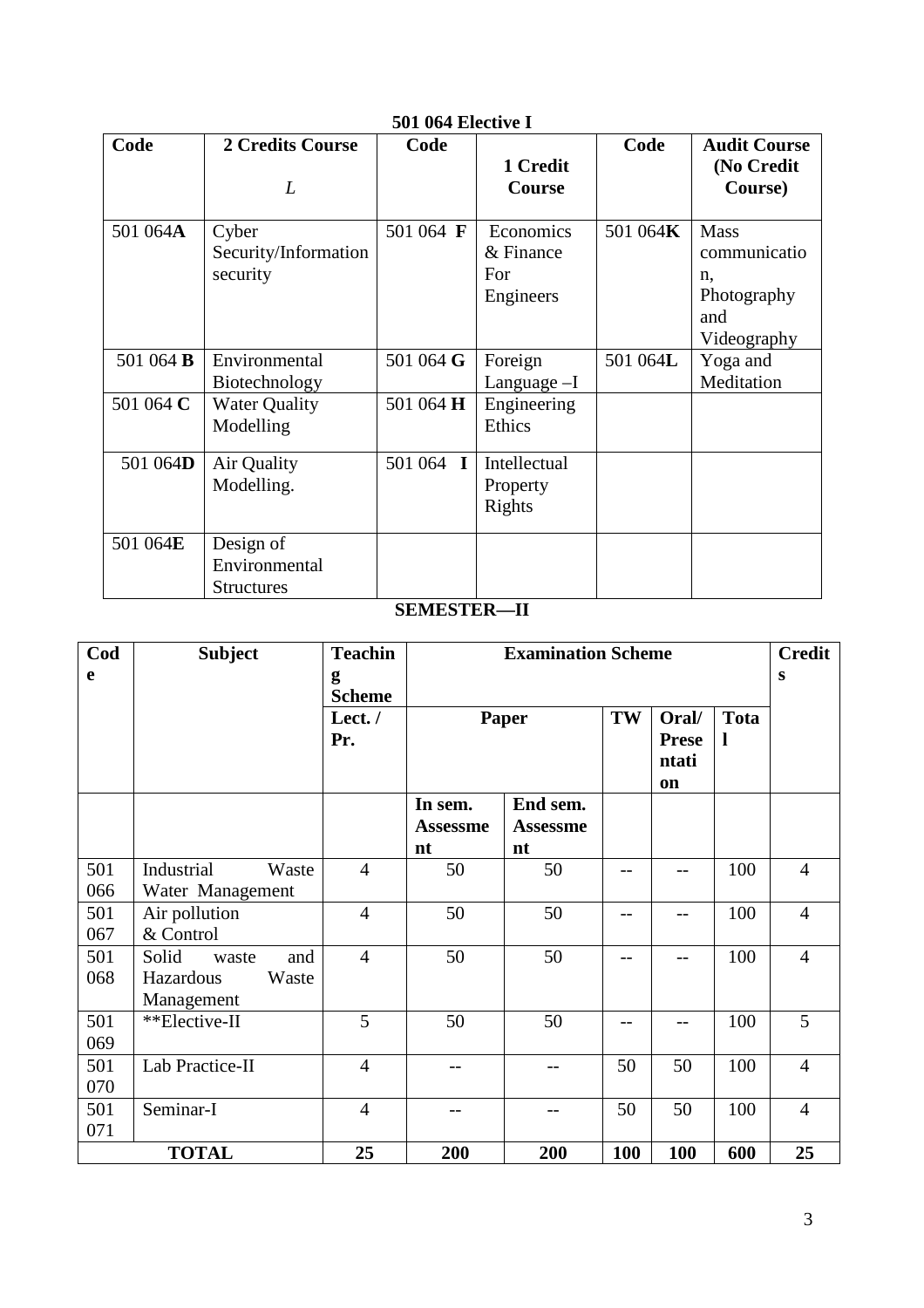|          |             |               | ovi vož Literite II    |                 |          |                        |
|----------|-------------|---------------|------------------------|-----------------|----------|------------------------|
| Code     |             | 2 Credits     | Code                   |                 | Code     | <b>Audit Course</b>    |
|          |             | Course        |                        | 1 Credit        |          | (No Credit             |
|          |             |               |                        | Course          |          | Course)                |
|          |             | L             |                        |                 |          |                        |
| 501069   | $\mathbf A$ | Human Rights  | 501069 E               | Foreign         |          | Performing Arts -      |
|          |             |               |                        | Language II     | 501069 I | <b>Music and Dance</b> |
| 501069   | B           | Agricultural  | $\mathbf{F}$<br>501069 | <b>Building</b> | 501069 J | Principle Centred      |
|          |             | Pollution     |                        | Services and    |          | Leadership             |
|          |             | Control.      |                        | Maintenance     |          |                        |
|          |             |               |                        |                 |          |                        |
| 501069 C |             | Environmental | 501069 G               | Green           |          |                        |
|          |             | Audit         |                        | <b>Building</b> |          |                        |
|          |             |               |                        | Design and      |          |                        |
|          |             |               |                        | Construction    |          |                        |
|          |             |               |                        |                 |          |                        |
| 501069   | D           | Contaminated  | 501069 H               | Environmental   |          |                        |
|          |             | Site          |                        | Disaster        |          |                        |
|          |             | Remediation   |                        | Management      |          |                        |

# **501 069 Elective II**

## **SEMESTER—III**

| Code       | <b>Subject</b>                        | <b>Teach</b><br>ing<br><b>Sche</b> |                                  | <b>Credits</b>                    |     |                                             |              |                |
|------------|---------------------------------------|------------------------------------|----------------------------------|-----------------------------------|-----|---------------------------------------------|--------------|----------------|
|            |                                       | me<br>Lect. $/$<br>Pr.             |                                  | Paper                             | TW  | Oral/<br><b>Prese</b><br>ntati<br><b>on</b> | <b>Total</b> |                |
|            |                                       |                                    | In sem.<br><b>Assessme</b><br>nt | End sem.<br><b>Assessme</b><br>nt |     |                                             |              |                |
| 601<br>072 | Environmental<br>Sanitation           | $\overline{4}$                     | 50                               | 50                                |     |                                             | 100          | $\overline{4}$ |
| 601<br>073 | Environmental<br>Impact<br>Assessment | $\overline{4}$                     | 50                               | 50                                |     |                                             | 100          | $\overline{4}$ |
| 601<br>074 | *** ElectiveIII                       | 5                                  | 50                               | 50                                |     |                                             | 100          | 5              |
| 601<br>075 | Seminar-II                            | $\overline{4}$                     | --                               |                                   | 50  | 50                                          | 100          | $\overline{4}$ |
| 601<br>076 | Project Stage -                       | 8                                  |                                  |                                   | 50  | 50                                          | 100          | 8              |
|            | <b>TOTAL</b>                          | 25                                 | 150                              | 150                               | 100 | 100                                         | 500          | 25             |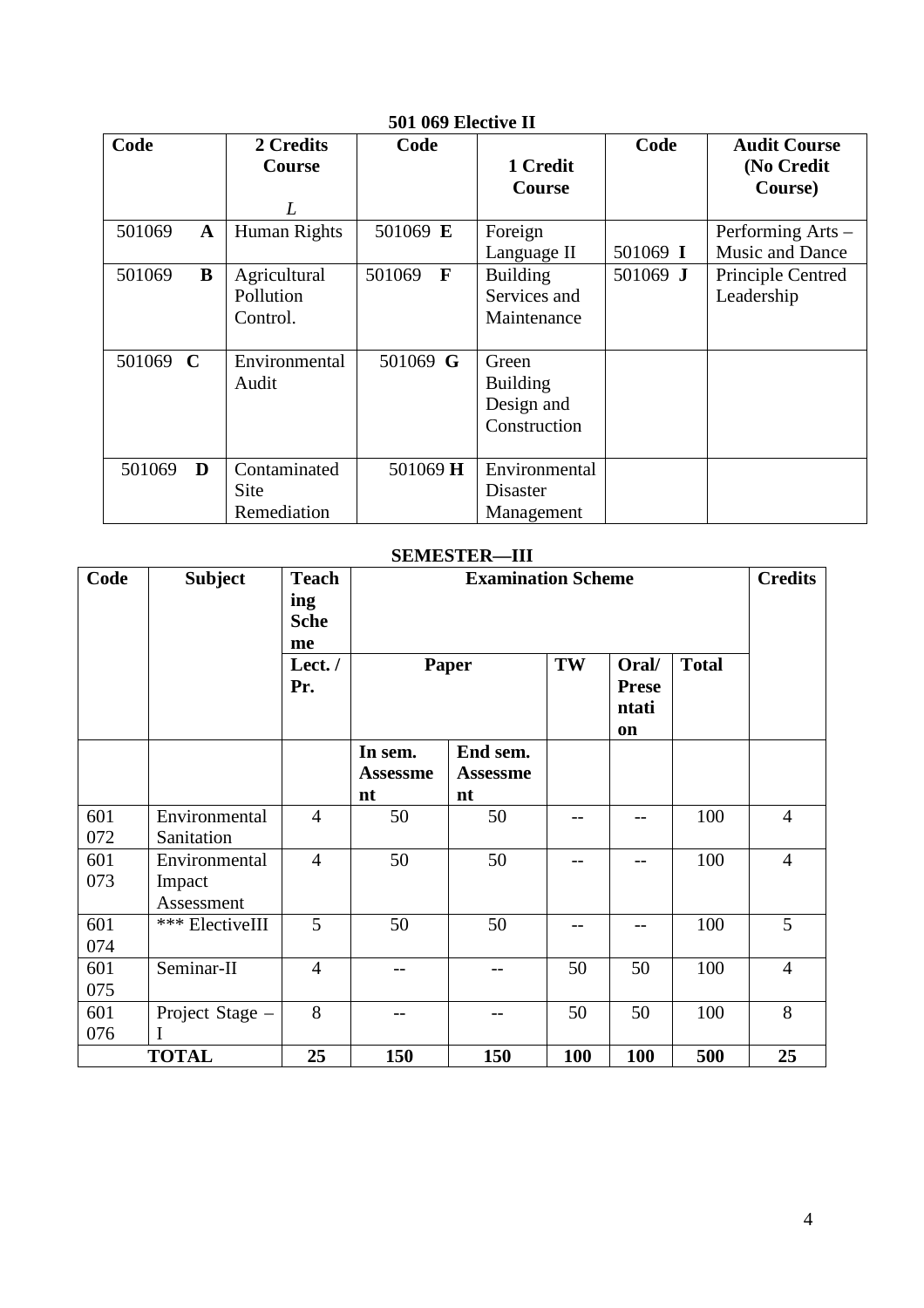| Code    | 2 Credits<br>Course                                            | Code    | 1 Credit<br>Course      | Code    | <b>Audit</b><br>Course<br>(No Credit<br>Course) |
|---------|----------------------------------------------------------------|---------|-------------------------|---------|-------------------------------------------------|
| 601074A | Climate<br>change                                              | 601074E | Project<br>Funding      | 601074H | Chess                                           |
| 601074B | Marine<br>Pollution                                            | 601074F | Foreign<br>Language-III | 601074I | Abacus                                          |
| 601074C | Nano<br>technology for<br>water and<br>wastewater<br>treatment | 601074G | Rural<br>Engineering    |         |                                                 |
| 601074D | Geo-<br>environmental<br>Engineering                           |         |                         |         |                                                 |

# **601 074 Elective III**

# **SEMESTER—IV**

| Code No. | <b>Course Title</b>    | <b>Teaching</b> | <b>Examination SchemeMarks</b> |     |                       | <b>Credit</b> |    |
|----------|------------------------|-----------------|--------------------------------|-----|-----------------------|---------------|----|
|          |                        | <b>Scheme</b>   |                                |     |                       |               |    |
|          |                        | Lect / $Pr$     |                                |     | Paper   TW   Oral/Pre | <b>Total</b>  |    |
|          |                        |                 |                                |     | sentation             |               |    |
| 601 077  | Seminar-III            |                 |                                | 50  | 50                    | 100           |    |
| 601 078  | Project Work Stage -II | 20              |                                | 150 | 50                    | 200           | 20 |
|          | <b>TOTAL</b>           | 25              | --                             | 200 | 100                   | 300           |    |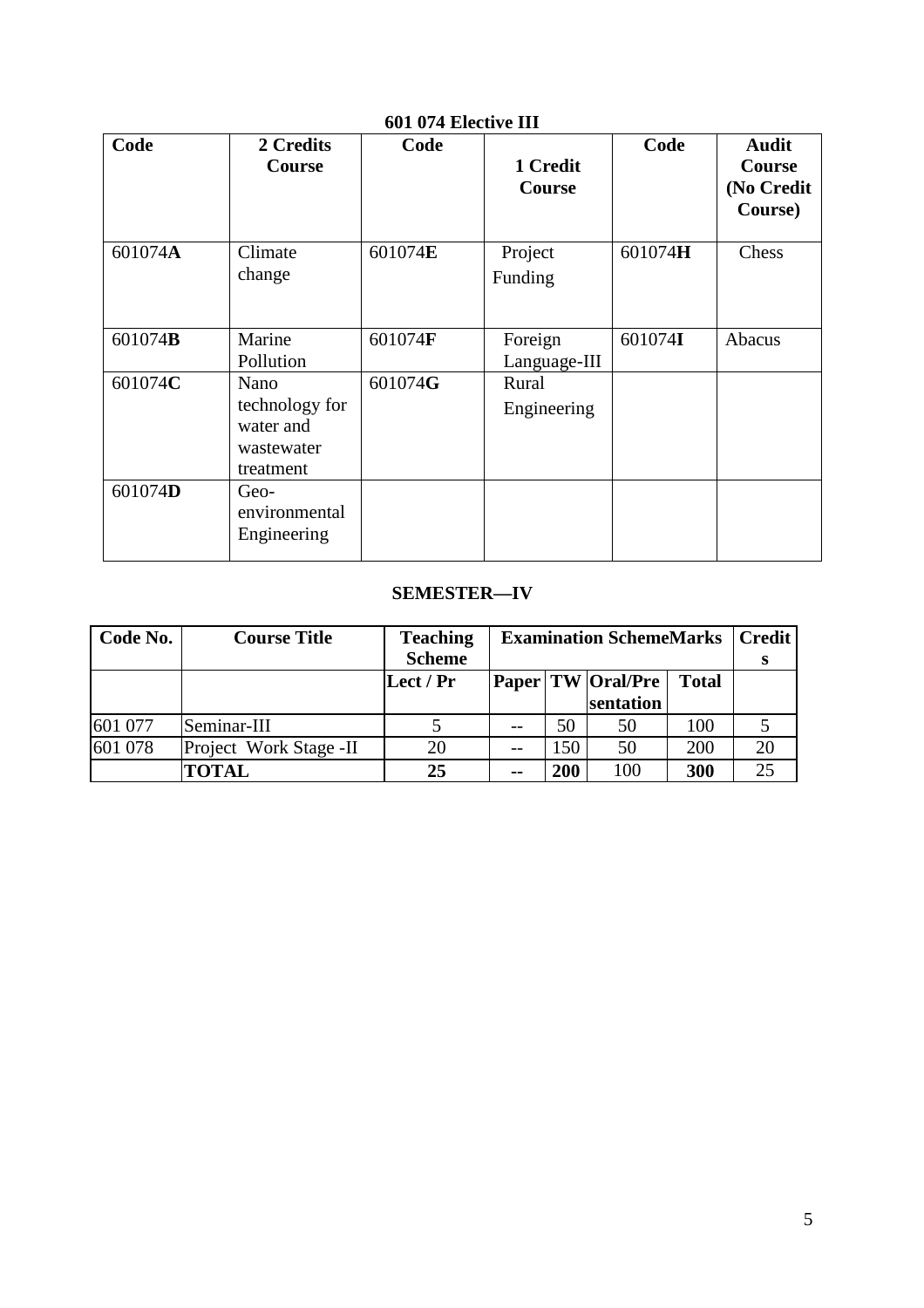#### **UNIVERSITY OF PUNE M.E. (CIVIL) (Environmental Engineering ) 501 061 - Environmental Legislation and Management System**

**Teaching Scheme Examination Scheme** 

**Lectures: 4 hours/week Theory Paper: 100 Marks Credits: 4 In Semester Assessment: 50 Marks End Semester Assessment: 50 Marks Duration of end sem. exam. : 3 hrs** 

#### **Module-1**

Indian Constitution and Environmental Protection – National Environmental policies – Precautionary Principle and Polluter Pays Principle – Concept of absolute liability – multilateral environmental agreements and Protocols – Montreal Protocol, Kyoto agreement, Rio declaration, Functions and Constitutions of SPCB and CPCB.

## **Module -2**

Water (P & Cp) Act, 1974: Power & functions of regulatory agencies - responsibilities of Occupier, Provision relating to prevention and control, Scheme of Consent to establish, Consent to operate – Conditions of the consents – Outlet – Legal sampling procedures, State Water Laboratory – Appellate Authority – Penalties for violation of consent conditions etc. Provisions for closure/directions in apprehended pollution situation.

#### **Module -3**

Air (P & Cp) Act, 1981: Power & functions of regulatory agencies - responsibilities of Occupier, Provision relating to prevention and control, Scheme of Consent to establish, Consent to operate – Conditions of the consents – Outlet – Legal sampling procedures, State Air Laboratory – Appellate Authority – Penalties for violation of consent conditions etc. Provisions for closure/directions in apprehended pollution situation.

#### **Module -4**

Environment (Protection) Act 1986: Genesis of the Act – delegation of powers – Role of Central Government - Latest EIA Notification – Sitting of Industries – Coastal Zone Regulation - Responsibilities of local bodies mitigation scheme etc., for Municipal Solid Waste Management.

#### **Module -5**

Fundamentals of Environmental Management and ISO 14000 series: Background and development of ISO 14000 series. Environmental management Plans, principles and elements. The ISO 14001- Environmental management systems standard. Environmental law in India: Environmental policy and laws.

#### **Module -6**

Role of Judicary and NGO: International concern for environment, Role of judiciary in environmental protection, Environmental audit, ISO certification, Environmental management system, International and national efforts at environmental protection; Environmental policy. Relevant Provisions of Indian Forest Act, Public Interest Litigation - Writ petitions - Supreme Court Judgments in Landmark cases.

#### **Module – 7**

Important powers and functions of the MPC board under both the water and air acts, Role of SPCB in implementation of various notifications issued by Central Govt. under Environment (Protection) Act, 1986, Hazardous waste (Management and Handling) Rules, 1989, Bio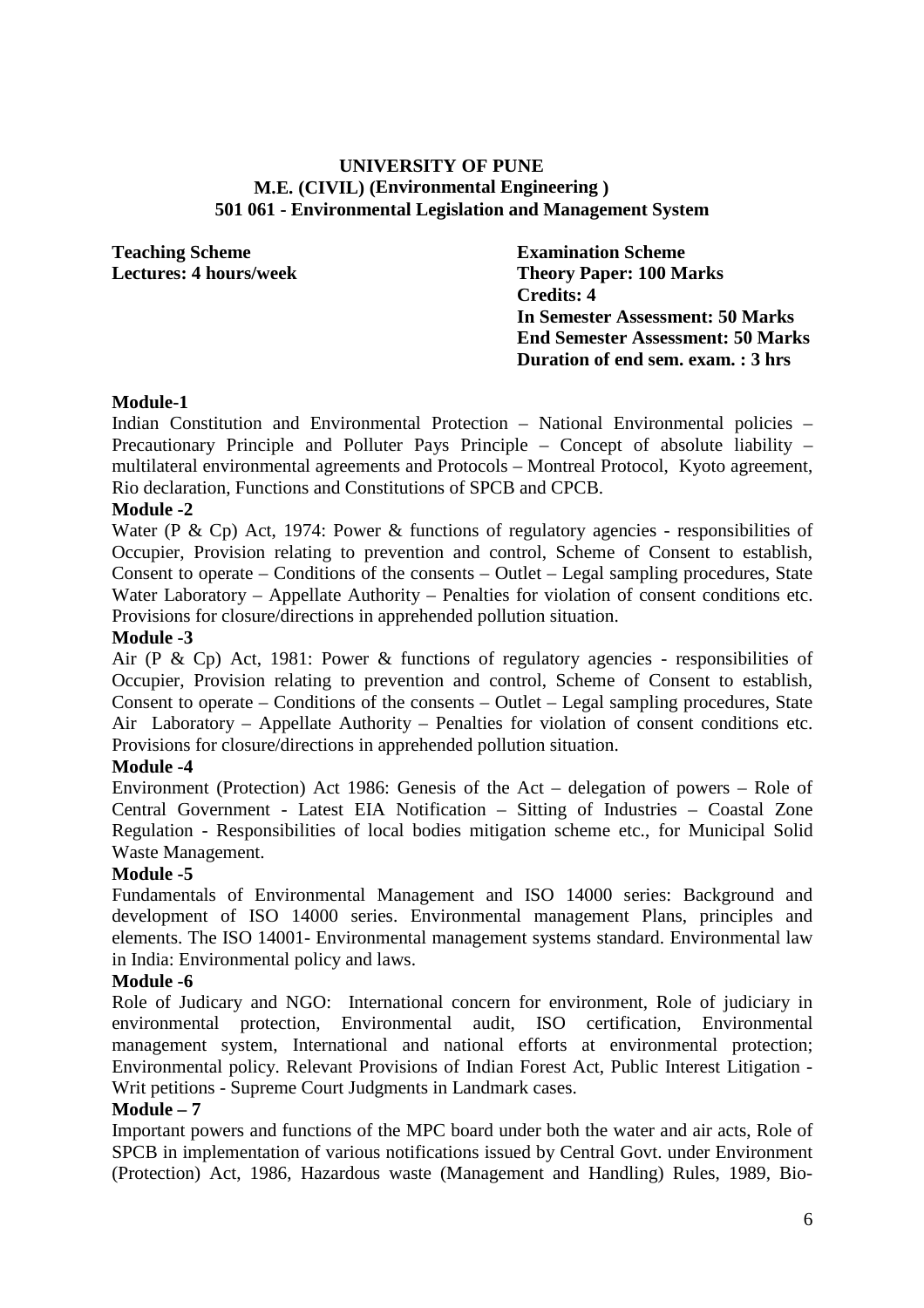Medical Waste (M & H) Rules, 1998, Notifications issued by Govt. of Maharashtra for the protection and improvement of environment.

#### **Module – 8**

Responsibilities of Pollution Control Boards under Hazardous Waste rules and that of occupier, authorization – responsibilities of generators and role of Pollution Control Boards, Procedure of public hearing for obtaining Environmental Clearance. Role of NGO in Nature Conservation.

## **Reference Books**:

- 1. CPCB, "Pollution Control acts, Rules and Notifications issued there under "Pollution Control Series – PCL/2/1992, Central Pollution Control Board, Delhi, 1997.
- 2. Shyam Divan and Armin Roseneranz "Environmental law and policy in India "Oxford University Press, New Delhi, 2001.
- 3. Greger I. Megregor, "Environmental law and enforcement", Lewis Publishers, London1994.
- 4. Constitution of India [ Referred articles from part-III, part-IV and part-IV A]
- 5. Pares Distn. Environmental Laws in India (Deep, Lated edn.)
- 6. Handbook of environmental management and technology: Gwendolyn Holmes, Ben Ramnarine Singh, Louis Theodore.
- 7. The ISO 14000 Handbook: Joseph Cascio.
- 8. ISO 14004: Environmental management systems: General guidelines on principles, systems and supporting techniques (ISO 14004:1996 (E)).
- 9. ISO 14001: Environmental management systems: Specification with guidance for use (ISO 14001:1996b(E)) ( International organization for standardization-Switzerland). --------------------------------------------------------------------------------------------------------

## **UNIVERSITY OF PUNE**

# **M.E. (CIVIL) (Environmental Engineering )**

**Semester I**

## **501 062 - Environmental Chemistry & Micro-Biology**

**Teaching Scheme 2.1 Examination Scheme**<br> **Theory Paper: 100 Minutes: 4 hours/week 2.1 Examination Scheme** 

**Theory Paper: 100 Marks Credits: 4 In Semester Assessment: 50 Marks End Semester Assessment: 50 Marks Duration of end sem. exam. : 3 hrs** 

#### **Module – 1**

**Fundamentals of Chemistry for Environmental Engineering:** Introduction, Basic Concepts from General Chemistry, Physical Chemistry, Equilibrium Chemistry, Organic, Biochemistry, Colloid Chemistry and Nuclear Chemistry.

## **Module – 2**

**Chemistry of pollutants:** Chemistry of pollutants in the Atmosphere, Solid, liquid, gaseous and radioactive pollutants in the atmosphere, formation of physical processes of pollutants in the atmosphere, Effects of temperature, solar radiation and wind current on the various pollutants, Effect of gravitational force and rain scrubbing on air pollutants, Chemical properties of air pollutants chemisorptions, effect of solar radiation on acidic basic characteristics,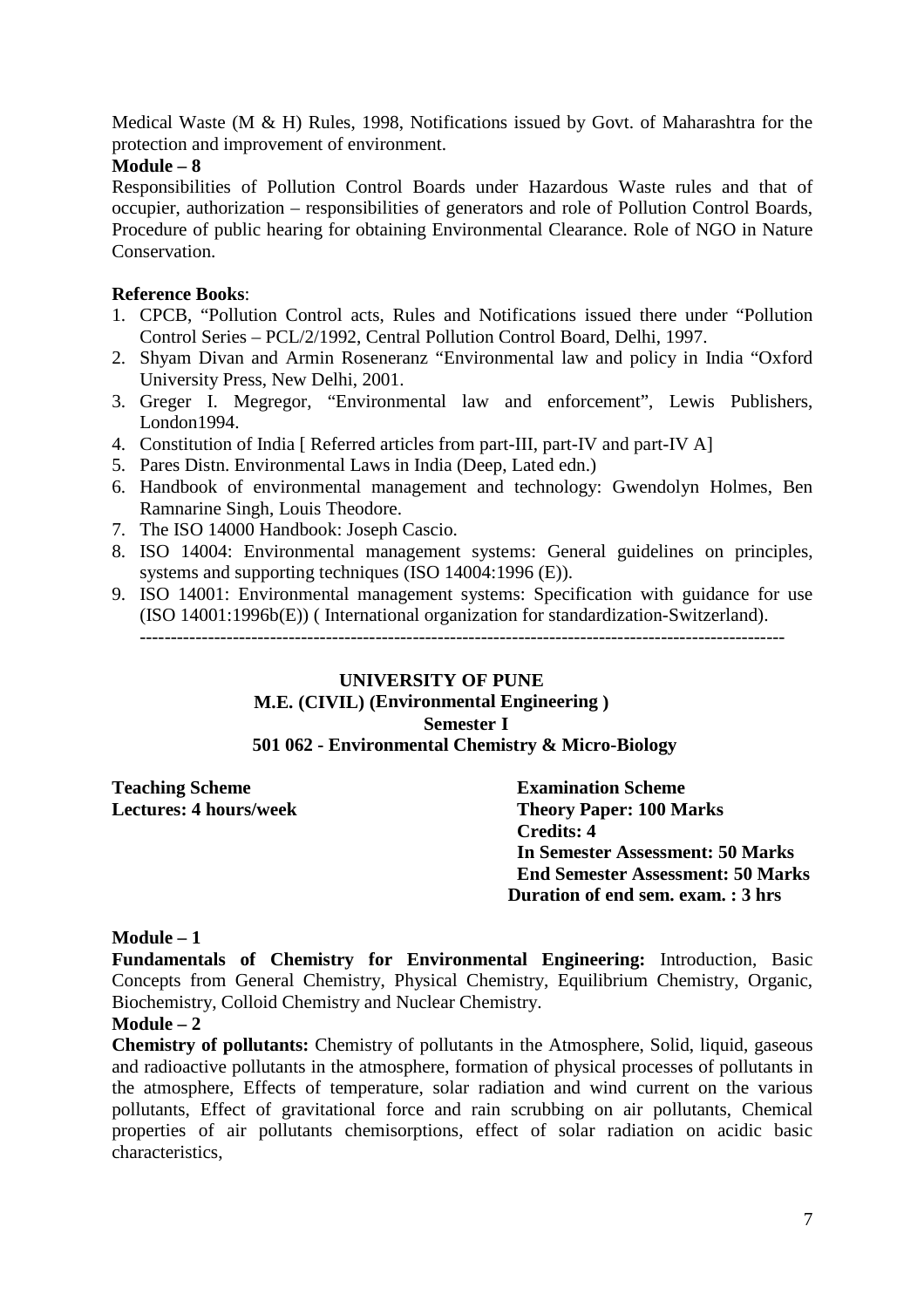## **Module – 3**

**Chemistry of Various Organic and Inorganic Compounds**: Carcinogenic compounds and their effects. Hydrocarbons: Chemistry of hydrocarbon decay, environmental effects, effects on macro and micro organisms.

**Surfactants:** Cationic, anionic and nonionic detergents, modified detergents.

Pesticides: Classification, degradation, analysis, pollution due to pesticides and DDT problems.

## **Module – 4**

**Synthetic Polymers:** Microbial decomposition, polymer decay, ecological and consideration, Photosensitize additives.

**Lead and its compounds:** Physical and chemical properties, behavior, human exposure, absorption, influence. Aflatoxin occurrence, chemical composition and properties metabolism, acute toxicity, carcinogenicity.

## **Module – 5**

**Optical Methods**: Principles of Optical Methods such as Absorption, Spectrophotometer, Flame photometry, Fluorometry. Principles of Chromatographic Methods such as Gas chromatography, High Performance Liquid Chromatography and Ion Chromatography.

## **Module – 6**

**Environmental Microbiology:** Scope and Areas of Environmental Microbiology, Cell and its Structure, Introduction to Enzyme and Metabolic Reactions, Aerobic and anaerobic respiration, Classification.

#### **Module – 7**

**Microscopy and Micrometry:** Observations, Measurements and Isolation of Microorganism, Different Cultures, Media and Techniques of Staining and Enumeration of microorganism.

#### **Module – 8**

**Applied Microbiology**: of Soil, Air, Water and Biological Processes of Wastewater Treatments, Industrial Microbiology.

## **Reference Books:**

- 1. C.N. Sawyer, P.L. McCarty and G. F. Parkin, Chemistry for Environmental Engineering and Science, Tata McGraw-Hill, Fifth edition, New Delhi, 2003.
- 2. G.W. Vanloon and S.J. Duffy 'Environmental chemistry a global perspective, Oxford University press, New York., 2000.
- 3. Tortora. G.J, B.R. Furke, and C.L. Case, "Microbiology-An Introduction" (4th Ed.), Benjamin/Cummings Publ. Co., Inc., California, 1992.
- 4. Pelczar, M. J.Chan E.C.S. and Krieg, N. R. Microbiology, Tata McGraw Hill, New Delhi,1993
- 5. Benefield L. D., Judkins J.F. and Weaned R.L., Process Chemistry for Water and Wastewater Treatment, Prentice Hall, Inc. London, 1987.
- 6. R.E. McKinney, "Microbiology for Sanitary Engineers", McGraw Hill Book Company, 1962.
- 7. W.G. Walter and R.H. McBee, "General Microbiology", East West Edition, 1969.
- 8. Botkin, "Environmental Science" 8<sup>th</sup> ed.—Wiley, India.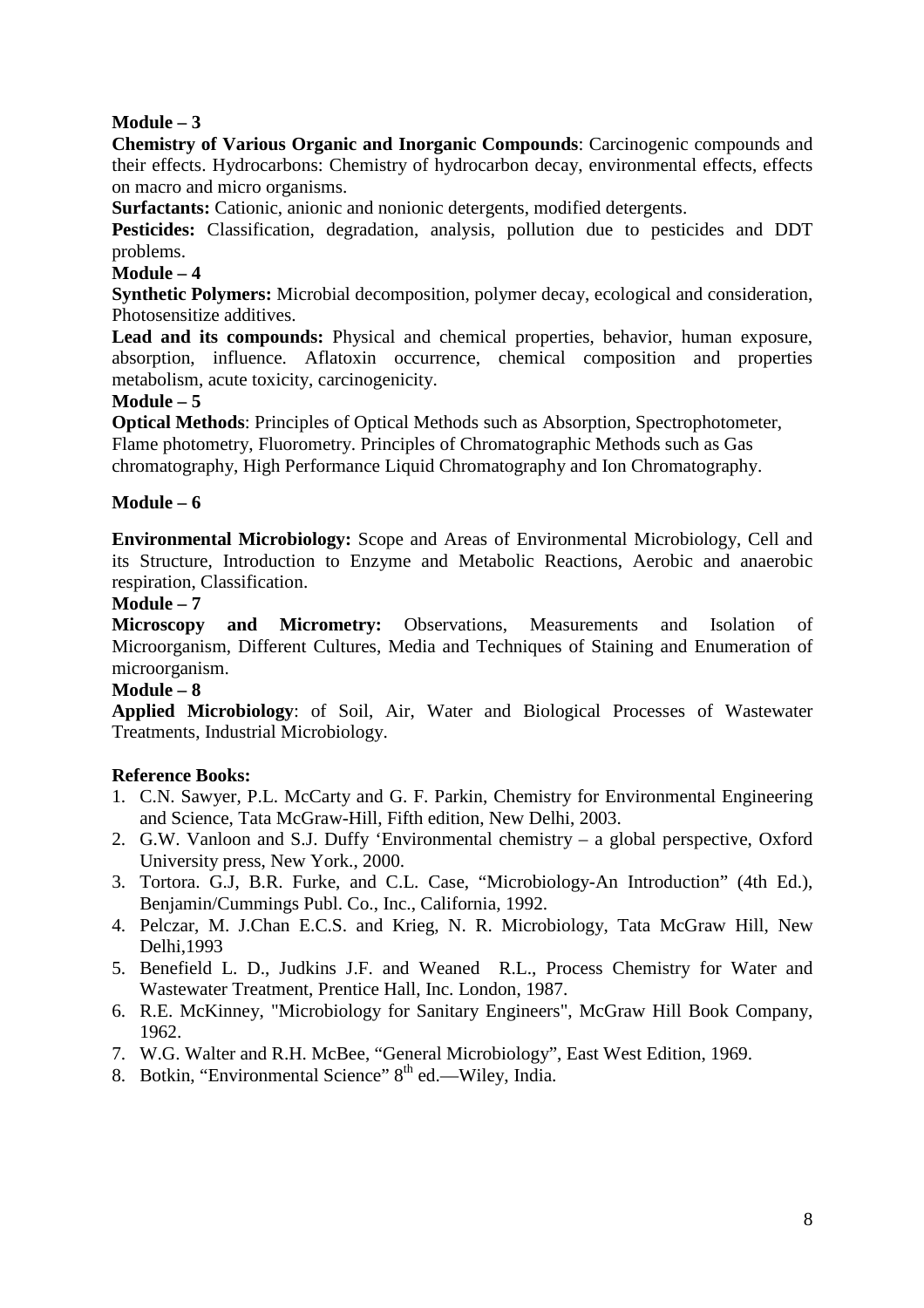# **UNIVERSITY OF PUNE M.E. (CIVIL) (Environmental Engineering )**

#### **Semester I**

#### **501 063 Physico-Chemical Process for Water and Waste Water Treatment**

**Teaching Scheme Examination Scheme** 

**Lectures: 4 hours/week Theory Paper: 100 Marks Credits: 4 In Semester Assessment: 50 Marks End Semester Assessment: 50 Marks Duration of end sem. exam. : 3 hrs.** 

#### **Module – 1**

**Process Dynamics, Reactions and Reactors:** Reactors Used for the Treatment of Wastewater, Mass transport processes, The Mass-Balance Principle, Reactions kinetics and reaction rates, Configurations of ideal and non-ideal reactors, Principle of ideal reactor design, Completely mixed batch reactors, Completely mixed flow reactors, Determination of rate parameters in CMF reactors, Plug Flow Reactors.

#### **Module – 2**

**Coagulation and Flocculation:** Coagulation Process, Stability of colloids, Repulsive and Attractive Potentials, destabilization of Colloids, Transport of colloidal particles, Orthokinetic and Perikinetic flocculation, Destabilization in Water and Wastewater Treatment by Al(III) and Fe(III).

**Module – 3** Synthetic Organic

polymers, Activated Silica, Selection of a coagulant, Sedimentation Processes, Zone Settling, Compression, Sedimentation tank design for water and wastewater, Design of tube settlers, Concept and design aeration and gas transfer.

#### **Module – 4**

**Water and wastewater purification systems:** biological and chemical processes for water and wastewater purification. Secondary and Tertiary treatment systems with their design. Aeration and gas transfer.

#### **Module – 5**

**Filtration:** Filtration process; Principle Mechanisms of filtration, Filter Hydraulics backwash hydraulics, Rate control Patterns and Methods, Head loss patterns at Constant Rate, Slow sand and Rapid sand Filtration and their performances, Design of Gravity filters, Design and Operating variables for deep Granular Filters: Filter media, Fluidization and bed expansion in backwashing, Under drainage systems with design, operational problems.

#### **Module – 6**

**Disinfection:** History and modes of disinfection, rates of disinfection, disinfection concentration Factors affecting disinfection such as temperature, pH and organic matter, Chemical Disinfectants – chlorine and Chlorine derivatives; Non Chemical Methods for Disinfection : Ozonation; UV radiation.

#### **Module – 7**

**Reverse Osmosis**: Osmosis and Osmotic Pressure, Water and Solute Diffusion, Properties of Cellulose Acetate Membranes, Feed temperature and pH, Solute rejection, System Design, Pretreatment and Flux Maintenance, Application.

**Chemical Oxidation**: Limitation of Oxidative Processes and Oxidizing agents in Water and Wastewater Treatment, Principle and Theories of Chemical Oxidation, Concept and definition, Thermodynamic and kinetic consideration, Role of pH in Chemical Oxidation, Balancing Redox reaction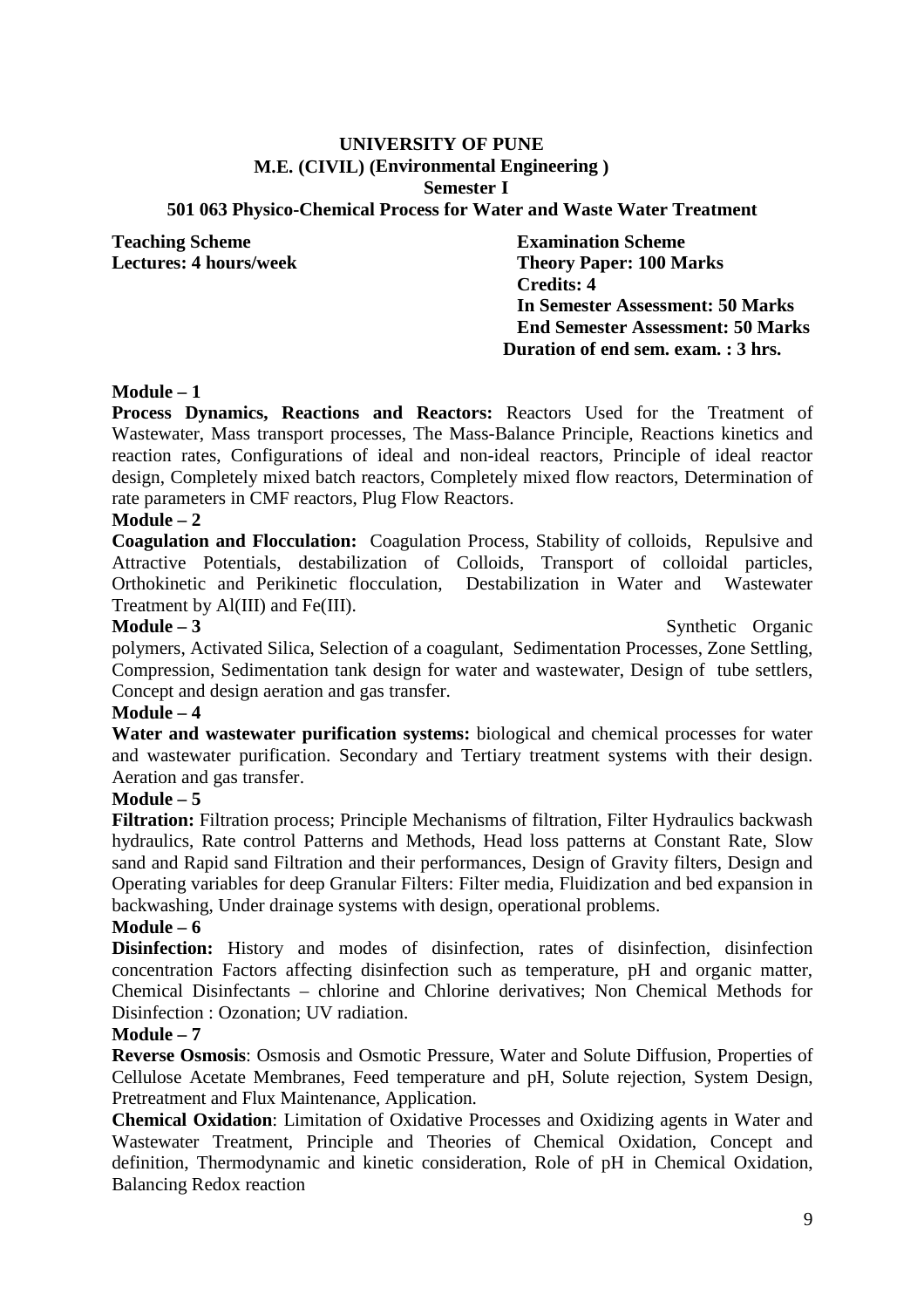## **Module – 8**

**Adsorption processes**: types of adsorption, factors influencing, adsorption equilibrium and development of adsorption isotherms, activated carbon adsorption kinetics, analysis and design of Granular Activated carbon and PAC contactors.

**Miscellaneous methods: Ion Exchange**: Exchange processes, Exchange Materials, Synthetic Exchange resins, Exchange reaction, Equilibria, Exchange Isotherm.

#### **Reference Books**:

- 1. Weber, W.J., Physicochemical processes for water quality control, John Wiley and sons, Newyork, 1983.
- 2. Peavy, H.S., Rowe, D.R. and Tchobanoglous, G. Environmental Engineering, McGraw Hills, New York 1985.
- 3. Metcalf and Eddy, Wastewater Engineering, Treatment and Reuse, Tata McGraw- Hill Publication, New Delhi, 2003.
- 4. Water & Waste Water Engineering by Fair and Gayer. C.A. Sastry, Water Treatment Plants, Narosa Publishing House, Bombay, 1996.
- 5.

## **UNIVERSITY OF PUNE M.E. (CIVIL) (Environmental Engineering ) Semester I 501 004 - Research Methodology**

**Teaching Scheme Examination Scheme** 

**Lectures: 4 hours/week Theory Paper: 100 Marks Credits: 4 In Semester Assessment: 50 Marks End Semester Assessment: 50 Marks Duration of end sem. exam. : 3 hrs** 

## **Module1:**

**Introduction to Research**, Meaning of research, types of research, process of research, Sources of research problem, Criteria / Characteristics of a good research problem, Errors in selecting a research problem, Scope and objectives of research problem, formulation of research hypotheses**.** Search for causation.

## **Module 2:**

**Developing a Research Proposal** Format of research proposal, Individual research proposal, Institutional research proposal,Significance,objectives,methodology,Funding for the proposal,Different funding agaencies.Framework for the planning

## **Module 3:**

**Literature survey-** Definition of literature and literature survey, need of literature survey, sources of literature, elements and objectives of literature survey, styles of literature survey, and strategies of literature survey.

#### **Module 4:**

 **Data collection ,Measuring,Sampling and Scaling—**Classification of data, benefits and drawbacks of data, evaluation of data,qualititative methods of data collection, methods of qualitative research, Sampling,sample size,sampling strategy,attitude measurement and scaling, types of measurements, criteria of good measurements, classification of scales.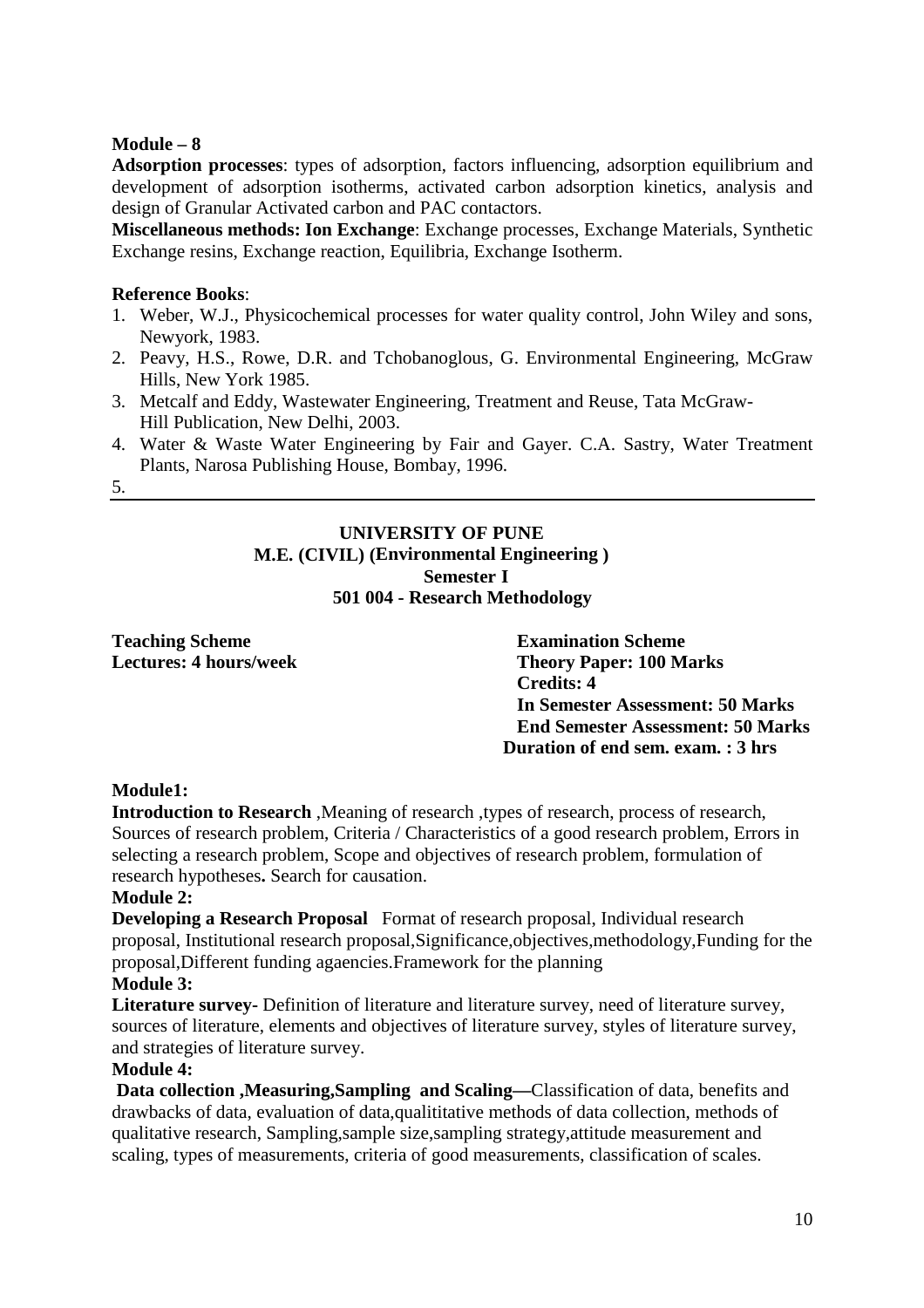## **Module 5:**

**Preliminary data analysis-** Testing of hypothesis- concepts and testing , analysis of variance techniques, introduction to non parametric tests.Valedity and reliability,Approaches to qualitative and quantitative data analysis.

## **Module 6:**

**Advanced data analysis techniques-**Correlation and regression analysis, Introduction to factor analysis, discriminant analysis, cluster analysis, multidimensional scaling,Descriptive statistics,Inferential statistics,Mutidimentional measurementnand factor analysis.

#### **Module 7:**

**Report writing—**Need of effective documentation, importance of report writing, types of reports, report structure, report formulation,Plagirism.

#### **Module 8:**

**Presentation of research---**Research briefing, presentation styles, impact of presentation, elements of effective presentation, Writing of research paper, presenting and publishing paper, patent procedure,

## **Reference Books:**

- 1**.** Research Methodology: concepts and cases—Deepak Chawla and Neena Sondhi,Vikas Publishing House Pvt.Ltd. (ISBN 978-81-259-5205-3)
- 2.Research Methods for Business—Sekaran—Wiley,India
- 3. Research Methodology: Methods and Trends', by Dr. C. R. Kothari--- New Age International Publishers.
- 4.Research Methods in Education---Louis Cohen,Manion,Morrison---Routledge(Taylor &Francis Group) / -- Cambridge University Press India Pvt. Ltd.-ISBN-978-0-415-58336-7
- 5. Research Methodology: An Introduction' by Wayne Goddard and Stuart Melville
- 6. Research Methodology: A Step by Step Guide for Beginners', by Ranjit Kumar
- 7. Research in Education---John Best and James Kahn,Prentice Hall of India Pvt.Ltd.

**e-Resource---For class room ppts---www.wileyeurope.com/college/sekaran** 

## **UNIVERSITY OF PUNE M.E. (CIVIL) (Environmental Engineering ) Semester I**

**501 064 : Elective –I** 

**Teaching Scheme Examination Scheme**<br> **Examination Scheme**<br> **Examination Scheme**<br> **Examination Scheme**<br> **Examination Scheme Let us a let us a let us a let us a let us a let us a let us a let us a let us a let us a let us a let us a let us a let us a let us a let us a let us a let us a let us a let us a let us a let us a let us a let us a let u Credits 5 End Sem. Exam. : 50 marks Duration of end sem. exam. : 3 hrs** 

**\* Elective I - Select any combination having total of 5 credits from following technical / interdisciplinary courses**

**----------------Elective I** 

| Code | 2 Credits<br><b>Course</b> | Code | 1 Credit<br>Course | Code | <b>Audit Course</b><br>(No Credit<br>Course) |
|------|----------------------------|------|--------------------|------|----------------------------------------------|
|------|----------------------------|------|--------------------|------|----------------------------------------------|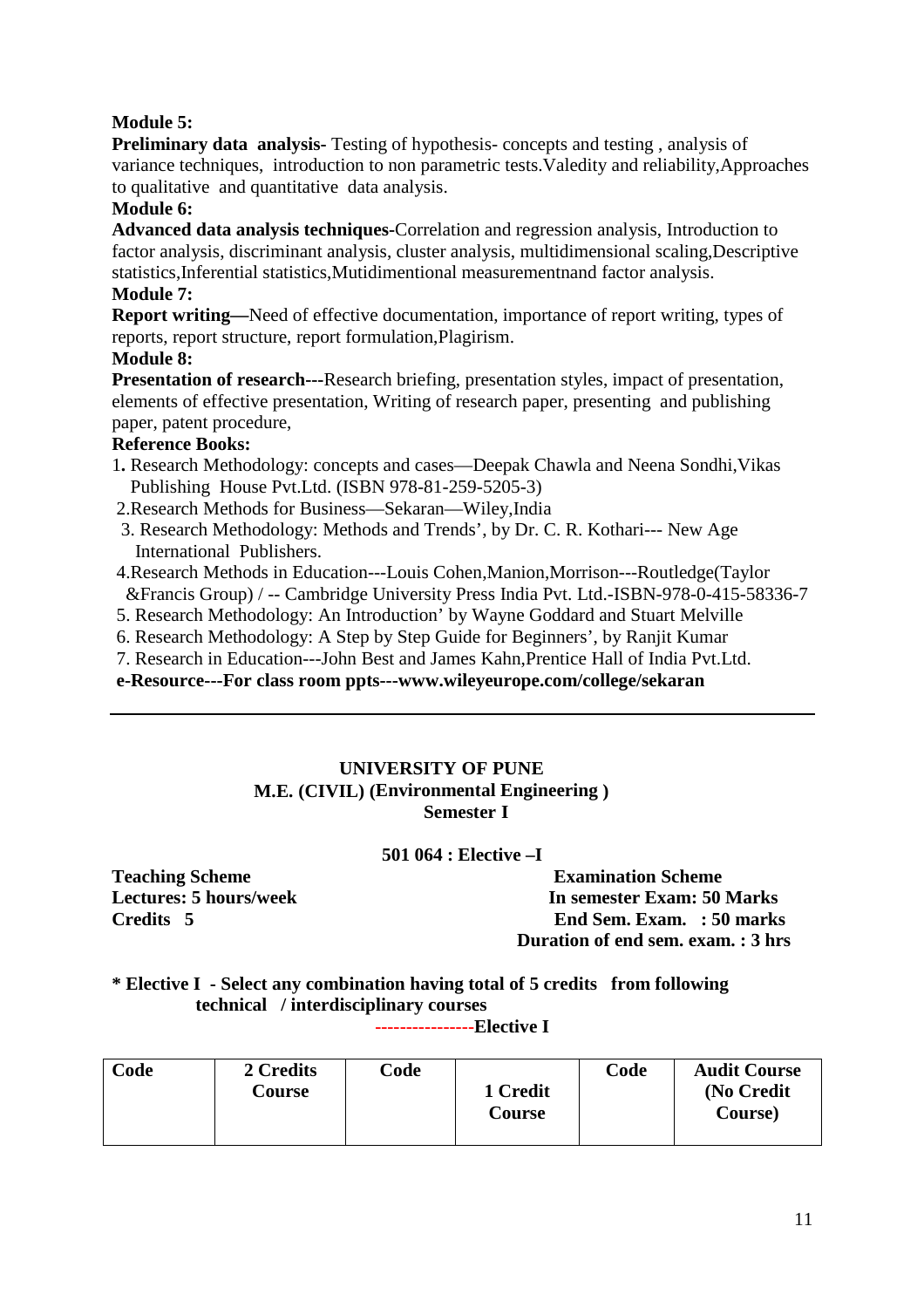| 501 064 A    | <b>Cyber Security</b><br>/ Information<br>security | 501<br>064 F   | Economics &<br><b>Finance For</b><br>Engineers | 501<br>064 K | <b>Mass</b><br>communication,<br>Photography and<br>Videography |
|--------------|----------------------------------------------------|----------------|------------------------------------------------|--------------|-----------------------------------------------------------------|
| 501<br>064 B | Environmental<br>Biotechnology                     | 501<br>064 G   | Foreign<br>Language-I                          | 501 064 L    | Yoga and<br>Meditation                                          |
| 501<br>064 C | <b>Water Quality</b><br>Modelling                  | 501<br>064 H   | Engineering<br>Ethics                          |              |                                                                 |
| 501<br>064 D | Air Quality<br>Modelling.                          | 501<br>$064$ I | Intellectual<br>Property<br>Rights             |              |                                                                 |
| 501 064 E    | Design of<br>Environmental<br><b>Structures</b>    |                |                                                |              |                                                                 |

## **501 064 –A-Elective I - Cyber Security / Information security (2 Credits course) Module1:**

Basic Concepts of Technology and Law*:* Basics of Information Technology, Basics of Indian Legal System, Information Technology Act 2000 (Amended), Relevant Amendments in all other laws.E-Contract**:** The essence of digital contracts, Law of Contract, Construction of Econtracts, Issues of security, Employment contracts, Consultant Agreements and Digital signature

## **Module2:**

**Intelligent Property Issues in Cyber space:** Doman names and related issues, Copyright in digital media, Patents in cyber world.

**Rights of Neitzens and E- Governance:** Privacy and freedom issues in cyber world, E-Governance, Cyber crimes and Cyber laws.

## **Module 3:**

**Information Security Fundamentals:** Background, Importance, Statistics, National and International Scenario, Goals of security, Confidentiality, Privacy, Integrity, Non-repudiation, Availability.

Essentials of computer security - Sources of security threats – Intruders, Viruses, Worms and related threats - Threat identification - Threat analysis - Vulnerability identification and Assessment.

## **Module 4:**

**Security Investigation:** Need for Security, Business Needs, Threats, Attacks, Legal, Ethical and Professional Issues

## **Access Control, Intrusion Detection and Server Management, Firewalls:**

Overview of Identification and Authorization, Overview of IDS, Intrusion, Detection Systems and Intrusion Prevention Systems, User Management, Overview of Firewalls, Types of Firewalls, DMZ and firewall features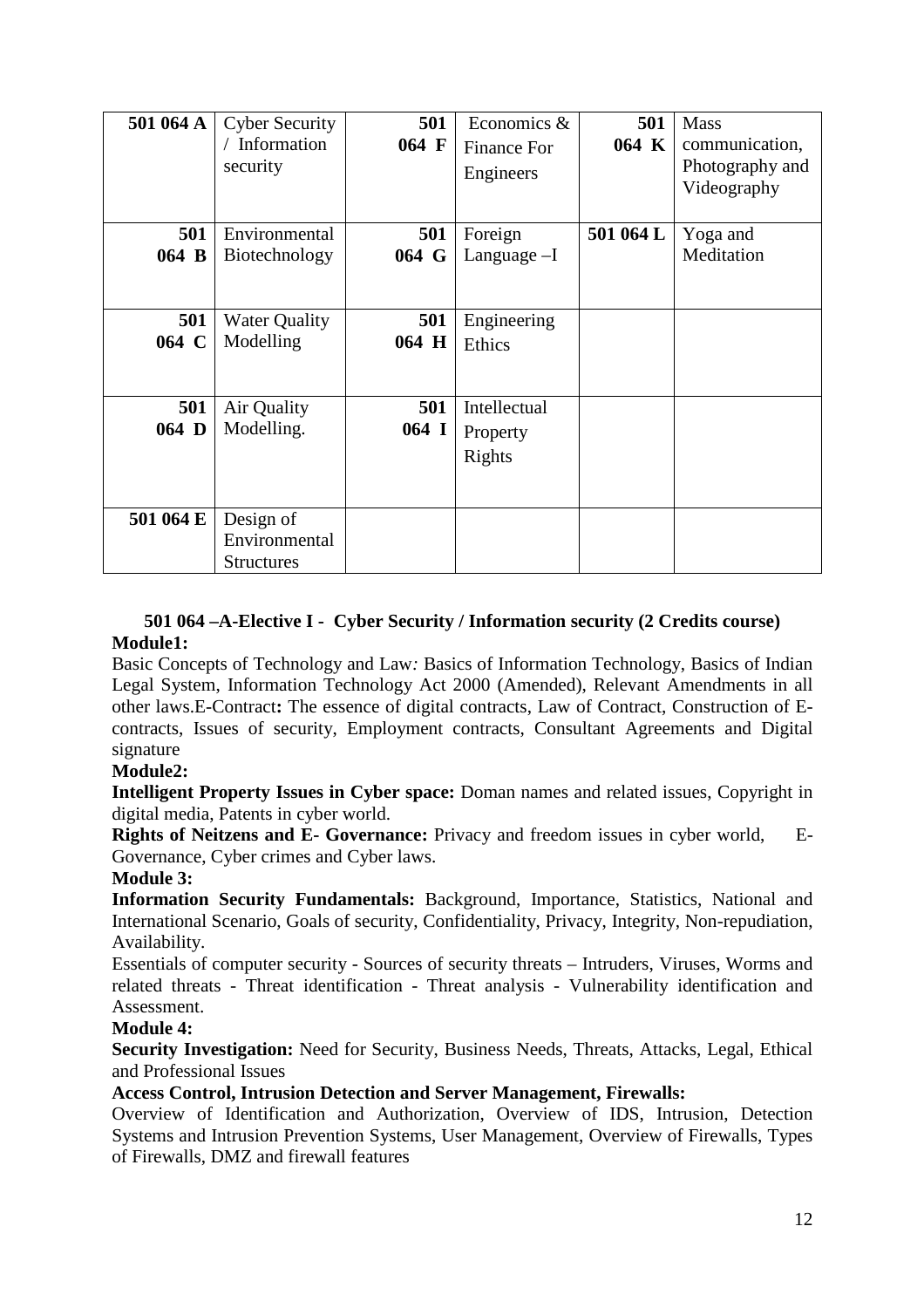**Security Policies and Management:** Security Policy Design, Designing Security Procedures, Risk Management and Assessment Techniques, Security standards, Security Models. Security Management Practices, Security Laws, Information Classification Process, Risk Management, Security Procedures and Guidelines, Business Continuity and Disaster Recovery, Ethics and Best Practices, Security Assurance,

## **Reference Books:**

- 1) Bakshi P M and Sri R K, Cyber and E-commerce Laws, Bharat Publishing House,  $1<sup>st</sup>$ Edn, 2002
- 2) Syed Shakil Ahmed, Rajiv Raheja, A handbook on Information technology: Cyber law and E-Commerce, Capital Law House, 2004
- 3) Rodney D Ryder, Business Process Outsourcing, Date Protection and Information Security, Wadhwa & Co.,  $1<sup>st</sup>$  Edn, 2001
- 4) Vakul Sharma, Information Technology Law and Practice, Delhi Law House,  $3<sup>rd</sup>$  Edn, 2011
- 5) Lipton, K., Cyberspace Law Cases and Materials, 2<sup>nd</sup> edition. Aspen Publishers. NY: New York, 2006
- 6) Michael E Whitman and Herbert J Mattord, Principles of Information Security, Vikas Publishing House, New Delhi, 2003
- 7) Micki Krause, Harold F. Tipton, Handbook of Information Security Management, Vol 1- 3 CRC Press LLC, 2004.
- 8) Michael E Whitman and Herbert J Mattord, Principles of Information Security, Vikas Publishing House, New Delhi, 2003

## **501 064 –B-Elective I - Environmental Biotechnology (2 Credits course)**

#### **Module - 1:**

Environmental Biotechnology -Principles and concepts - scope and importance, usefulness to mankind. Biotechnological remedies for environmental pollution - decontamination of groundwater – Bioremediation - Production of proteins – biofertilizers - Physical, chemical and microbiological factors of composting – health risk – pathogens – odor management

#### **Module 2**

Genetic engineering structure of DNA, RNA, Replication of DNA, genetic code, Transcription, Protein synthesis, Biotechnological remedies for environmental pollution, decontamination of groundwater – bioremediation. Microbial cell/enzyme technology – adapted microorganisms – biological removal of nutrients – algal biotechnology– extra cellular polymers - Biogas technology.

#### **Module**

Concept of DNA technology – expression vectors – cloning of DNA – mutation – construction of microbial strains - radioactive probes - protoplast fusion technology – applications.

## **Module 4**

Environmental effects and ethics of microbial technology – genetically engineered organisms- Microbial containment-Risk assessment.

Microbiology of waste water treatment. a) Aerobic processes: Activated sludge, oxidation ditches, trickling filters, towers, rotating discs, rotating drums, oxidation ponds. b) Anaerobic processes : Anaerobic digestion, anaerobic filters, Up flow anaerobic sludge blanket reactor. biofertilizers , Physical, chemical and microbiological factors of composting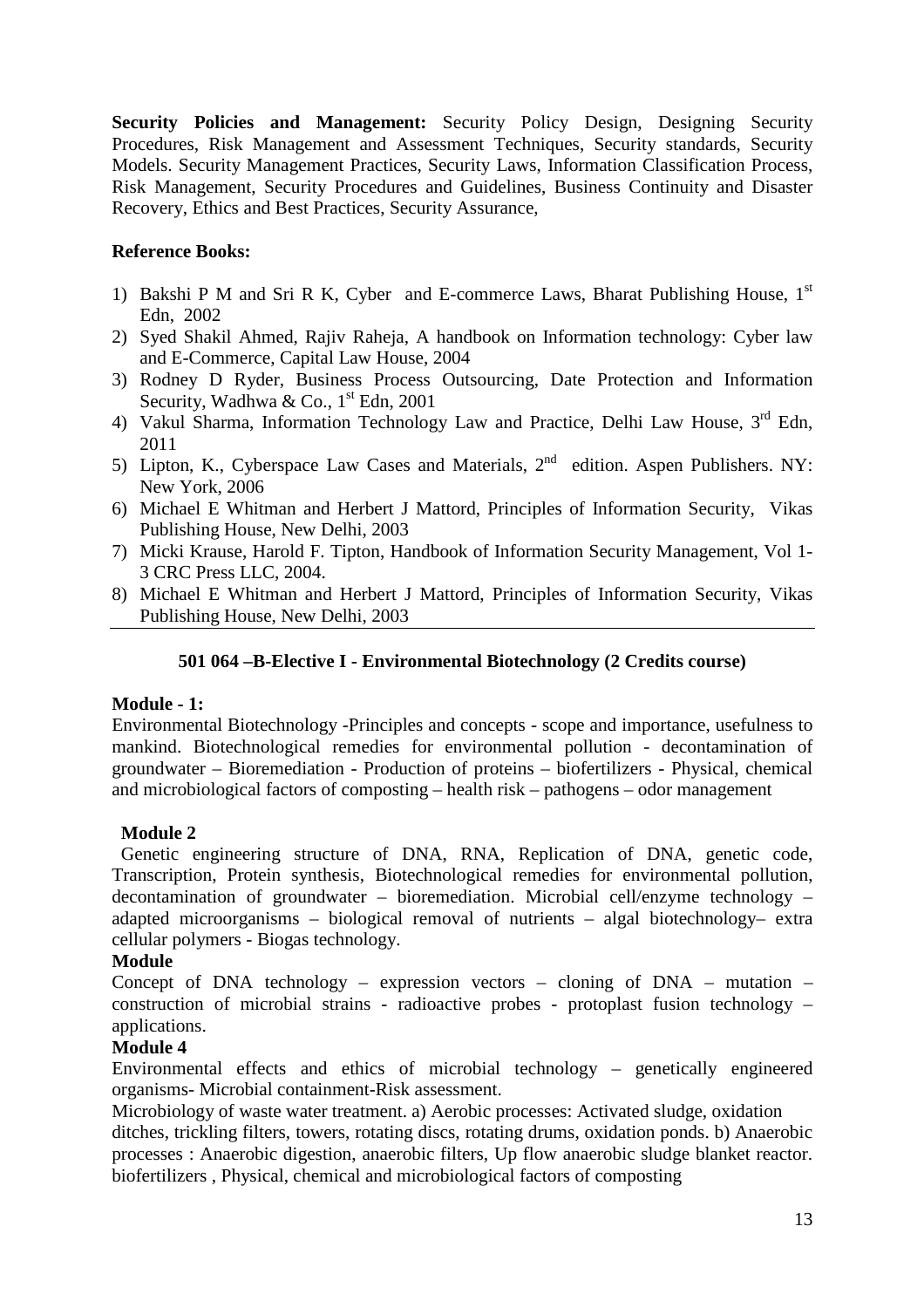## **Reference Books:**

- 1. Microbial Biotechnology : A. N. Glazer and H. Nikaids .
- 2. Molecular Biotechnology : Gleek and Pasternack.
- 3. Biotechnology : A Text Book of Industrial Microbilogy, T. D. Brock,
- 4. Industrial Microbiology : Presscott and Dunn.
- 5. Biotechnology : B. D. Singh , Kalyani Publishers.
- 6. T.V.Ramachandra, Soil & Ground Water Pollution from Agricultural activities, TERI
- 7. Biological degradation and Bioremediation of toxic chemicals: Chaudhury, G.R., Dioscorides Press,Oregon, 1994.
- 8. Biological degradation of wastes: Martin. A.M, Elsevier Applied Science, London, 1991.

9. Soil Microbiology Ecology: Blaine Metting. F (Jr.,) Marcel Dekker Inc., 1993.

## **501 064 –C-Elective I - Water Quality Modeling (2 Credits course)**

## **Module – 1**

**Modeling Concepts :** Casual and statistical models-Characteristics- Steps in model development - Importance of model building.- conservation of mass and mass balance – calibration and verification of models; Transport phenomena – Advection, diffusion, dispersion, simple transport models; chemical reaction kinetics – Law of mass action, Rate constants, reaction order, types of reactions, equilibrium principles

## **Module 2**

**Water Quality Modeling:** Water quality models – Historical development – Mass balance equation – Streeter - Phelps Equation – Modification to Streeter – Phelps Equation – Waste load allocations – Dissolved oxygen in Rivers and estuaries;

#### **Module 3:**

**Water Quality Models:** Surface and sub surface water quality models, Lake Water Quality Models: Models for Nitrogen, Bacteria, Phosphate and toxicants - Ground Water Quality Modeling - Contaminant solute transport equation, Numerical methods.

#### **Module 4**

Water Quality Index: Categories of water quality index. Determination of water quality index (WQI): Industrial and municipal effluent index, ambient water quality index, combined water quality index and Delphi method.

## **Reference Books:**

- 1. Thomann and Muller, Principles of surface water quality modelling and control
- 2. Chapra, Surface water quality modelling
- 3. Steven C. Chapra, Surface Water Quality Modelling, Tata McGraw-Hill Companies, Inc., New Delhi, 1997.
- 4. J.L. Schnoor, Environmental Modelling Fate and Transport of Pollutants in Water, Air and Soil, 4.John Wiley & Sons Inc., New York, 1996.
- 5. E.V. Thomson, Principles of Surface Water Quality Modelling and Control, Happer and Row Publishers New York, 1987.
- 6. M.D. Palmer, Water Quality Modelling, the World Bank Washington DC.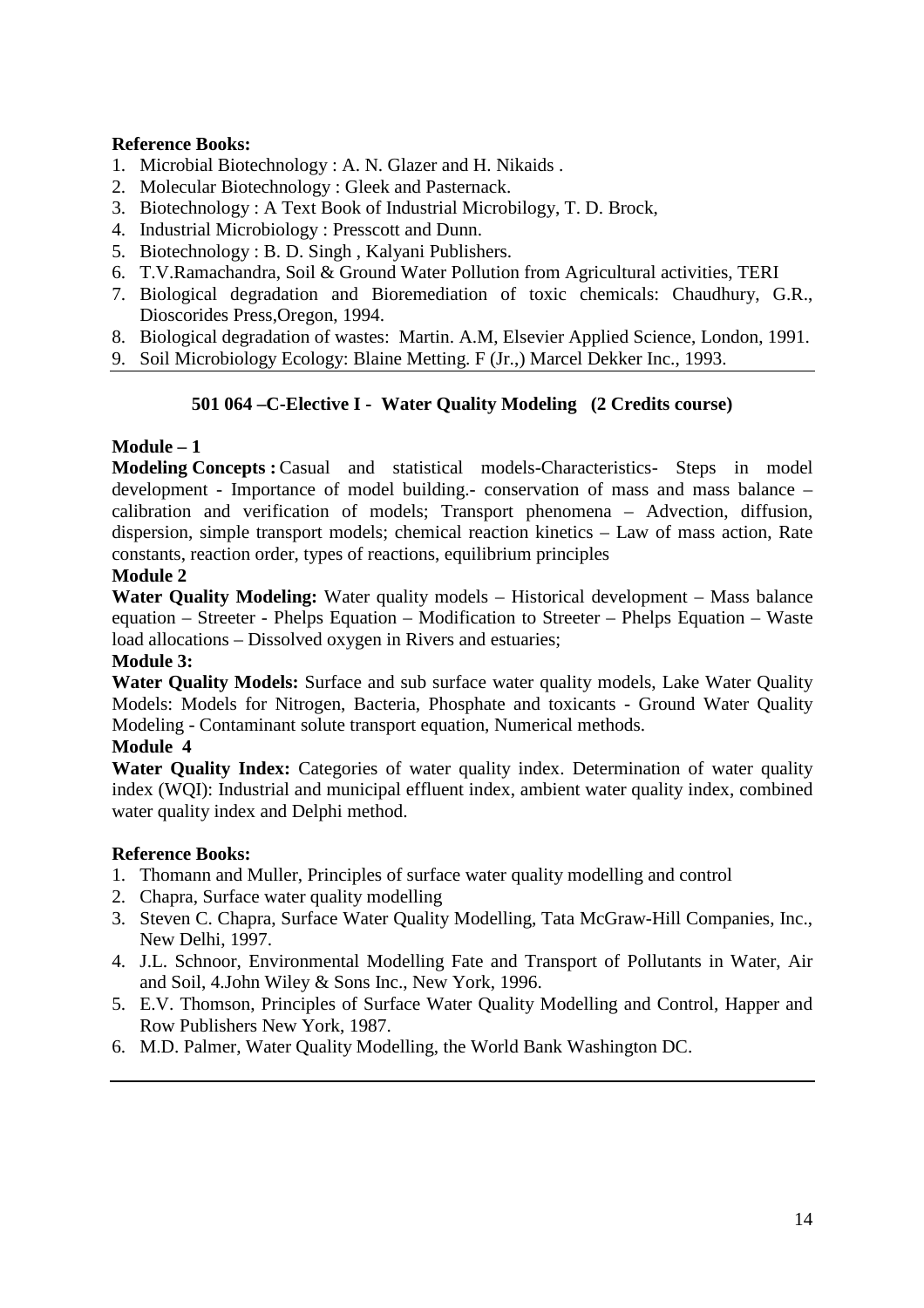## **501 064 –D-Elective I - Air Quality Modeling (2 Credits course)**

## **Module - 1**

**Air Pollution Modeling:** Chemistry of air Pollutants - Atmospheric reactions, sinks for air pollution –Transport of air Pollutants – Meteorological settling for dispersal of air pollutantsvertical structure of temperature and stability, atmosphere, transport and diffusion of stack emission –atmospheric characteristics significant to transport and diffusion of stack emission – stack plume characteristics.

## **Module 2**

**Air Quality Models:** Types modeling technique, modeling for non reactive pollutants, single source, short term impact, multiple sources and area sources, fixed box models- diffusion models –

## **Module 3**

Gaussian plume derivative- modification of Gaussian plume equation- long term averagemultiple cell model – receptor oriented and source oriented air pollution models- model performance, accuracy and utilization.

#### **Module 4**

Air quality index: categories of air quality index, determination of air quality index (AOI): National AQI, Extreme value indices, Regional indices.

#### **Reference Books**:

- 1. J. L. Schnoor, Environmental Modeling Fate and Transport of Pollutants in Water, Air and Soil, John Wiley & Sons Inc., New York, 1996.
- 2. Arthur C. Stern, Air Pollution, Air Pollutants, their transformation and Transport, (Ed.), (Third Ed.) Volume I, Academic Press, 2006.

#### **501 064 - E--Elective I - Design of Environmental Structures (2 Credits course)**

#### **Module 1**

Structural Design of Elevated Service Reservoirs: Rectangular, Circular type. Design of staging for wind and earthquake forces, container with flat base and domed bottom. Membrane analysis, Effect of Joint reactions due to continuity.

#### **Module 2**

Structural design of water retaining structures like Primary Clarifier (Circular & Rectangular) for WTP & STP; Biological Reactors (Circular & Rectangular) for STP for worst load conditions;

#### **Module 3**

Structural design of various components of WTP & STP (Underground / partially below & above ground).

#### **Module 4**

Design considerations including loads such as traffic load, backfill load, live load etc. for Appurtenances like man-holes, concrete bedding and thrust blocks for sewers, rising mains etc.

#### **Reference Books :**

- 1. T.Y. Lin & Ned H. Burns Design of Prestressed Concrete Structures, John Wiley Publication
- 2. N. Krishna Raju Prestressed Concrete, Tata McGraw Hill Publication Co
- 3. Edward Nawy Prestressed Concrete A Fundamental Approach, Prectice Hall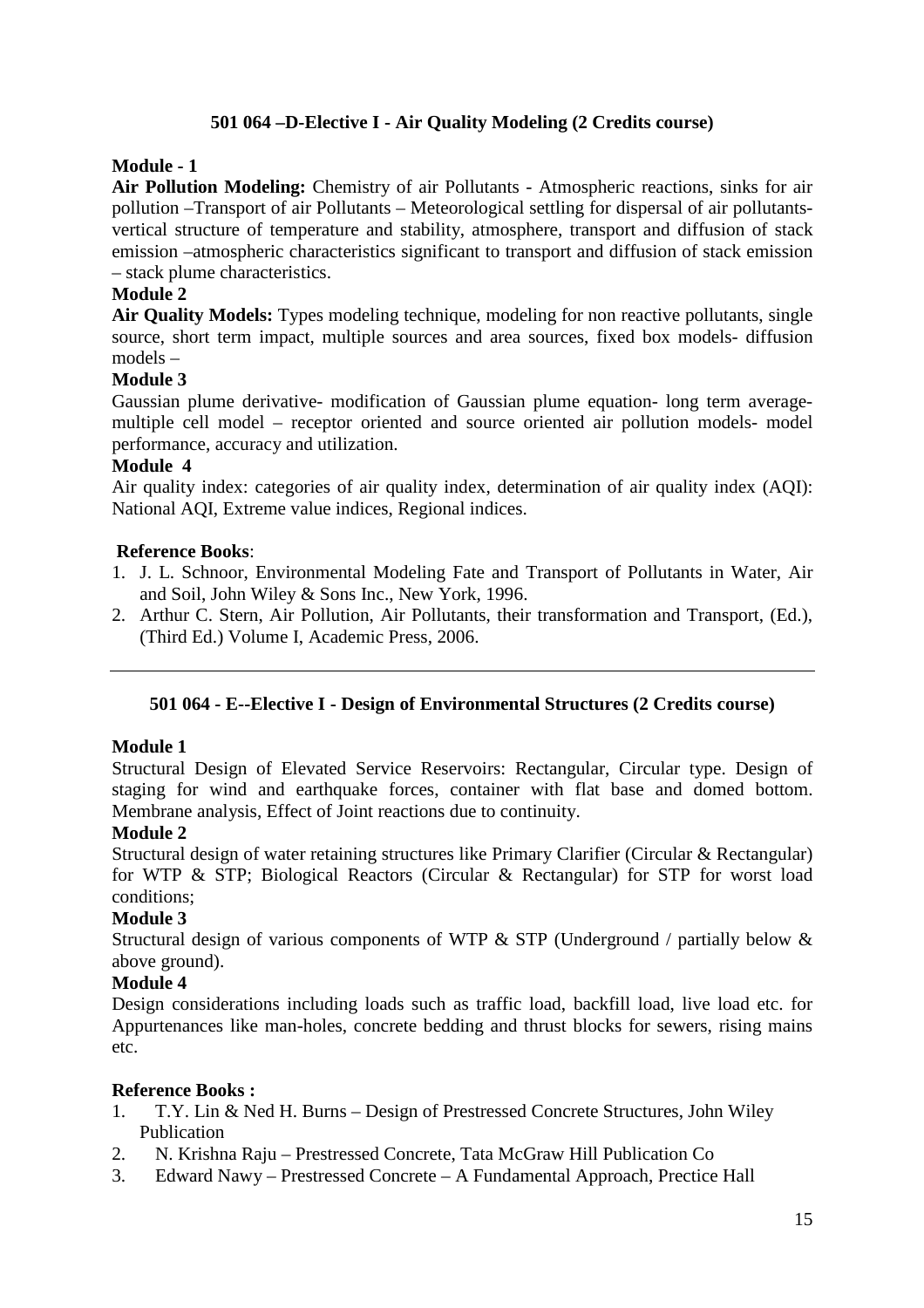International

- 4. B.C. Punmia, Ashok K. Jain, Arun K. Jain Reinforced Concrete Structures Vol. II, Laxmi
- 5. Publications, New Delhi
- 6. N.C. Sinha, S.K. Roy Fundamentals of Reinforced Concrete, S. Chand & Co. Ltd, New Delhi.
- 7. P.C. Varghese Advanced Reinforced Concrete Design, Prentice Hall of India Pvt. Ltd., New Delhi
- 8. IS: 456: Indian Standard code of practice for plain and reinforced concrete, Bureau of Indian Standards, New Delhi.
- 9. IS: 1343: Indian Standard code of practice for Prestressed concrete, Bureau of Indian Standards, New Delhi.
- 10. IS: 1893: Indian Standard Code of practice for criteria for Earthquake resistant design of structures, Bureau of Indian Standards, New Delhi.
- **11.** IS: 3370-Indian Standard code of practice for concrete structures for storage of liquids, Bureau of Indian Standards, New Delhi.

**------------------------------------------------------------------------------------------------------------** 

## **501 064 –F-Elective –I Economics and Finance for Engineers (1Credit Course) Module1:**

 **Introduction & Basics of Economics & Finance:** Meaning & necessity of: Economics, Costing & Finance, History & fundamentals of Economics, Basics of Finance & Accounting, rates of interest, Basics of Financial Statement, Financial Analysis, Inflation, etc.

## **Module2:**

**Principles of Costing, Estimation & Valuation:** Basics of Costing, activity based costing & case studies, Basics of Estimation & Valuation, present & future values of properties, Profitability & Financial Decisions, Inventory Management

#### **Reference**

1. As specified by the instructor

## **501 064 –G- Elective –I Foreign Language -I (French-I) (1Credit Course)**

#### **Module1:**

 **Introduction:** Glimpse of France, life of French people (Culture, food, etc.), French alphabets, accent, etc., Unit zero of the Text Book (Grammar, Vocabulary, and Lesson), Exercise of Unit zero of Text Book & workbook

#### **Module2:**

**French Lessons:** Brief revision, Unit-1 of the Text Book (Grammar, vocabulary), Unit-1, Lesson 1 of the Text Book, Exercise of Unit-1, Lesson 1 of the Text book & workbook

#### **Reference**

1. Jumelage-I Text Book by Manjiri Khandekar & Roopa Luktuke (Latest edition)

2. Jumelage-I workbook by Roopa Luktuke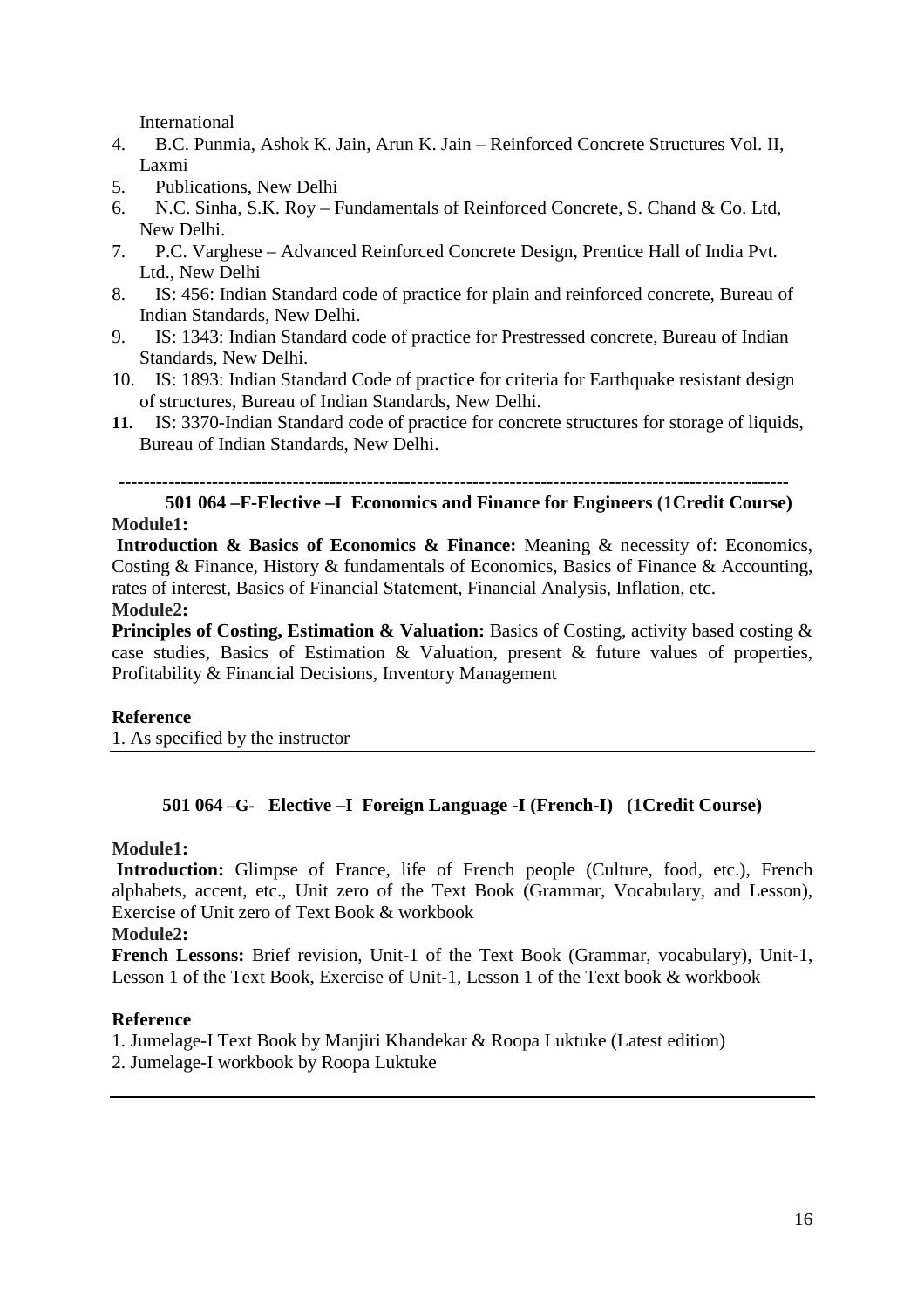## **501 064 --H-- Elective –I Engineering Ethics (1Credit Course)**

#### **Module1:**

**Introduction :** Meaning & scope of Ethics in general & for engineers in particular, Moral obligations and rules in engineering,Categories of moral,Work Culture, Corporate, local & global issues, Rights & responsibilities of Engineers, Conflicts in the profession, Mental Stresses & Emotional Intelligence

#### **Module2:**

**Code of Ethics for Engineers:** First principles of Engineering Ethics & Ethical terminology, Social Values, Character, considerations for general Individuals, Engineers & the Society, Recommendations of the Professional bodies (Code of Conduct), Introduction to Copyright, IPR (Intellectual Property Right), Plagiarism & Legal issues

#### **Reference**

1.Ethics in Enginerring Practice and Research---Carolin Whitbeck—Cambridge University Press—ISBN—978-1-107-66847-8

## **501 064 -I-Elective –I Intellectual Property Rights (1Credit Course)**

#### **Module 1**

#### **Introduction to Intellectual Property Rights**

Nature of Intellectual Property: Patents, Designs, Trademarks and Copyright. Process of Patenting and Development: technological research, innovation, patenting, development.

## **International Scenario**

International cooperation on Intellectual Property. Procedure for grants of patents, Patenting under PCT.

#### **Module 2**

#### **Patent Rights**

Scope of Patent Rights. Licensing and transfer of technology. Patent information and databases. Geographical Indications.

#### **Recent Developments in IPR**

Administration of Patent System. New developments in IPR; IPR of Biological Systems, Computer Software etc. Traditional knowledge Case Studies,

#### **Reference Books**

1 Prabuddha Ganguly, " Intellectual Property Rights",Tata Mc-Graw Hill.

- 2 Halbert, "Resisting Intellectual Property", Taylor & Francis Ltd, 2007
- 3 Robert P. Merges, Peter S. Menell, Mark A. Lemley "Intellectual Property in New",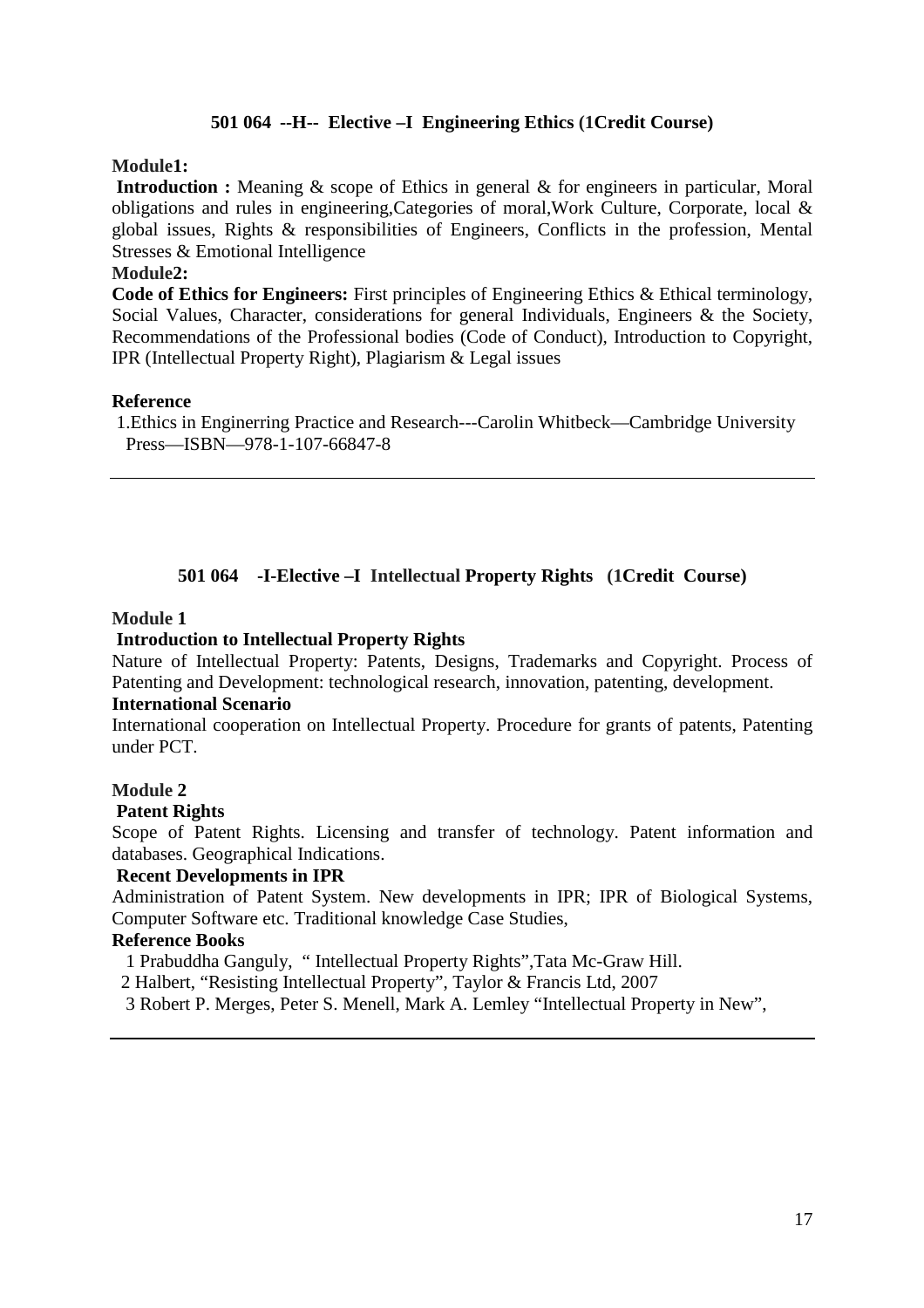## **501 064 K-Elective –I Mass communication, Photography and Videography (Audit Course—No Credits)**

## **Module 1: Mass Communication - Theories & methods**

 Concepts and Theories, Communication concepts, Process and Function, Interpersonal & Intra personal, Group behaviour, need for Mass Communication. Relevance of Communication Theories to Practice, Models of Communication, Impact and Effect of Communication Old and new media, Communication Techniques, - Feedback and Evaluation of Communication Effect, Interview and Questionnaires- Method of Data Analysis, use of Information Technology, various methods of mass communication like seminars, conferences, print and digital media, internet, CDs, DVD, movies, U-tube, video conferencing.

## **Module 2 : Photography and Videography**

 Camera Basics, Still Photography, Lenses, Exposure, Composition, Colour. Shot Angle, Camera Movement, Light techniques and final printing.

Videography Basics – Video camera –types, mounting. Sound Basics, Film Sound appreciation, Sound Track analysis, Editing Basics, Fragmentation

Juxtaposition: Frame, Shot, Sequence, Scene Time, Pace, Rhythm. Learning basic editing software and primary editing on available/given materials.

## Books

- 1.Richard Dimbleby and Graeme Burton, 1995, More than words: An introduction t communication, London: Routledge.
- 2. Melvin L. DeFleur and Everette E. Dennis, 1991, Understanding mass communication, New Delhi: Goyal Saab.
- 3. Marshall McLuhan, 1964, Understanding Media, New York: McGraw –Hill
- 4. Wilbur Schramm, 1964, Mass media and national development, the role of information in developing countries, Stanford: Stanford University Press.
- 5. Holman, Tomlinson, Sound for film and television, Focal Press
- 6. McCormick, Tim and Rumsey, Francis, Sound and recording: An introduction, Focal Press
- 7. Talbot-Smith, Michael, Sound engineering explained*,* Focal Press
- 8. Talbot-Smith, Michael, Sound assistance*,* Focal Press
- 9. Altman, Rick, ed., Sound theory sound practice*,* Routledge Talbot-Smith, Michael, Sound engineer's pocket book, Focal Press
- 10. Truebitt, Rudy and David, Trubitt, Live sound for musicians,
- 11. Hal Leonard Nathan, Julian, Back to basic audio,
- 12. Newnes Yewdall, Lewis, David, Practical art of motion picture sound, Focal Press
- 13. Leider, N., Colby, Digital audio workstation, McGraw-Hill

#### **- 501 064 --L--Elective II Yoga and Meditation (Audit course--Non Credit course)**

## **Module 1**

**Yoga:**Sukshma (subtle) yoga techniques, Difference between physical exercises and yogasans, Impact of yogasans on human body, benefits of yogasans, Patanjali yoga sutras, Technique of different yogasans like, Trikonasan, Ardhachandrasan, Padmasan, Akarnadhanurasan, Ardhamatsendrasan, Vajrasan, Pachhimottanasan, Bhujangasan, Shalbhasan, Dhanurasan, Naukasan, Makrasan, Pawanmuktasan, Halasan, Sarvangasan, Shavasan, Suryanamaskar( Sun Salutation), Yoga and Food. **Module 2**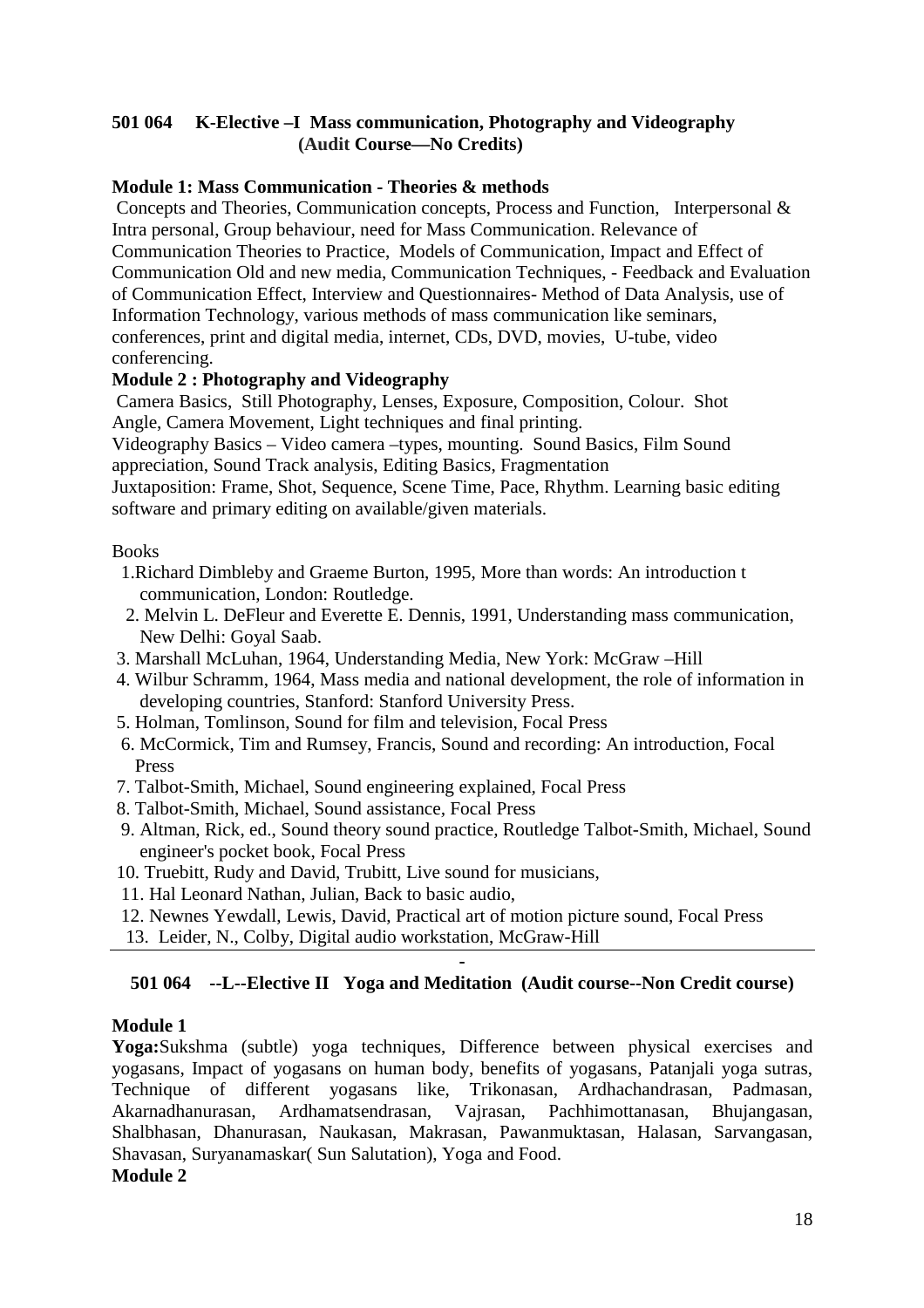**Meditation:** Breathing Technique, Pranayam, Benefits of Pranayam, Precautions for Pranayam, Kumbhak, Bandh(Locks), Chakras, Mudra, Technique of Pranayam,Anulom-VilomPranayam, UjjayiPranayam, BhramariPranayam, BhastrikaPranayam, AgnisarPranayam, KapalbhatiPranayam, Meditation(Dhyan).

#### **References Books:**

Light on Yoga: by B.K.S. Iyengar, Harper Collins Publishers India

- 1. Light on Pranayama: by B.K.S. Iyengar, Harper Collins Publishers India
- 2. Yoga for Dummies by Georg Feuerstein and larry Payne, Wiley India publishing
- 3. Yoga, Pilates, Meditation & Stress Relief By Parragon Books Ltd
- 4. The Yoga Sutrasby Patanjali, Swami Satchidananda, Integral Yoga Publications
- 5. Meditation Science and Practice by N. C. Panda, D. K. PrintworldPublisher
- 6. YogPravesh by Vishwas VMandlik,YogchaitanyaPrakashan
- 7. Asanand YogVigyan, BhartiyaYogSansthan, Delhi
- 8. PranayamVigyan, BhartiyaYogSansthan, Delhi

#### **Reference Web Sites:**

- 1. http://www.artofliving.org/in-en/yoga
- 2. http://www.artofliving.org/in-en/yoga/sri-sri-yoga/sukshma-yoga-relaxation
- 3. http://www.yogsansthan.org/
- 4. http://www.yogapoint.com/
- 5. http://www.divyayoga.com/
- 6. http://www.yogaville.org/about-us/swami-satchidananda/
- 7. http://www.yogaVision.net
- 8. http://www.swamij.com

## **UNIVERSITY OF PUNE M.E. (CIVIL) (Environmental Engineering ) Semester I 501 065-Lab Practice I**

## **Teaching Scheme Examination Scheme**  Lect./Pr. : 4 hours/week Term work: 50 Marks

**Oral / Presentation: 50 Marks Credits: 4** 

The term work will consist of a journal giving details of the following with analysis from Industrial wastewater

- 1] Study on Sampling and preservation of samples.
- 2] Preparation of Standard Solutions.
- 3] Demand analysis for the following from Industrial wastewater.
	- (a) Dissolved oxygen. (b) Chemical oxygen Demand
	- (c) Biochemical oxygen demand
- 4] Nutrient Analysis from sewage and Industrial Wastewater using UV-Visible Spectrophotometer<br>(a) Total Nitrogen
	- (a) Total Nitrogen (b) Nitrogen ammonia
	- (c) Nitrogen (Nitrate) (d) Nitrogen (Nitrites)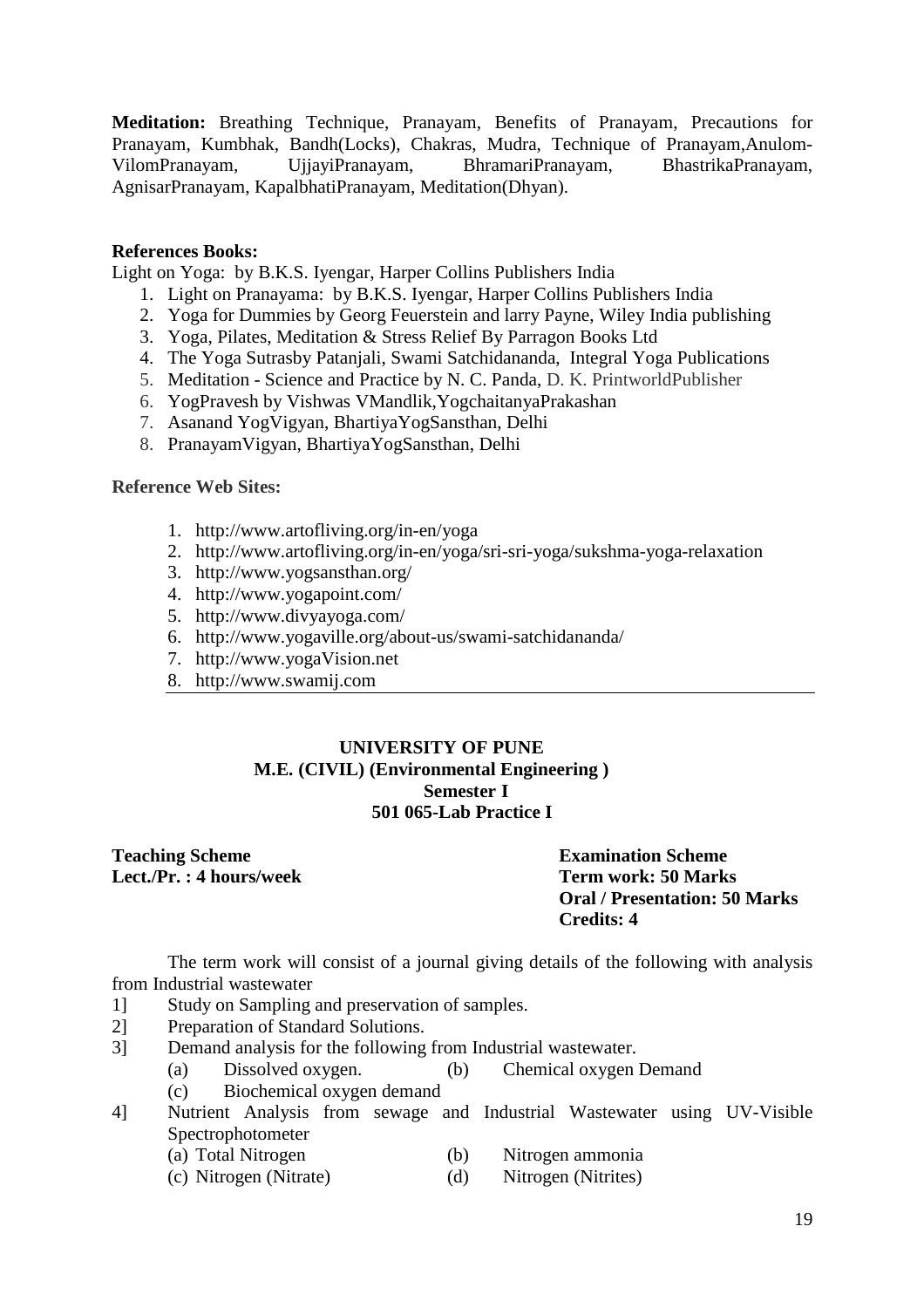- (e) Phosphates Total & other form
- 5] Following analysis from water and Wastewater
	- a) Sulphates, b) Nitrates,
	- (c) Oil & Grease (d) Phenols
	- (e) Volatile acids
- 6] Study of Stack monitoring process.
- 7] GIS Applications in Environmental Engineering Introduction to GIS, concepts and data base structure, introduction to GIS software. Introduction to Remote Sensing. Applications in Environmental Engineering.

## **UNIVERSITY OF PUNE M.E. (CIVIL) (Environmental Engineering ) Semester II 501 066- Industrial Waste Water Treatment Management**

**Teaching Scheme Examination Scheme** 

**Lectures: 4 hours/week Theory Paper: 100 Marks Credits: 4 In Semester Assessment: 50 Marks End Semester Assessment: 50 Marks Duration of end sem. exam. : 3 hrs** 

#### **MODULE – 1**

**Sources of Pollution:**– Sources and Characteristics of industrial wastewater – Environmental impacts – Regulatory requirements – generation rates ––Prevention vs Control of Industrial Pollution– Toxicity and Bioassay tests ,Source reduction techniques – Waste Audit -Evaluation of pollution prevention options.

#### **MODULE – 2**

**Wastewater Treatment:**,Waste minimization - Equalization - Neutralization – Oil separation – Flotation –Precipitation – Heavy metal Removal – adsorption – Aerobic and anaerobic biological

Treatment – Sequencing batch reactors – High Rate reactors .

#### **MODULE – 3**

**Advanced Treatment Methods:** Nitrification and De-nitrification – Phosphorous removal – Heavy metal removal – Membrane Separation Process – Air Stripping and Absorption Processes.

#### **MODULE – 4**

Special Treatment Methods Chemical oxidation –Ozonation – Photocatalysis – Wet Air Oxidation – Evaporation – Ion Exchange – Membrane Technologies – Nutrient removal Disposal of Treated Waste.

## **MODULE – 5**

**Industrial Waste Study:** Manufacturing process and sources of effluent from the process of industries like chemical, fertilizer, petroleum, petro -chemical, paper, sugar, distillery, tannery, food processing, dairy and steel manufacturing.

## **MODULE – 6**

**Industrial Waste Management:** Characteristics and composition of effluent and different methods of treatment & disposal of effluent for the following industries: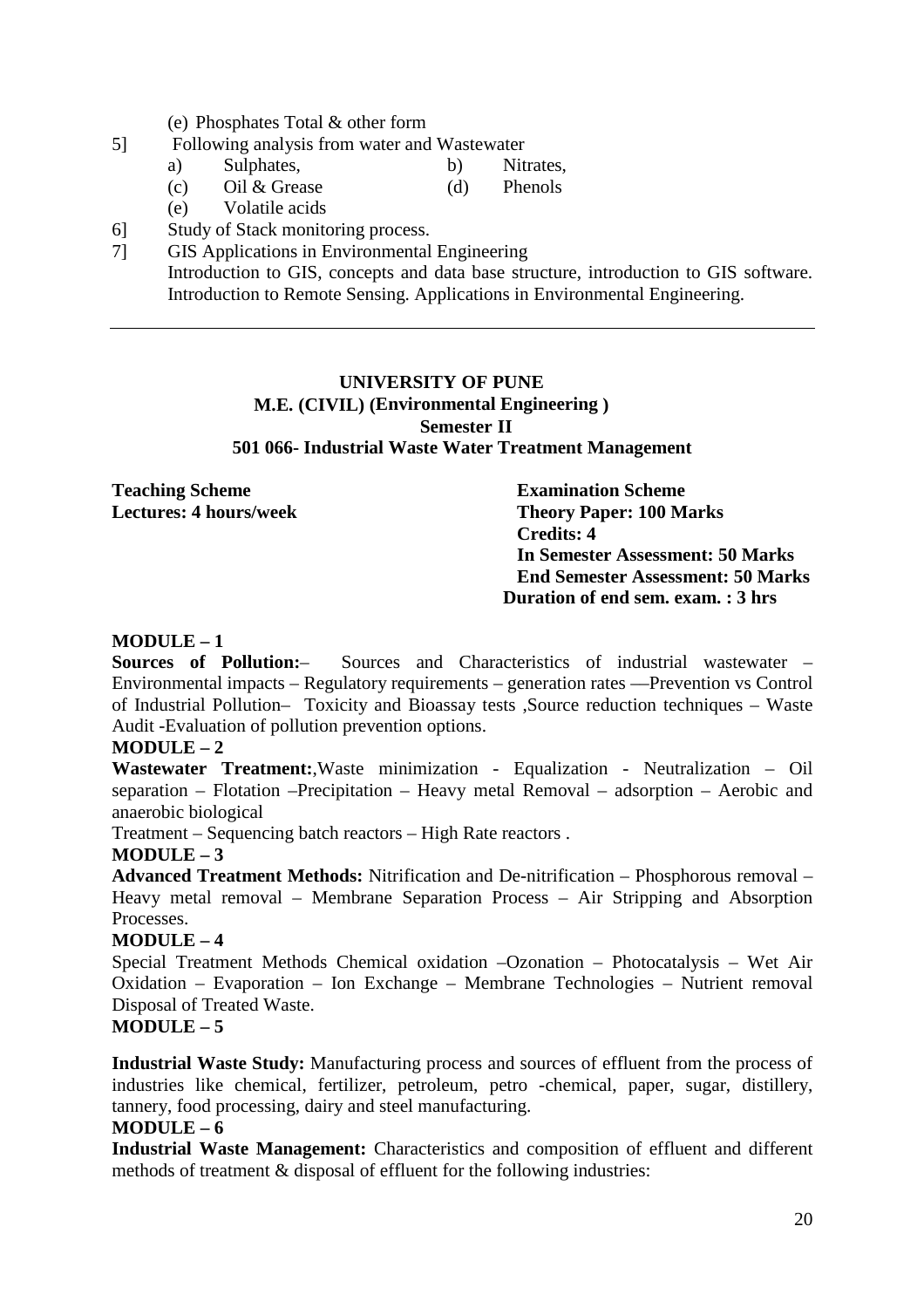Steel, Petroleum Refineries, Tanneries, Atomic Energy Plants and other Mineral Processing Industries.

## **MODULE – 7**

**Common Effluent Treatment Plants (CETPs)**: Location, Need, General Design considerations and principles, Operation & Maintenance Problems, Zero effluent discharge systems, Wastewater reuse, Waste Audit.

## **MODULE – 8**

Complete design of wastewater treatment plant of any industry listed above with all components, details, drawings and cost estimation.

Dyestuff and dye manufacturing industries with method of treatment—adsorption, Treatment with polymer coagulation.

#### **Reference Books:**

- 1. W. Wesley Eckenfelder Jr., Industrial Waste Water Pollution Control.
- 2. Arceivala, S.J., Wastewater Treatment for Pollution Control, McGraw-Hill, 1998.
- 3. Frank Woodard, Industrial waste treatment Handbook, Butterworth Heinemann, New Delhi, 2001.
- 4. M. N. Rao & Datta, Waste water treatment.
- 5. N.L. Nemerow, Liquid waste of Industry, Addison Wesely. 1996
- 6. Callegly, Forster and Stafferd, Treatment of Industrial Effluent, Hodder and Stonghton. 1988
- 7. Hardam S. Azad, (ED), Industrial Wastewater Management Hand Book 1988.
- 8. Indian standards: IS: 2490 (1963), IS: 3306 (1065).

------------------------------------------------------------------------------------------------------------

## **UNIVERSITY OF PUNE M.E. (CIVIL) (Environmental Engineering ) Semester II 501 067 - Air Pollution and Control**

**Teaching Scheme Examination Scheme** 

**Lectures: 4 hours/week Theory Paper : 100 Marks Credits: 4 In Semester Assessment: 50 Marks End Semester Assessment: 50 Marks Duration of end sem. exam. : 3 hrs.** 

#### **Module – 1**

**Introduction:** Definition, Sources and classification of Air Pollutants, Photochemical smog, Effects of air pollution on health, vegetation & materials, air quality, Global effects of air pollution.

#### **Module – 2**

**Meteorology:** The atmosphere, zones of atmosphere, scales of meteorology, meteorological parameters, Heat, Wind, Pressure, Moisture and humidity, Rainfall and precipitation, Temperature lapse rate, Maximum mixing depth (MMD), Plume behavior, Effect of topography on pollutant dispersion, effect of air pollutant on meteorology, Air pollution modeling, Minimum stack height.

#### **Module – 3**

**Modeling of Dispersion of Air Pollutants:** Dispersion of Air pollutants. Theories on modeling of Air pollutants. Gaussian model etc. Equations of the estimation of pollutant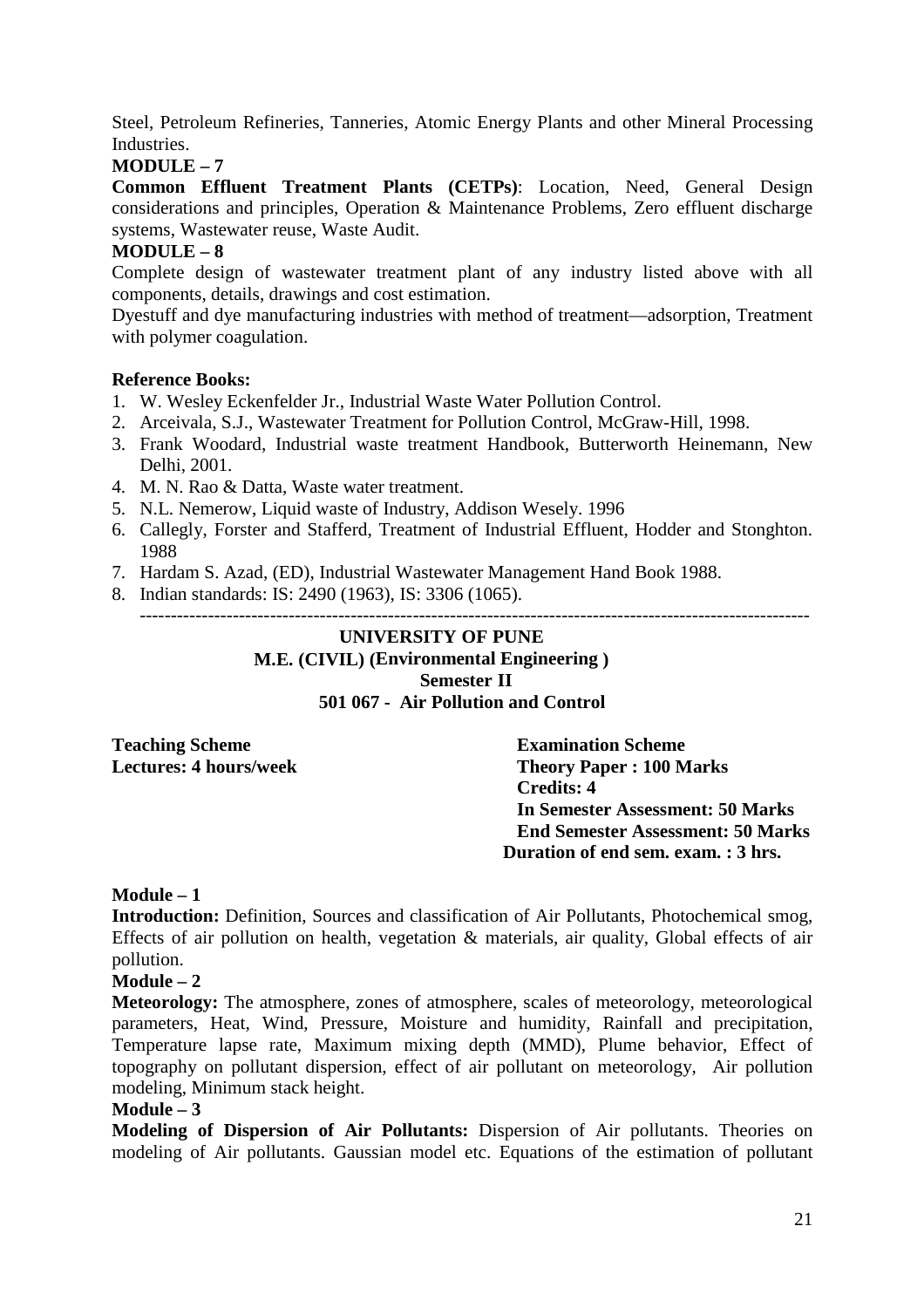concentrations. Plume Rise – Equations for estimation. Effective stack height and mixing depths.

## **Module – 4**

**Particulate Pollution Control Methods:** Dilution, Source control,Control by using equipments such as Settling chambers, Cyclones, Fabric Filters, Electrostatic precipitators Wet Scrubbers/Wet Collectors, design and principle of these air pollution control units.

## **Module – 5**

**Gaseous pollution control:** Types of gaseous pollution control methods – absorption, adsorption and combustion processes.  $SO_x$  Control Technology, Desulfurization of flue gas emissions,  $NO<sub>x</sub>$  Control Technology, Automobile pollution, sources of pollution, composition of auto exhausts, Control methods.

## **Module – 6**

## **Air pollution Monitoring and Management:**

Environmental guidelines for sitting of Industries, Environment Management plan, stack emission standard, ambient air quality standards, stack emission monitoring, ambient air quality monitoring, ambient air quality survey.

## **Module – 7**

**Automobile Pollution:** Vehicular emissions, Motor fuel combustion, Automobile emission control.

**Odour pollution:** Theory of Odour, Sources of Odour, Measurement of Odour, Odour control method.

## **Module – 8**

**Indoor Air Pollution:** Causes of air pollution, Sources and effects of indoor air pollutants, changes in indoor air quality, Control of indoor air pollutants, air cleaning systems, Cigarette smoke.

## **Reference Books:**

- 1. H. C. Perkins, Air Pollution.
- 2. Peavy and Rowe, Environmental Engineering, Mc-Graw Hill Publication.
- 3. N.D. Nevers, Air Pollution Control Engineering, Mc-Graw Hill Publication.
- 4. M. N. Rao et al. Air Pollution, Tata Mc-Graw Hill Publication.
- 5. Noel de Nevers, Air Pollution control Engineering, Mc-Graw Hill Publication, New York.
- 6. Richard W. Boubel et al., Fundamentals of Air Pollution, Academic Press, New York.
- 7. KVSG Murali Krishna. Air pollution and control, Kaushal and Company, Jagannaickpur, Kakinada-2.
- 8. Davis. Environmental Engineering, Mc-Graw Hill Publication.
- 9. C.S. Rao., Environmental Pollution Control Engineering, Wiley Eastern Limited, New Delhi (1991).
- 10. John H. Seinfeld, Air Pollution: Physical and Chemical Fundamental, Mc-Graw Hill book Co. 1988.
- 11. Paul N. Cheremisinoff, Richard A. Young, Air Pollution Control and Design Handbook, Part-I, Marcel Dekker Inc., New York 1977).
- 12. Paul N. Cheremisinoff (ed.), Encyclopedia of Environmental Control Technology, Vol. 2, Air Pollution Control, Guld Publishing Company. (1989).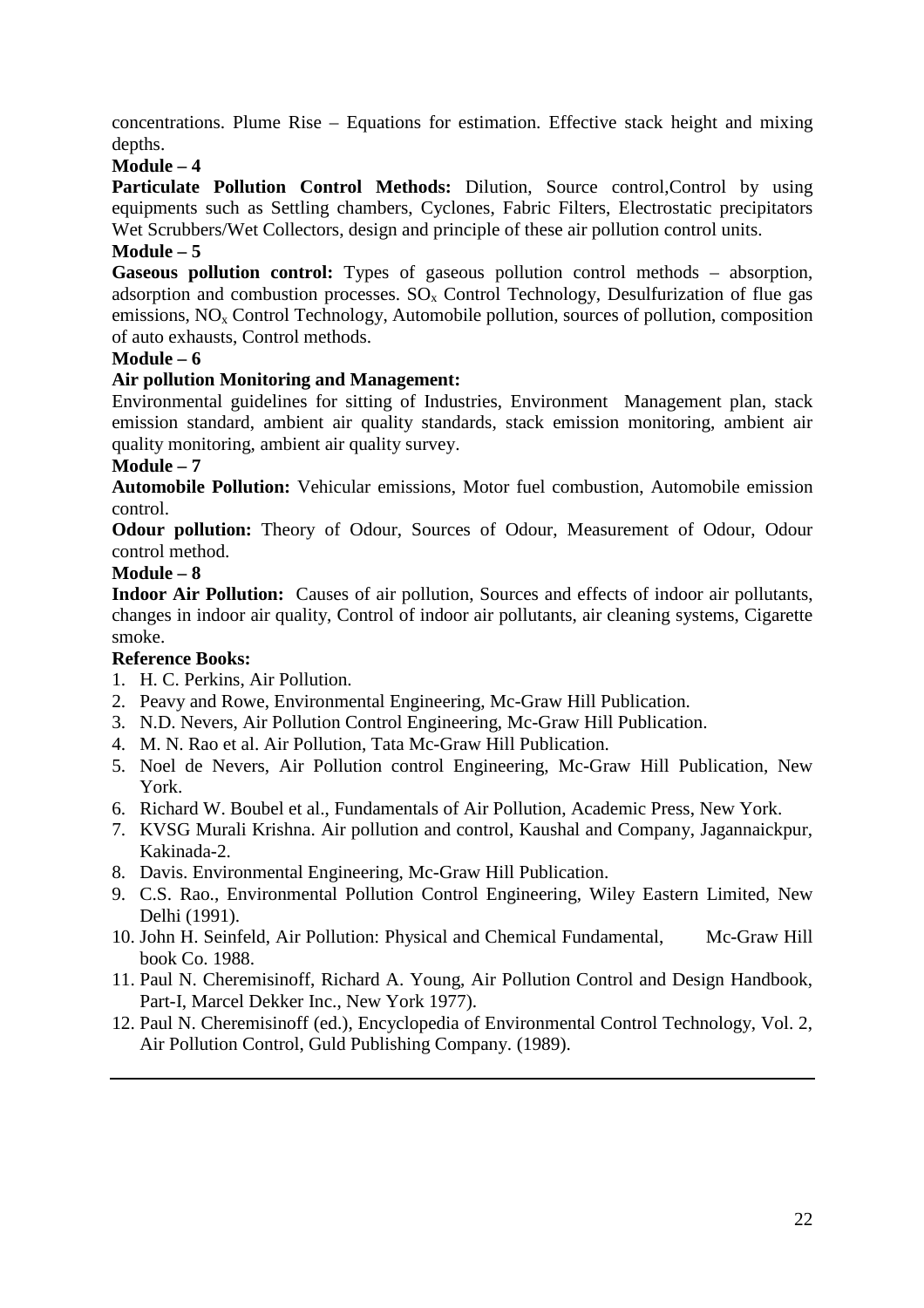#### **UNIVERSITY OF PUNE M.E. (CIVIL) (Environmental Engineering ) Semester II 501 068- Solid and Hazardous Waste Management**

**Teaching Scheme Examination Scheme** 

**Lectures: 4 hours/week Theory Paper: 100 Marks Credits: 4 In Semester Assessment: 50 Marks End Semester Assessment: 50 Marks Duration of end sem. exam. : 3 hrs.** 

## **Module – 1**

Solid waste management: Objective, Functional elements, Environmental impact of mismanagement. Solid waste: Sources, types, Composition, Quantities, Physical, chemical and Biological properties.

## **Module – 2**

**Solid Waste Generation Rate:** Definition, Typical values for Indian cities, Factors affecting. Storage and collection: General considerations for waste storage at source, Types of collection systems. Transfer station: Meaning, Necessity, Location and Economic analysis, Transportation of solid waste: Means and Methods, Routing of vehicles.

#### **Module – 3**

**Sorting and Material Recovery:** Objectives, Stages of sorting, sorting operations, Guidelines for sorting for materials recovery, typical material recovery facility for a commingled solid waste.

#### **Module – 4**

 **Composting of solid waste:** Principles, Methods, Factors affecting, Properties of compost, Vermicomposting. Energy recovery from solid waste: Parameters affecting, Biomethanation, Fundamentals of thermal processing, Pyrolysis, Incineration, Advantages and disadvantages of various technological options.

#### **Module – 5**

**Landfills:** Definition, Essential components, Site selection, Land filling methods, Leachate and landfill gas management.

#### **Module – 6**

**Indian Scenario:** Present scenario and measures to improve system for different functional elements of solid waste management system. Elements of financial management plan for solid waste system.

#### **Module – 7**

Economy and financial aspects of solid waste management. Disposal options for Biomedical waste, Other Waste Types: Nuclear and Radio Active Wastes.

#### **Module – 8**

**Hazardous waste management**: Problems and issues of hazardous waste management, Need for hazardous waste management—Legislations on management and handling of HW,Toxicology and risk assessment, Hazardous Characteristics – TCLP tests – waste sampling- reduction of wastes at source – Recycling and reuse, labeling and handling of hazardous wastes, incineration – solidification and stabilization of hazardous wastes.

#### **Reference Books:**

1. Hilary Theisen and Samuel A, Vigil, George Tchobanoglous, Integrated Solid Waste Management, McGraw- Hill, New York, 1993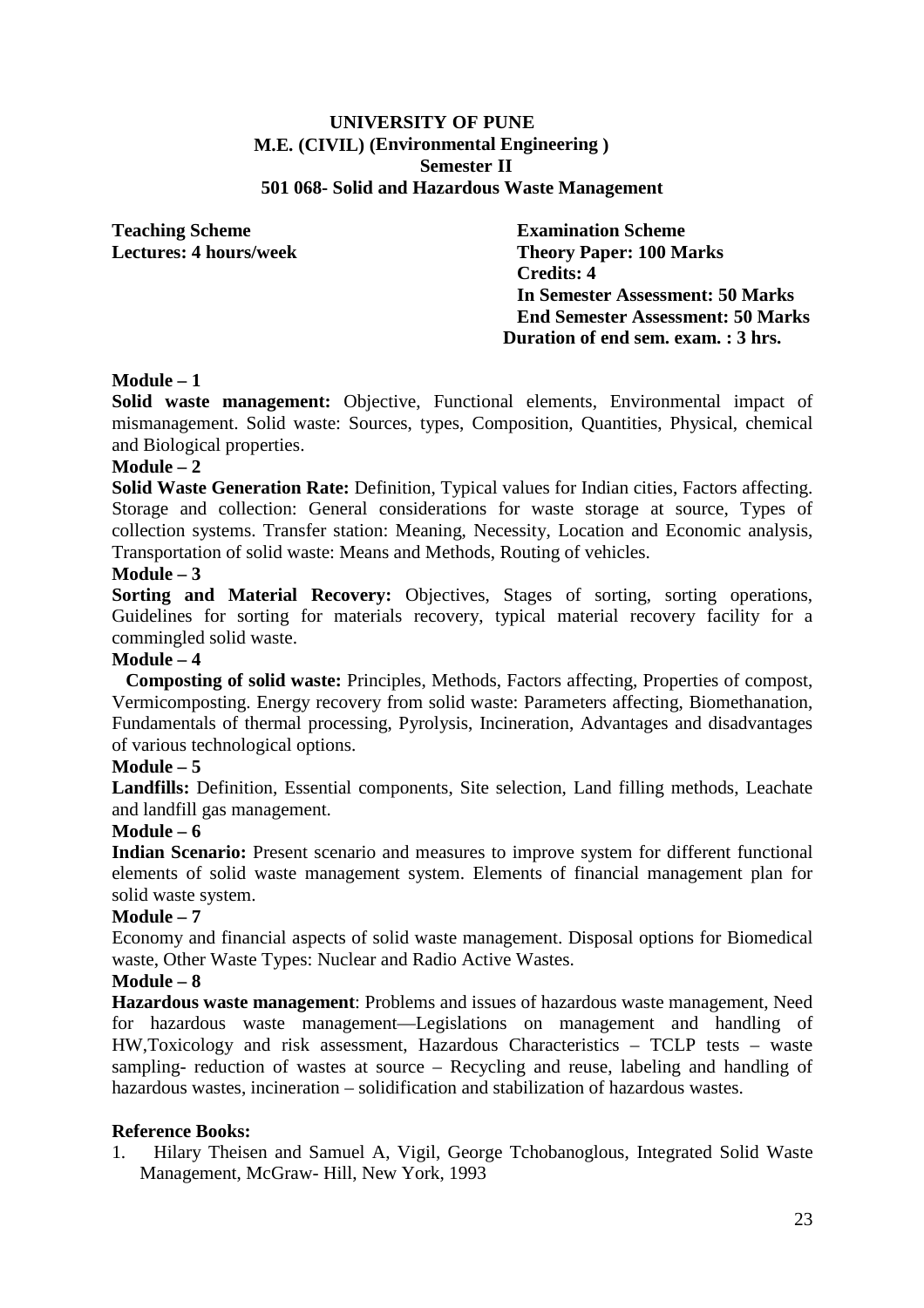- 2. CPHEEO, Manual on Municipal Solid waste management, Central Public Health and Environmental Engineering Organization, Government of India, New Delhi, 2000
- 3. Michael D. LaGrega, Philip L Buckingham, Jeffrey C. E vans and Environmental
- 4. Resources Management, Hazardous waste Management, Mc-Graw Hill International edition, New York, 2001.
- 5. Vesilind P.A., Worrell W and Reinhart, Solid waste Engineering, Thomson Learning Inc., Singapore, 2002.
- 6. Charles A. Wentz, Hazardous Waste Management, Second Edition, Pub: McGraw Hill International Edition, New York, 1995.
- 7. Solid waste management –A. D. Bhide.
- 8. Solid waste management handbook Pavoni.

## **UNIVERSITY OF PUNE M.E. (CIVIL) (Environmental Engineering) SEMESTER II**

#### **501 069 : ELECT IVE –II**

**Teaching Scheme Examination Scheme Lectures: 5 hours/week In semester Exam: 50 marks Credits 5 End Sem. Exam. : 50 marks Duration of End Sem.Exam:3Hrs** 

**Select any combination having total of 5 credits from following technical / interdisciplinary courses** 

|           |               | JVI VVZ EKURUTU II |                 |         |                     |
|-----------|---------------|--------------------|-----------------|---------|---------------------|
| Code      | 2 Credits     | Code               |                 | Code    | <b>Audit Course</b> |
|           | <b>Course</b> |                    | 1 Credit        |         | (No Credit          |
|           |               |                    | <b>Course</b>   |         | Course)             |
|           | L             |                    |                 |         |                     |
| 501 069 A | Human Rights  | 501                | Foreign         | 501     | Performing Arts -   |
|           |               | 069 E              | Language II     | $069$ I | Music and Dance     |
| 501 069 B | Agricultural  | 501                | <b>Building</b> | 501     | Principle Centred   |
|           | Pollution     | 069 F              | Services and    | 069J    | Leadership          |
|           | Control.      |                    | Maintenance     |         |                     |
|           |               |                    |                 |         |                     |
| 501 069 C | Environmental | 501                | Green           |         |                     |
|           | Audit         | 069 G              | <b>Building</b> |         |                     |
|           |               |                    | Design and      |         |                     |
|           |               |                    | Construction    |         |                     |
|           |               |                    |                 |         |                     |
| 501 069 D | Contaminated  | 501                | Environmental   |         |                     |
|           | Site          | 069 H              | Disaster        |         |                     |
|           | Remediation   |                    | Management      |         |                     |

**501 069 Elective II**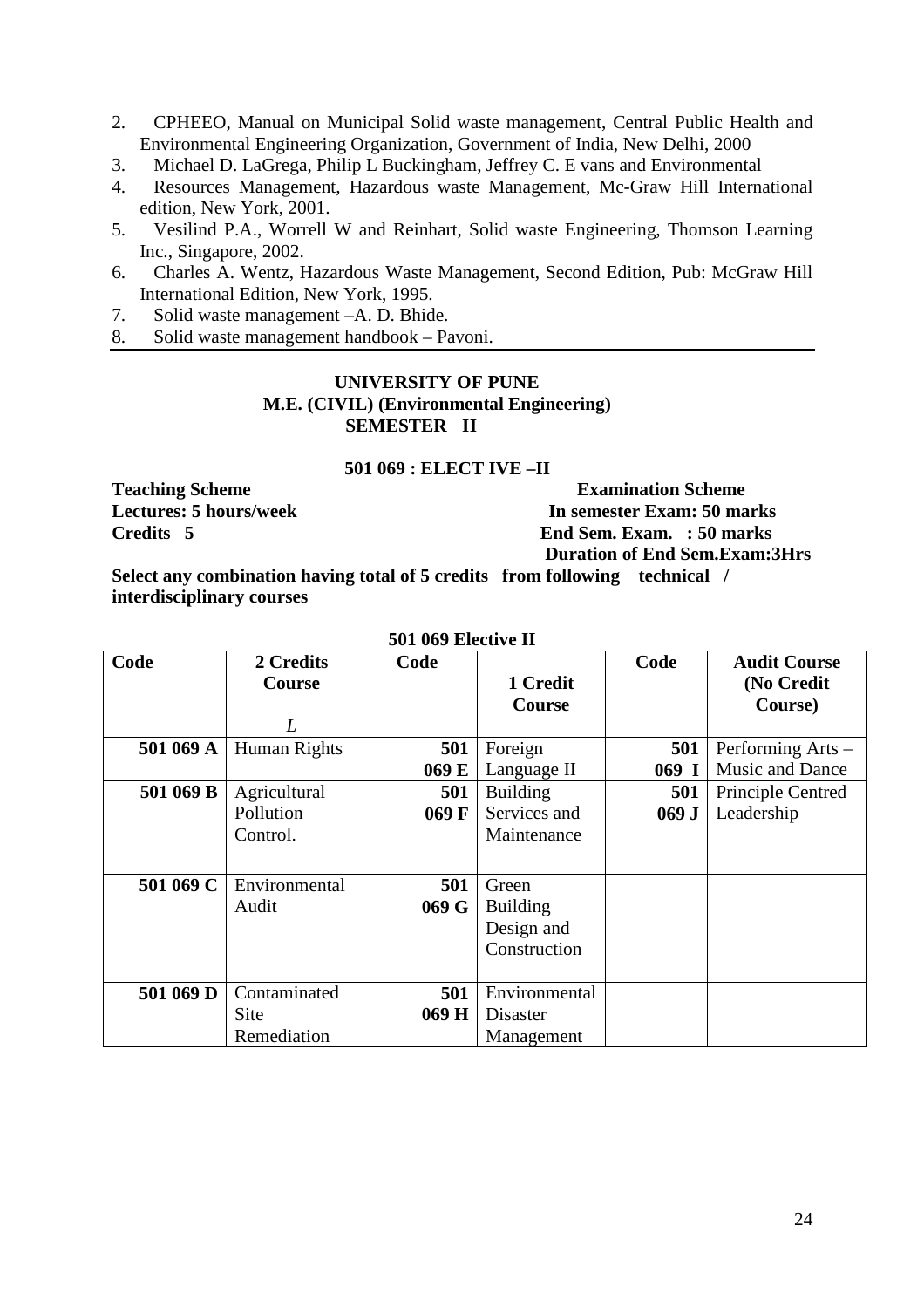## **501 069 A- Elective II - Human Rights (2 Credits course)**

#### **Module 1**

#### **Human Rights – Concept, Development, Evolution**

- Philosophical, Sociological and Political debates
- Benchmarks of Human Rights Movement.

## **Human Rights and the Indian Constitution**

- Constitutional framework
- Fundamental Rights & Duties
- Directive Principles of State Policy
- Welfare State & Welfare Schemes
- **Module 2:**

## **Human Rights & State Mechanisms**

- Police & Human Rights
- Judiciary & Human Rights
- Prisons & Human Rights
- National and State Human Rights Commissions

## -**Module 3:**

## **Human Rights of the Different Sections** and contemporary issues

- Unorganized Sector ,
- Right to Environment, particularly Industrial sectors of Civil Engineering and Mechanical Engineering .
- -Globalization and Human Rights
- Right to Development,

## **Module 4. :**

## **Citizens' Role and Civil Society**

- Social Movements and Non-Governmental Organizations
- Public Interest Litigation
- -Role of Non Government organizations in implementation of Human rights.
- Right to Information

#### **Human Rights and the international scene** –Primary Information with reference to Engineering Industry.(2 hrs)

- UN Documents
- International Mechanisms (UN & Regional)
- International Criminal Court

## **References:**

1.Study material on UNESCO,UNICEF web site

2.Human Rights in India- A Mapping ,Usha Ramanathan: free download from http://www.ielrc.org/content/w0103.pdf

## 3.**Introduction to International Humanitarian Law** by **Curtis F. J. Doebbler - CD Publishing , .**

## 4.Information, by **Toby Mendel - UNESCO , 2008**

#### **Internal assessment :**

i) Assignments based on topics from syllabus and case studies as applicable to relevant discipline of Engineering.

ii) Power point and oral presentation based on of selected topic from syllabus.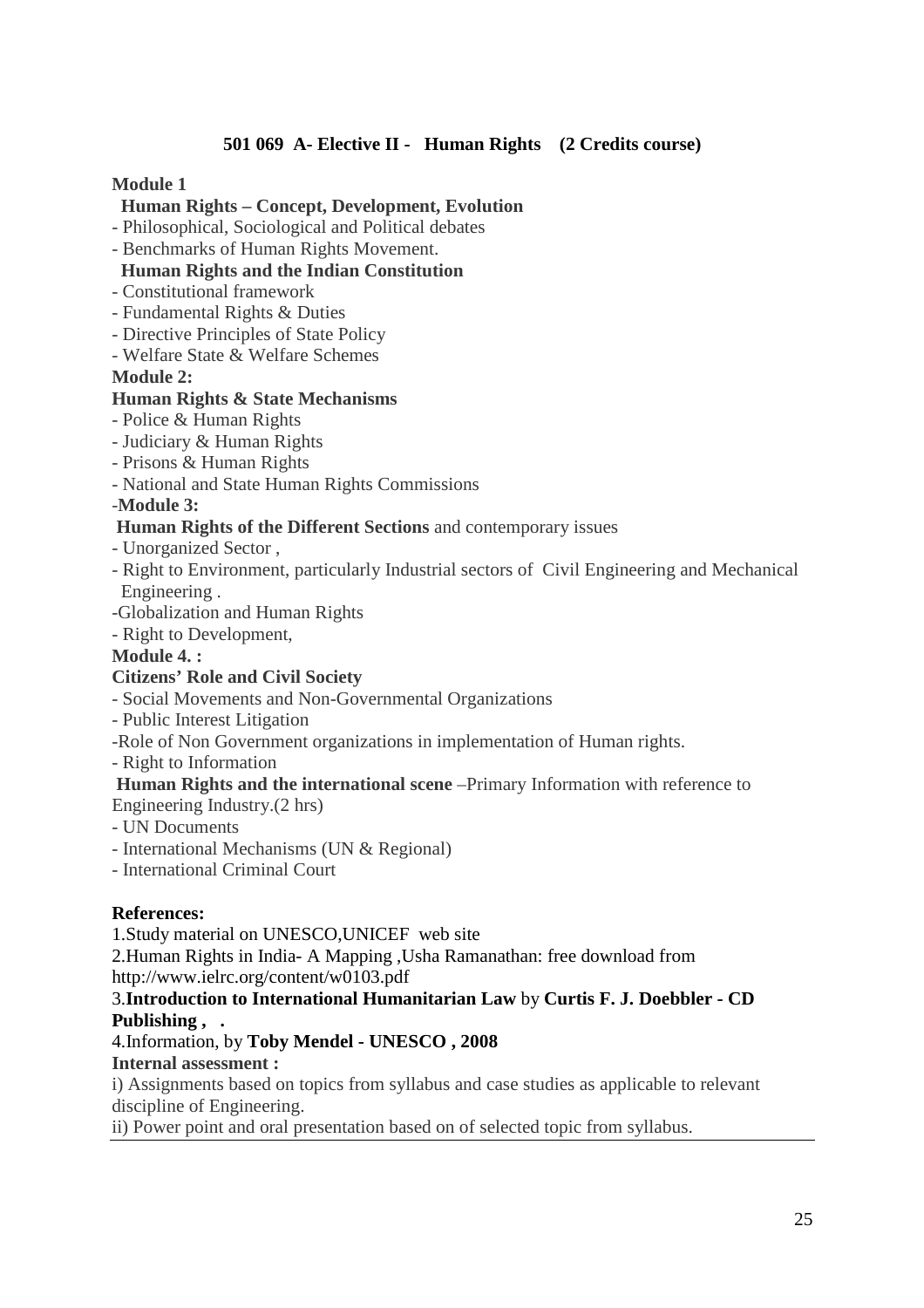## **501 069 –B-Elective II - Agricultural Pollution Control (2Credits course)**

#### **Module – 1**

**Environmental issues in agriculture:** Types of farming systems, agro meteorology, water and nutrients requirement.

**Agricultural Activities and Environmental Impacts**: Major Agricultural Practices, Irrigation Drainage Systems, Impact of Agricultural Activities on Environment, Crops, Diseases, Nutrients and its Control. Irrigation practices its negative impacts on Soil (land degradation)

#### **Module 2**

**Fertilizers:** types of fertilizers, pesticides and other agrochemicals, soil and water conservation practices.

Environmental Impacts of Fertilizers: Different types of Fertilizers Inorganic, Organic and Synthetic fertilizers. Effects on Environment due to use of fertilizers, Environmental Impacts of Pesticides Properties of Pesticides: Adsorption solubility in Water and Volatilization

Soil Conservation; Vegetative practices And Mechanical Practices. Ground water Characterization and suitable remedial measures for avoiding its Contamination Pollution control monitoring strategies and plans.

#### **Module 3**

**Water logging and salinity:** Water logging: Its effects, Water logging control, Environmental effects due to water logging Remedial Measures

Preventive and Curative Water logging measures.

Soil Salinity: Classes of Saline and Alkali Soil, Improvement of Saline and Alkaline Soil Leaching and Reclaiming Saline soil.

#### **Module 4**

**Wastewater reuse in agriculture:** management and control of agricultural waste; recycling and reuse. Waste water Reuse in Agriculture: Types of Reuse, Reuse of urban waste water in Agriculture and horticulture from skewered area. Reuse considering techno economic aspect

Preliminary Primary and secondary treatment and tertiary treatment to removed residual pollutants. Mechanized and Physicochemical Processes

**Agricultural air pollution control:** Odorous emissions related to storage and handling of animal wastes .Biotechnology in reduction of  $CO<sub>2</sub>$  emission, Bioscrubbers, Biobeds, Biotrickling filters and their applications.

**Novel methods of pollution control:** Vermitechnology, Methane production, Root zone treatment, Membrane technology, Biodegradable plastics.

#### **Reference Books:**

- 1. Microbial Biotechnology : A. N. Glazer and H. Nikaids .
- 2. Molecular Biotechnology : Gleek and Pasternack.
- 3. Biotechnology : A Text Book of Industrial Microbilogy, T. D. Brock,
- 4. Industrial Microbiology : Presscott and Dunn.
- 5. Biotechnology : B. D. Singh , Kalyani Publishers.
- 6. T.V. Ramachandra, Soil & Ground Water Pollution from Agricultural activities, TERI.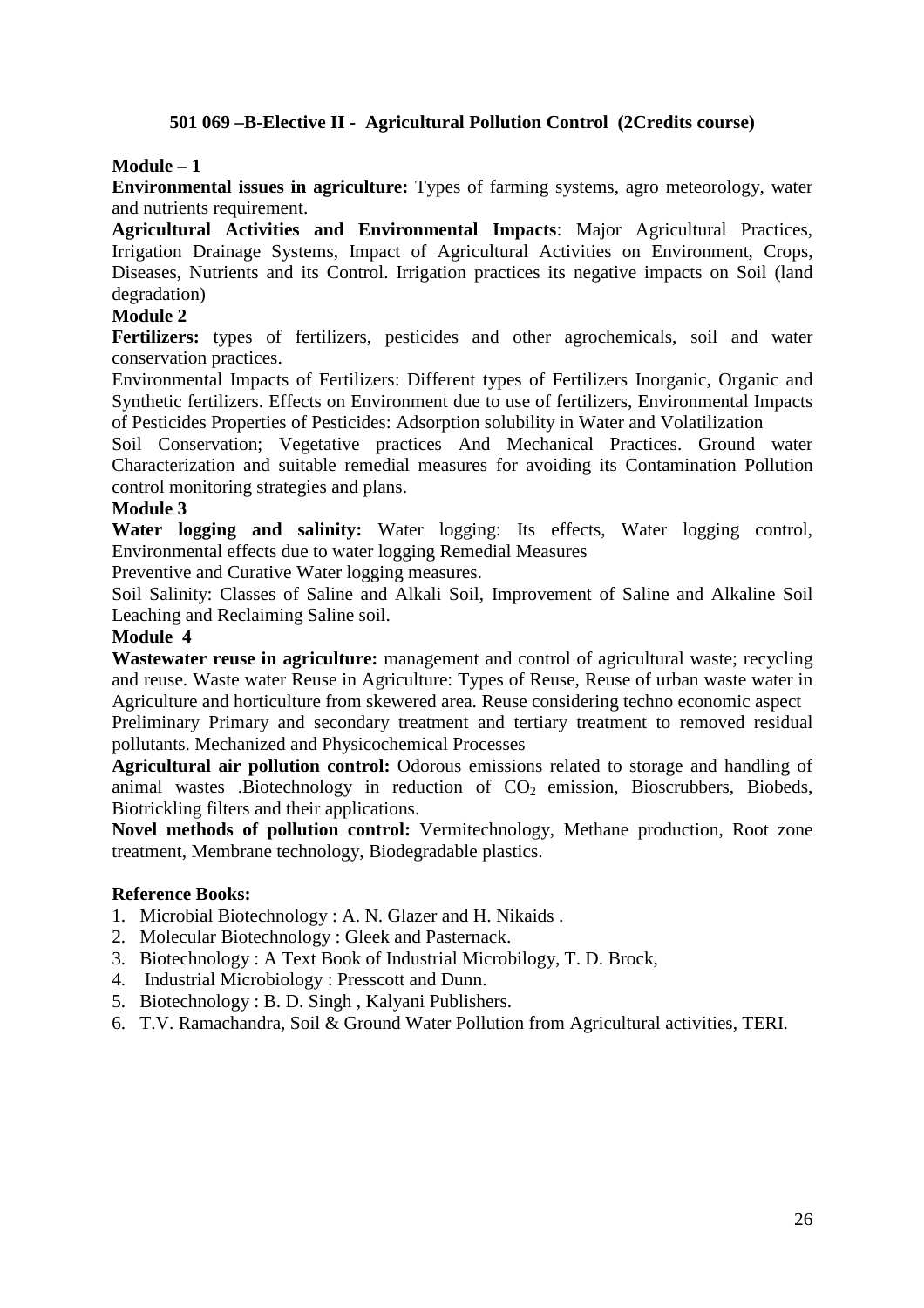## **501 069 –C-Elective II - Environmental Auditing (2Credits course)**

## **Module 1**

**Environmental Audit**: Definition of Environment Audit and its importance for industries. Environmental management system audits Types of audits, General audit methodology and basic structure of audit. Elements of an audit process and its importance. Concept of ISO14000

## **Module 2**

Requirements of Rule 14 for Environmental Audit under Environmental protection Act 1986, Definitions of a. Signatory, b. Consumption Audit, c. Pollution audit, d. Hazardous audit, d. Solid waste audit, e. Disposal audit, f. Cost audit, g. Investment audit, h. Voluntary.

#### **Module 3**

## **Pre-audit Activities for the Manager**

Selecting the audit team, planning the audit

#### **Pre-audit Activities for the Auditor**

Drawing up the audit specification, obtaining information before the audit, Checklists, Case studies of red category industries.

#### **Module 4**

#### **Conducting the Audit**

The opening meeting, Evaluation of the EMS, Interviewing, Site tour and observations **Evaluating the Audit Results** 

Evaluation of the audit results, the closing meeting, Recommendations, the audit report **Environmental Reporting** 

Purpose of producing an environmental report, writing the report, Independent validation

## **References Books:**

- 1. Larry W. Canter," Environment Impact Assessment ", McGraw-Hill Book Company, New York.
- 2. G.J. Rau and C.D. Weeten, "Environmental Impact Analysis Hand book, McGraw Hill, 1980.
- 3. Vijay Kulkarni and T V Ramchandra. "Environmental management" Capital Publishing Co.
- 4. Mhaskar A.K., "Environmental Audit" Enviro Media Publications.
- 5. S.K. Dhameja, "Environmental Engineering and Management" S.K. Kalaria and Sons Publishers.

#### **501 069 –D-Elective II - Contaminated Site Remediation (2Credits course) Module** 1

Subsurface Contamination: Sources, Contaminants, Regulations and Remedial Approach, Sources of Contamination, Types of Contaminants, Relevant Regulations, Other Considerations, Remediation Approach

## **Module 2**

**Contaminated Site Characterization:** General Methodology, Preliminary Site Assessment, Exploratory Site Investigation, Detailed Site Investigation, Expedited or Accelerated Site Characterization

#### **Module 3**

**In-Situ Waste Containment:** Vertical Barriers, Bottom Barriers, Surface Caps or Covers, Groundwater Pumping Systems, Subsurface Drains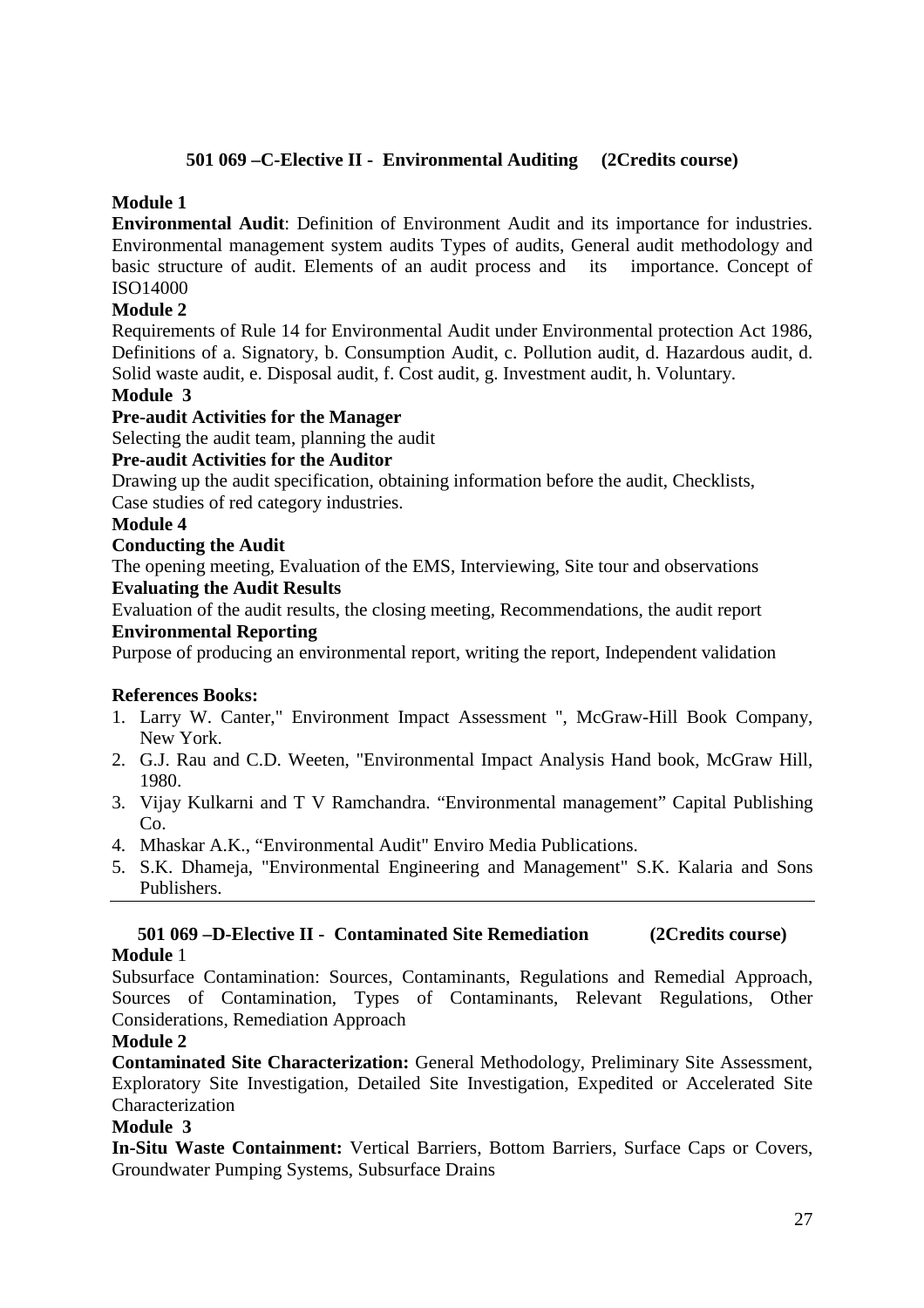## **Module 4**

**Soil Remediation Technologies:** Soil Vapor Extraction, Soil Washing, Stabilization/Solidification, Electro kinetic Remediation, Thermal Desorption, Vitrification, Bioremediation, Phytoremediation, Soil Fracturing.

**Groundwater Remediation Technologies:** Pump and Treat, In-Situ Flushing, Permeable Reactive Barriers, In-Situ Air Sparging, Monitored Natural Attenuation, Bioremediation.

## **References Books:**

1. Sharma, H. D., and Reddy, K. R., "Geo-environmental Engineering: Site Remediation, Waste Containment and Emerging Waste Management Technologies," John Wiley & Sons, Inc., 2004 (ISBN: 0-471-21599-6); See:

http://www.wiley.com/WileyCDA/WileyTitle/productCd-0471215996.html.

- 2. Sharma, H.D.& Lewis, S. P. Waste Containment Systems, Waste Stabilization and Landfills Wiley 1994.
- 3. Evans, D. & Jefferies, S. A. Remedial Processses for Contaiminated Land: Principles and Practice (Ciria Report C549) Ciria 2001
- 4. http://www.enr.gov.nt.ca/\_live/documents/content/siteremediation.pdf

## **501 069-E- Elective II Foreign Language –II French-II (1 Credit course)**

## **Module 1**

French Grammar and Vocabulary: Unit-1, Lesson 2 of the Text Book (Grammar & Vocabulary), Unit-1, Lesson 1 of the Text Book, Exercise of Unit-1, Lesson 2 of the Text Book & workbook

#### **Module 2**

Advance Vocabulary, Writing & Speaking: Unit-1, Lesson 3 of the Text Book (Grammar & Vocabulary), Unit-1, Lesson 3 of the Text Book, Exercise of Unit-1, Lesson 3 of the Text Book & workbook, Revision & speaking practice

#### **Reference**

1. Jumelage-I Text Book by Manjiri Khandekar & Roopa Luktuke (Latest edition)

2. Jumelage-I workbook by Roopa Luktuke

**-----------------------------------------------------------------------------------------------** 

## **501 069 –F- Elective II Building Services And Maintenance (1 Credit course)**

#### **Module 1**

Integrated design: factors affecting selection of services/systems, Provision of space in the building to accommodate building services, Structural integrity of building services equipment. Sound and vibration attenuation features, Provisions for safe operation and maintenance.

Building services engineering system for intelligent buildings: Introduction to information transmission systems, communication and protection system, call systems, public address system and Building automation/management systems.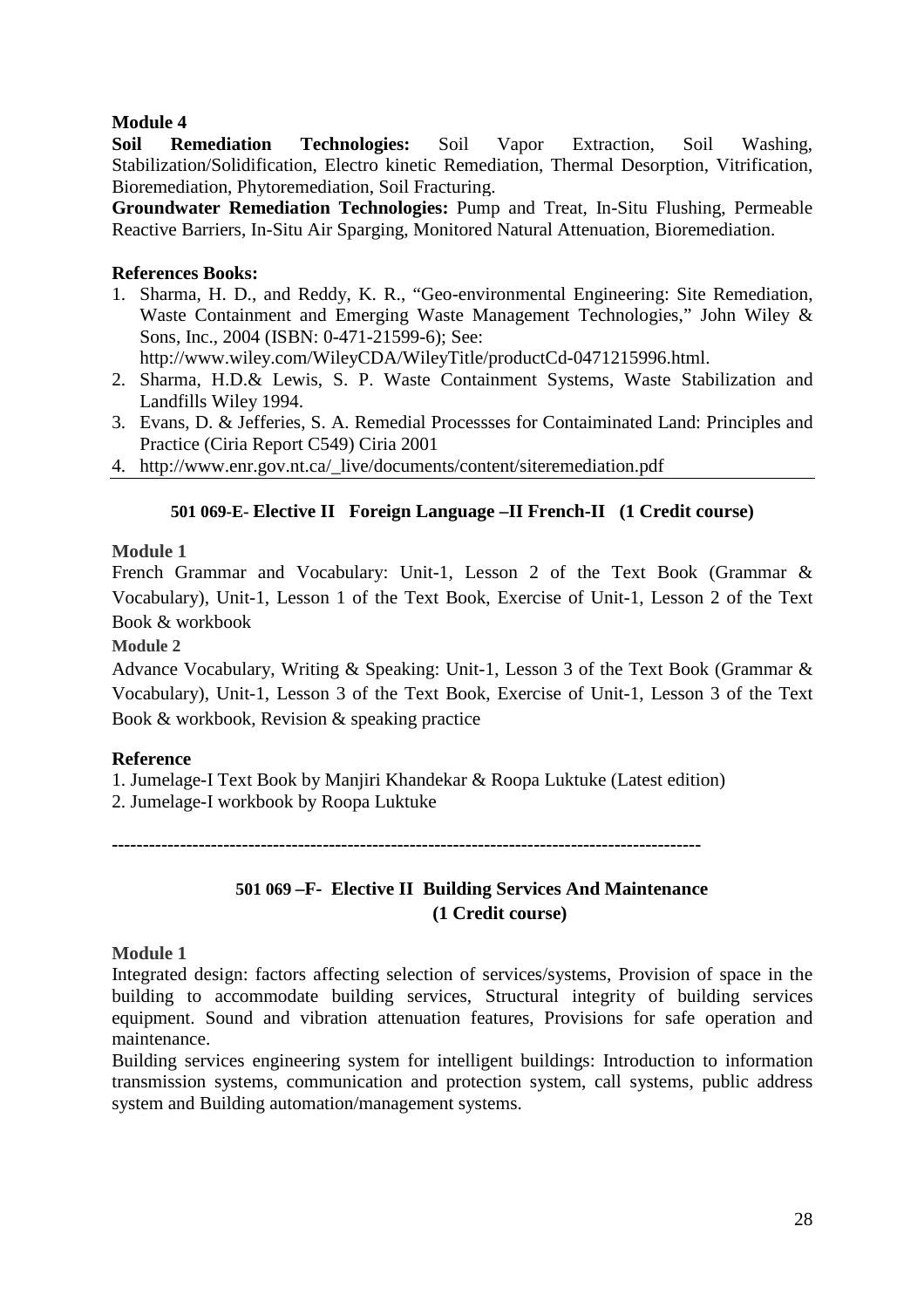## **Module 2**

The concepts and importance of energy conservation and energy efficiency for environmental protection, environmental protection and maintenance of building services systems, selection of environmentally friendly products and materials used in building services systems.

Co-ordination and management of design and installation of various building services systems during the design and construction stages in particular the builder's works. Computer-aided design and installations of building services. Testing and commissioning of building services systems: fire safety systems, vertical transportation equipment ventilation systems, etc. Sick building syndrome. The impacts of life-cycle-cost on planning and implementation. An appreciation of capital and operating costs. Implication of low cost, inefficient equipment, poor installation, inadequate access for maintenance.

## **Reference books**

- **1.** Buiding Services—S.M.Patil---(ISBN-978-81-7525-980-5), 1-C,102,Saamana Pariwar Society,Gen A.K.Vaidya Marg, Goregaon (E),Mumbai-65
- 2. Building Maintenance Management, 2ed,---Chanter, Wiley India
- 3. Miantenance of Buildings—A.C.Panchodhari—New Age International Publishers.

## **501 069 –G-- Elective II - Green Building Design And Construction (1 Credit course)**

#### **Module 1**

## **Principles of Sustainability, Energy Conservation and Water Conservation**

 Introduction to Course, Sustainability, Major Environmental Challenges, Global Warming, Introduction to Green Buildings; LEED, Sustainable Urban Development.

Building energy system strategies, Energy Conservation in Buildings, HVAC Systems, Energy and Atmosphere - LEED Credits, e Quest Energy Simulations, Conducting an Energy Audit, Fossil Fuels vs. Renewable Energy.

Water Conservation in Buildings, Storm Water Harvesting and Management, Water cycle strategies

#### **Module 2**

## **Green Materials and Green building codes**

Green Construction Materials, Materials and Resources - LEED Credits, Building Deconstruction, C&D Recycling, Indoor Environmental Quality – Basic, IEQ - LEED Credits, Building Commissioning, Materials selection strategies

Green building codes and standards, International Green Construction Code,Carbon accounting, Green Building Specifications

#### **Reference Books**

1.C.J. Kibert (2008) "Sustainable Construction: Green Building Design and Delivery", 3rd Ed., John Wiley, Hoboken, New Jersey 2.G.T. Miller Jr. (2004) "Living in the Environment: Principles, Connections, and Solutions", 14th Ed., Brooks Cole, Pacific Grove, California 3. Energy Conservation Building Code (ECBC)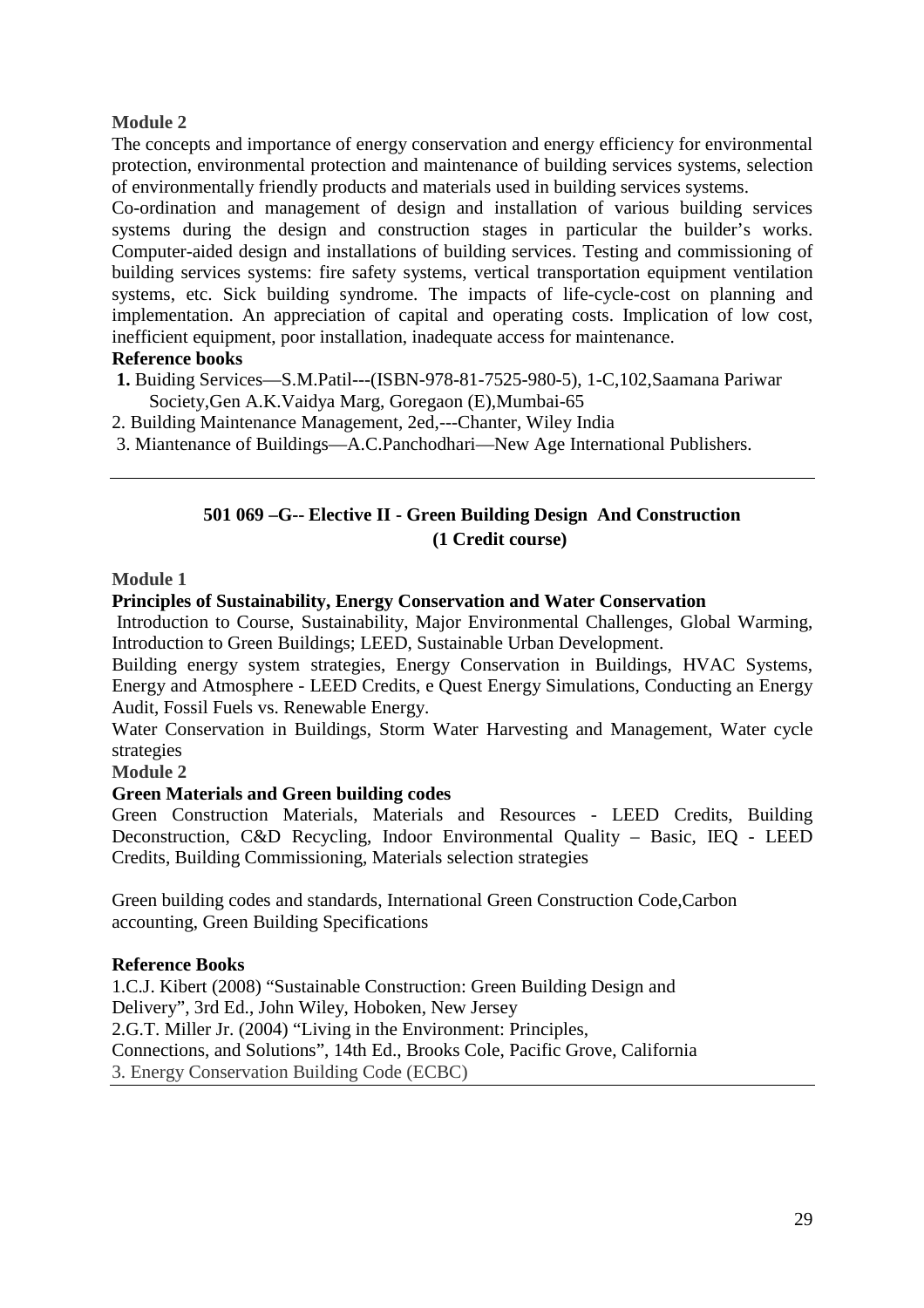## **501 069 – H - Elective II - Environmental Disaster Management (1Credits course)**

## **Module 1**

#### **Environmental Hazards & Disasters.**

a) Meaning of Environmental hazards, Environmental Disasters and Environmental stress.

b) Concept of Environmental Hazards, Environmental stress & Environmental Disasters.

c) Different approaches & relation with human Ecology (i) Landscape Approach (ii) Ecosystem Approach (iii) Perception approach d) Human ecology  $\&$  its application in geographical researches.

Natural disasters -Cyclones, earthquakes, tsunami, volcanoes, Forest fires, etc.

Manmade disasters - oil spills, nuclear power plant explosion, builbing & industrial fires, chemical spills, soil & ground water contamination, structural collapse etc.

#### **Module 2**

Disaster management cells & plans at international, national, state & district levels. Disaster management cycle. Role players in Disaster management

Prevention & mitigation of disasters. Tools- planning, regulations incentives, public education & awareness, insurance, immunization campaigns, environmental management, ect. Application of GIS & RS in Disaster management. Case studies

## **References Books:**

- 1. R. B. Singh (Ed) Environmental Geography, Heritage Publishers New Delhi,1990.
- 2. Savinder Singh Environmental Geography, Prayag Pustak Bhawan, 1997.
- 3. Kates, B.I & White, G.F The Environment as Hazards, oxford, New York, 1978.
- 4. R. B. Singh (Ed) Disaster Management, Rawat Publication, New Delhi, 2000.
- 5. H. K. Gupta (Ed) Disaster Management, Universiters Press, India, 2003.
- 6. R. B. Singh, Space Technology for Disaster Mitigation in India (INCED), University of Tokyo, 1994.
- 7. Dr. Satender , Disaster Management t in Hills, Concept Publishing Co., New Delhi, 2003.
- 8. A. S. Arya Action Plan For Earthquake, Disaster, Mitigation in V.K. Sharma (Ed) Disaster Management IIPA Publication New Delhi, 1994.
- 9. R. K. Bhandani an overview on Natural & Man made Disaster & their Reduction, CSIR, New Delhi.
- 10. M. C. Gupta Manuals on Natural Disaster management in India, National Centre for Disaster Management, IIPA, New Delhi, 2001.
- 11. Reference http://www.du.ac.in/

#### **501 069 - I --Elective II Performing Arts – Music and Dance (Audit course--Non Credit course)**

## **Module 1 :**

#### **Indian Music**

Vocal, Instrumental, Sur, Laya, Tal. Ragas and their classification based on time and "Raasa-Nirmitee". Seasons and Ragas. Various "Bandishes" and "Gharanas" or styles. Light Indian Music-different types.

Experiencing ethos and bliss by listening to performances of various reputed artists. Experiencing oneness with nature and the super power by performing individually or in a group.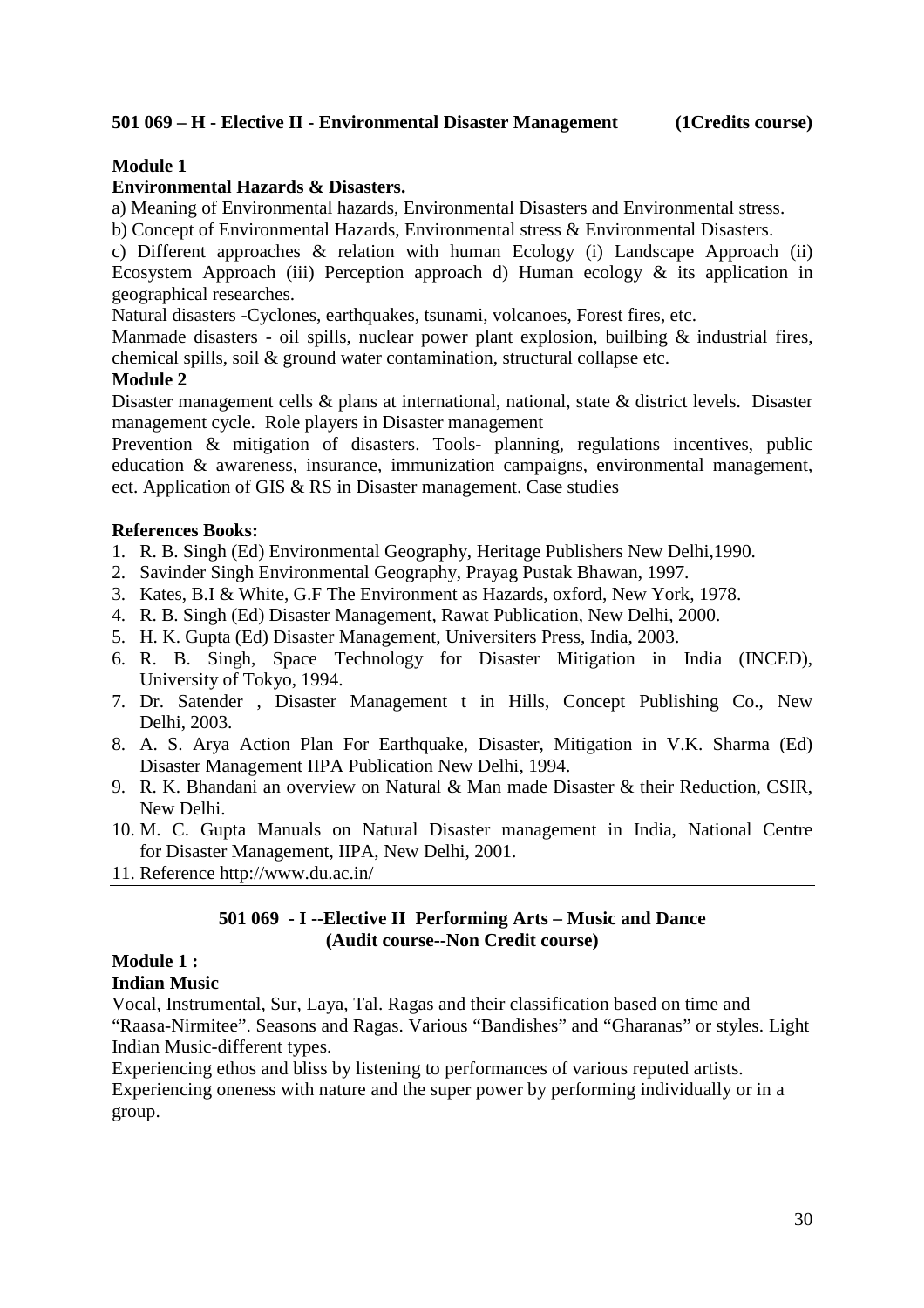#### **Module 2 : Indian Classical Dance**

Types –Kathak, Bharatnatyam, Kuchipudi, Odissy etc. Importance of "Abhinaya" (acting) in dance. Role of "Taala" and "Laya" in dance. Various dance form. Various gharanas in traditional dance types Fusion with other dance styles. Experiencing the Indian cultural power through individual and group performances.

Books/Audio CD

.

- 1. Hindustani Sangeet Paddhati by Pt.Vishnu Narayan Bhatkhande publ. Swarganga Foundation.
- 2. Jivi Jivai (Golden Voice Golden Years) Pt.Jasraj, Publ. Bandishes with notations composed by the author.
- 3. Pranav Bharati, by Pt.Ompraksh Thakur, publ. Swarganga foundation.
- 4. Rasa Gunjan by Pt.Birju Maharaj, Publ. Swarganag foundation
- 5. Anup Rag Vilas by Pt.Kumar Gandharava, Bandishes composed and sung by author mostly available on cassettes Swarganga Foundation.
- 6. The dance Orissi Mohan Khokar published by (2010) Abhinav Publications, New Delhi
- 7. Introduction to Bharata's Natyashastra by Adya Rangacharya, Munshiram Manoharlal publication.
- 8. Art of Dancing classing and folk dance by priyabala Shah, Parimal publication
- 9. Tantra Mantra Yantra in Dance: An Exposition of Kathaka, by Ranjana Shrivastava, D.K.Prinword Pvt. Ltd.

## **501 069 –J--Elective II -- Principle Centered Leadership (Audit course--Non Credit course)**

## **Module 1 :**

## **Motivation, Leadership and Competency**

#### **a) Motivation:--**

Necessity, types, means of providing extrinsic motivation. Leadership. Qualities of a leader. Types of Leadership viz. Lassez Fairre, transactional, transformational. Principle centered leadership based on Stephen Covey habits.

#### **b) Competency Mapping:-**

Definition of competency. Generic, functional and Strategic Competencies. Importance of developing competencies. Identification of competency gaps at managerial cadre level through benchmarking requirements based on role, mapping and assessment. Training and Developmental programs for competency gap closure.

#### **Module 2 :**

#### **Entrepreneurship and strategic Management**

 **a) Entrepreneurship: -** Qualities of an entrepreneur. Business ideas generation methods—creative imagination, brainstorming, newspaper exercise activity. Ideas evaluation based on John Mullion's 7 point test concept of a B—plan.

### **b)Strategic Management: --**

Necessity in the context of global challenges. Objectives of strategic management. Forecasting abilities and methods. Developing organizations for the achievement of strategic objectives. Dealing with uncertainties.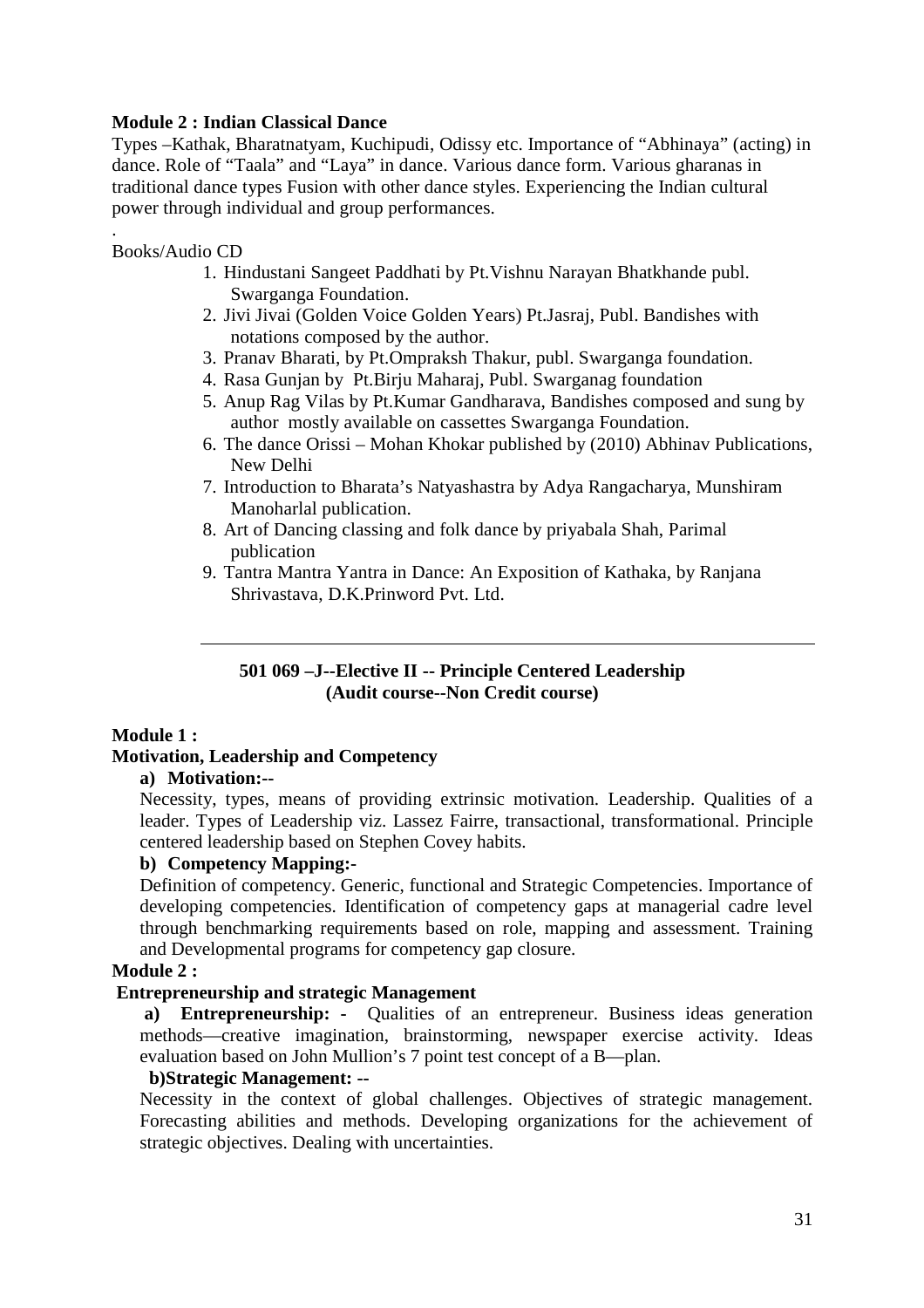#### **Reference Books**

- 1. Seven habits of highly effective people—Stephen Covey—Franklin Covey Publications
- 2. Living the seven habits Stephen Covey—Franklin Covey Publications
- 3. 8<sup>th</sup> Habit from effectiveness to greatness Stephen Covey—Franklin Covey Publications
- 4. Human Resource Development In The Building Industry, Vinita Shah, published by NICMAR
- 5. Human Resources Management & Human Relations , V P Michael , Himalaya
- 6. Human Resource Management Biswajeet Pattanayak published by Prentice Hall
- 7. Construction project Management, integrated approach—Feedings First Indian Reprint 2011—Yesdee publications
- 8. Cases in Strategic Management, Amita Mital , Tata Mcgraw Hill

#### **UNIVERSITY OF PUNE M.E. (CIVIL) (Environmental Engineering) SEMESTER – II 501 070 Lab Practice II**

**Teaching Scheme Examination Scheme Lect./Pr. : 4 hours/week Term work: 50 Marks** 

**Oral / Presentation: 50 Marks Credits: 4** 

#### **Lab Practice II**

The lab. practice-II will be based on completion of assignments / practicals / reports of site visits, confined to the courses in that semester.

The term work will consist of --

## **Part A: Microbiological techniques.**

 **1** Microscopy, staining techniques.

**2**.Isolation and growth of bacteria.

 **3**.Microbiological quality of water - MPN and membrane filtration technique and E coli test.

#### **Part B: Metal Analysis from Industrial wastewater using Atomic Adsorption Spectrophotometer**

(1) Arsenic (2) Nickel (3) Chromium

**Part C**: Visits, Detailed Study, and report submission of any two of the following Industries with respect to Total water consumption, Sources of Wastewater generation its characteristics and Treatment methods-----

Dairy, Fertilizer, Distillery, Sugar, Pulp & Paper, Iron & Steel, Metal Plating, Oil Refinery

Part D: Visit to Air Polluting Industries like Thermal Power plant /Cement Manufacturing Industry etc. and Detailed Study with report submission on Air Pollution Control Devices with their design principles.

#### **Part E: Introduction to Soft Computing Techniques**

Study and application of software in –**i**)Design of Water Treatment plants **ii)**Sewage Treatment plant **iii)** Effluent treatment plant and **iv)**Sewarages Systems. It is mandatory to have such softwares in the laboratory.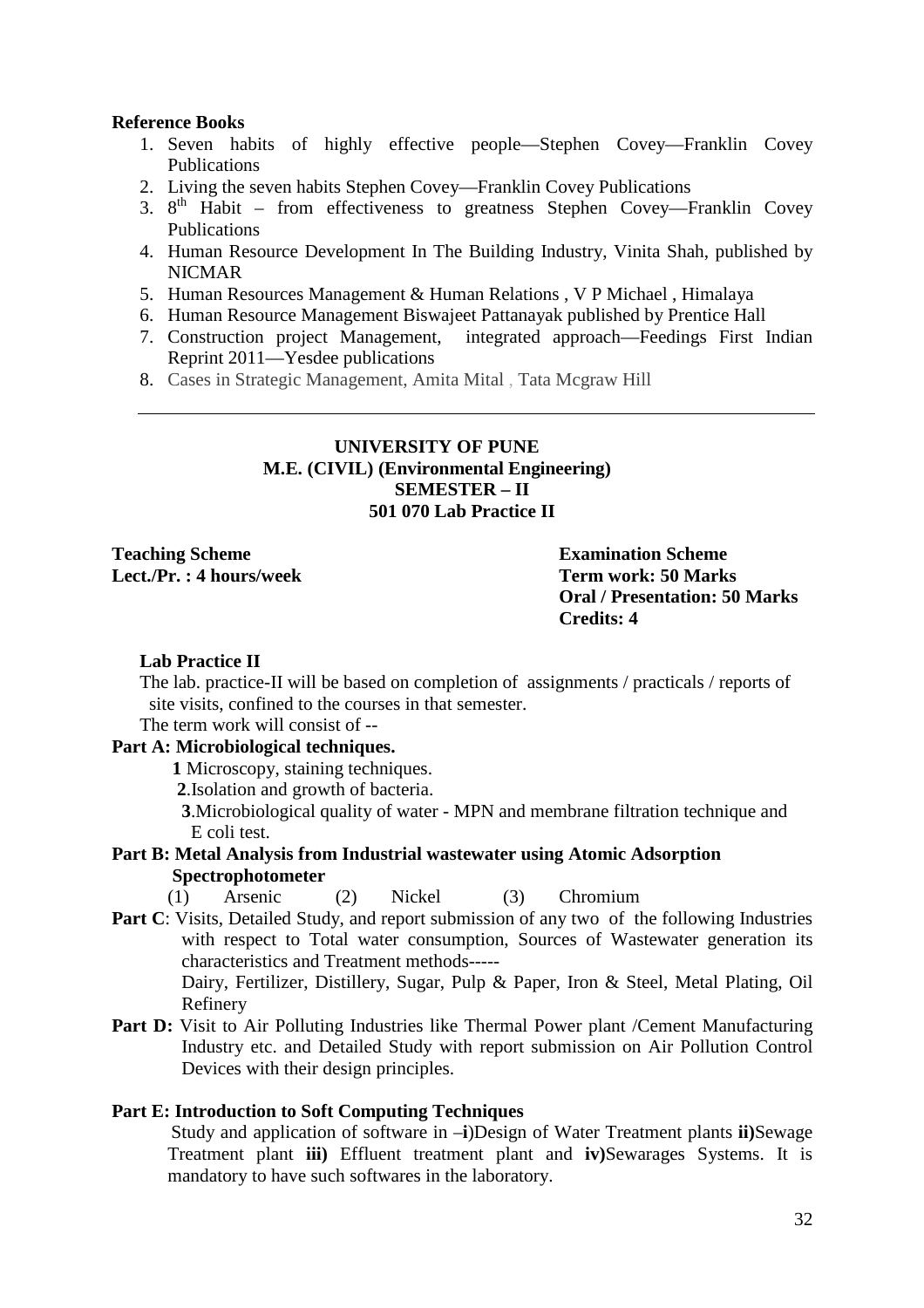- **Part F: i)** Report on at least one patent with its details studied on any subject of the semester.
	- **ii)** Technical review and critique of a research article/paper on any of the subjects studied in the semester from standard referred journal.

## **UNIVERSITY OF PUNE M.E. (CIVIL) (Environmental Engineering) Semester II 501 071 Seminar – I**

Pract. 4 hrs./week Oral : 50 Marks,

Teaching Scheme **Examination** Scheme **Examination** Scheme TW :: 50 Marks Credits 4

Term work of the seminar should consist of spiral bound report printed on both the sides of pages on any technical topic of interest associated with the post graduate course and should be submitted in a standard format having the following contents .

- i. Introduction
- ii. Literature Survey
- iii. Theoretical contents
- iv. Relevance to the present national and global scenario of construction industry
- v. Strengths and weaknesses of the particular area of seminar
- vi. R & D in the particular area
- vii. Field Applications / case studies / Experimental work / software application / Benefit cost studies – feasibility studies
- viii. Vendors associated
	- ix. Conclusions
	- x. References

Students should prepare a power point presentation to be delivered in 15 minutes and should be able to answer questions asked in remaining five minutes.

It is desired that based on the seminar work, a paper be prepared and presented in a state / national conference.

**At the end of first year, the students are required to undergo through a field training of minimum 2 weeks duration. The presentation and separate report of the vacational training will be submitted along with report of seminar II.**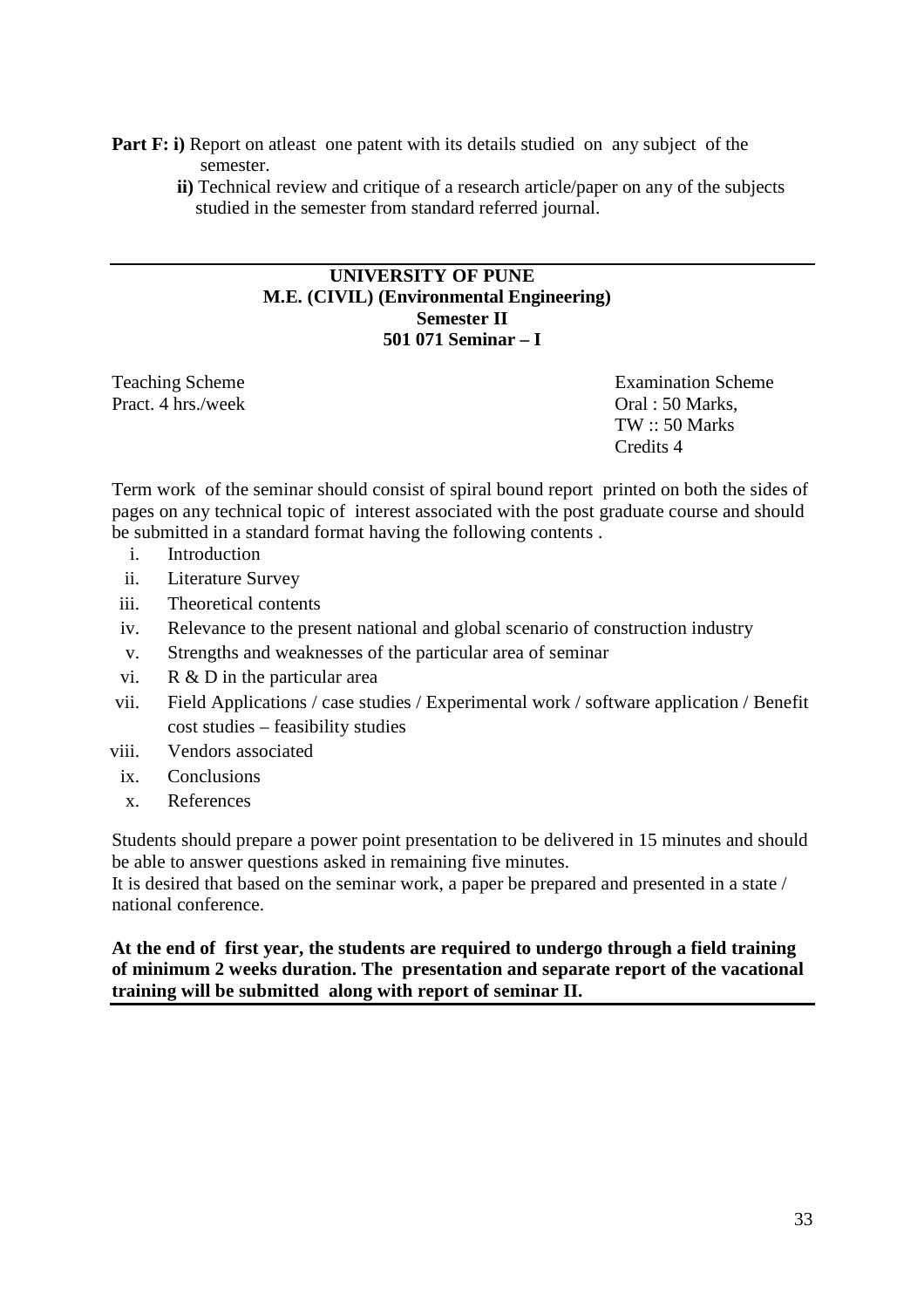## **UNIVERSITY OF PUNE M.E. (CIVIL) (Environmental Engineering) SEMESTER – III**

#### **601 072 Environmental Sanitation**

| <b>Teaching Scheme</b>        | <b>Examination Scheme</b>                |
|-------------------------------|------------------------------------------|
| <b>Lectures: 4 hours/week</b> | <b>Theory Paper: 100 Marks</b>           |
|                               | Credits: 4                               |
|                               | In Semester Assessment: 50 Marks         |
|                               | <b>End Semester Assessment: 50 Marks</b> |
|                               | Duration of end sem. exam. : 3 hrs.      |
|                               |                                          |

#### **Module – 1**

**Epidemiology:** Communicable diseases, Micro-organisms, Methods of communication, Diseases communicated by discharges of intestines, nose and throat, other communicable diseases and their control.

#### **Module – 2**

**Insects and Rodent Control:** Mosquitoes, life cycles, factors of diseases control methods – natural and chemical, Fly control methods and prevention of fly breeding, Rodents and public health, plague control methods, engineering and bio-control methods, disinfectants (Phenols, Lime, Chlorine, Ammonium compounds), Insecticides (DDT, BHC).

#### **Module – 3**

**Industrial sanitation:** Schools, Public Buildings, Hospitals, Eating establishments, Swimming pools – Study of factors like Light, Heat, Ventilation, Plumbing fixtures, Cleanliness and maintenance and comfort.

#### **Module – 4**

**Industrial Hygiene:** Occupational Hazards, Industrial poisons, Dust, Noise, Heat, Compressed air, Vibrations and shocks- Industrial plant sanitation.

#### **Module – 5**

**Rural Sanitation:** Rural areas, Population habits and environmental conditions, problems of water supply and sanitation aspects, low cost excreta disposal systems.

#### **Module -6**

Rural sanitation improvement schemes. Case studies on sanitation. Emergency Sanitation practices during Natural calamity.

#### **Module –7**

**Water supply in buildings:** Plumbing terminology. Definitions, Water supply in building. The water connection, The water storage, Storage tanks-domestic storage tanks, Flushing Storage Tanks. Principles Governing Design of Water supply in buildings, Lay out. Estimating Requirements, Design of Water pipes.

#### **Module – 8**

**Building Drainage:** Traps, Gully Traps, Intercepting Traps or Interceptors. Sanitary Fittings—Water Closets. Flushing Cistern: Wash Basin or Lavatory Basin, Sink, Urinals. The Plumbing System of Drainage—Single Stack System, One-Pipe System. Choice of System, Principles governing Design of Building Drainage, Layout. Quantity of Flow. Pipes for drainage, Drainage design of high rise buildings.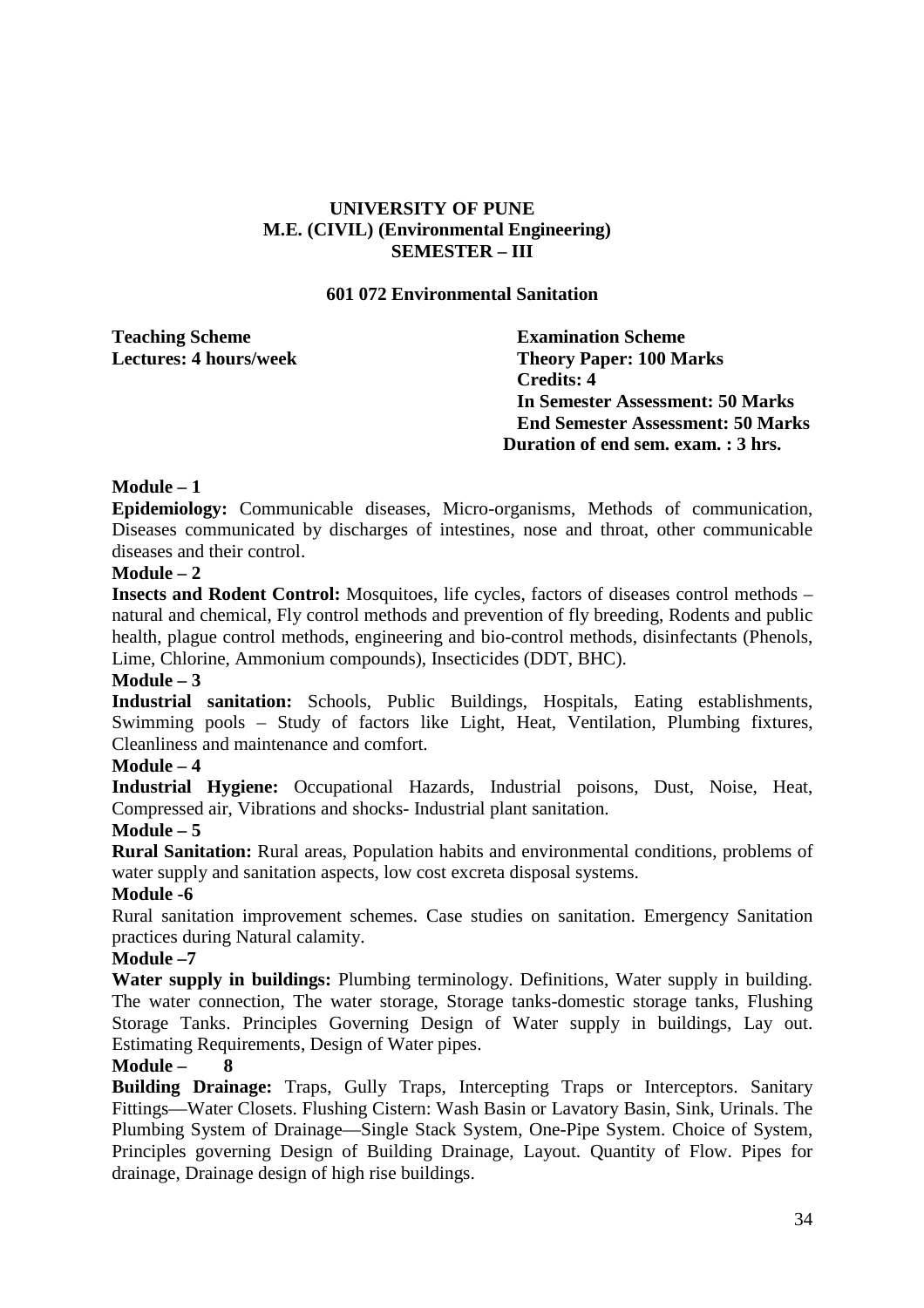#### **Reference books:**

- 1. Victor Ehalers & Earnest W Steel, Municipal and Rural sanitation.
- 2. Bhatia H. S., Environmental Pollution and Control, Galgotia Publication Pvt. Ltd., New Delhi.

#### **UNIVERSITY OF PUNE M.E. (CIVIL) (Environmental Engineering) SEMESTER – III 601 073 - Environmental Impact Assessment**

**Teaching Scheme Examination Scheme** 

**Lectures: 4 hours/week Theory Paper: 100 Marks Credits: 4 In Semester Assessment: 50 Marks End Semester Assessment: 50 Marks Duration of end sem. exam. : 3 hrs.** 

## **Module – 1**

**Evolution of EIA:** Environmental Impact Assessment: Introduction, Stages Of EIA, Origin of EIA, Establishments of Procedure: Legislative Option,

Project Screening for EIA, Methods, Projects thresholds, Sensitive area criteria Matrices. Scope studies for Environmental Impact Studies (EIS). Preparation for EIS Planning, Public Participation and Review of EIS.

#### **Module – 2**

**Methods for impact assessment:** Background information, interaction matrix methodologies, network methodologies, environmental setting, environmental impact assessment methodology, documentation and selection process, environmental indices and indicators for describing affected environment, Life cycle assessment.

#### **Module – 3**

**Prediction and assessment of impact for air and noise environment:** Basic information of air quality, identification of type and quantity of air pollutant, existing air quality and air quality standards, impact prediction and assessment, mitigation. Basic information of noise, existing noise levels and standards, prediction of noise levels and assessment of impact, mitigations.

#### **Module – 4**

**Prediction and assessment of impact for water and soil environment:** Basic information of water quality (Surface water and ground water), water quality standards, identification of impact, prediction of impact and assessment, mitigations. Background information of soil environment, soil and ground water standards, prediction and assessment of impact for ground water and soil, mitigations.

#### **Module – 5**

**Prediction and assessment of impact on cultural and socioeconomic environment:** Basic information on cultural resources, rules and regulations for cultural resources like archaeological, historical structures, Cultural system, prediction and assessment of impact, mitigations. Basic information of socioeconomic environment, description of existing socioeconomic environment, prediction and assessment of impact, mitigation, resettlement and rehabilitation.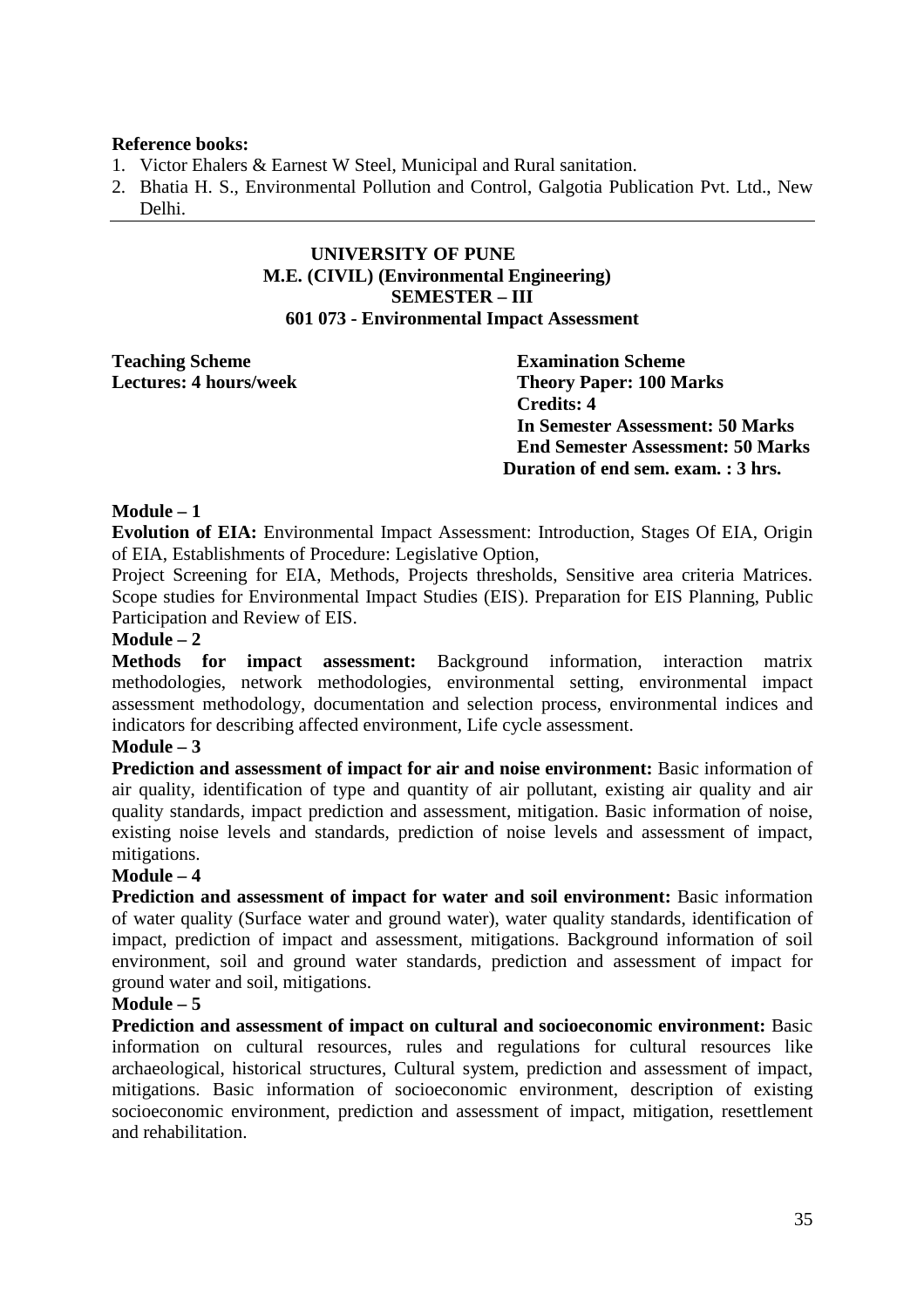## **Module – 6**

**Decision Methods for Evaluation of Alternative:** Public participation in environmental decision making, Regulatory requirements, environmental impact assessment process, objectives of public participation, techniques for conflict management and dispute resolution, verbal communication in EIA studies.

## **Module – 7**

Categorization of Industries for seeking environmental clearance from concerned authorities, procedure for environmental clearance, procedure for conducting environmental impact assessment report, Rapid and Comprehensive EIA, general structure of EIA document, Environmental management plan, post environmental monitoring.

#### **Module – 8**

Latest EIA notification by Ministry of Environment and Forest (Govt. of India): Provisions in the EIA notification, Procedure for public hearing, post environmental monitoring, Procedure for obtaining Environmental clearance for construction projects.

## **Reference Books :**

- 1. Canter R.L., Environmental Impact Assessment, Mc Graw Hill International Edition, 1997.
- 2. John G. Rau and David C. Wooten (Ed), Environmental Impact Analysis Handbook, McGraw Hill Book Company.
- 3. Peter Watten (Eds.) `Environmental Impact Assessment Theory and Practice', Unwin Hyman, London ( 1988).
- 4. Environmental Impact Assesment By R.RBarthwal ( New Age Intenational Publishers)
- 5. Environmental Impact Assesment By Abbasi

## **UNIVERSITY OF PUNE M.E. (CIVIL) (Environmental Engineering) SEMESTER – III 601 074 Elective -III**

**Teaching Scheme Examination Scheme** 

**Lectures: 5 hours/week Theory Paper: 100 Marks Credits: 5 In Semester Assessment: 100 Marks** 

|           | 601 074 Elective III                              |           |                           |           |                                                 |  |  |
|-----------|---------------------------------------------------|-----------|---------------------------|-----------|-------------------------------------------------|--|--|
| Code      | 2 Credits<br>Course                               | Code      | 1 Credit<br><b>Course</b> | Code      | <b>Audit</b><br>Course<br>(No Credit<br>Course) |  |  |
| 601 074 A | Climate<br>change                                 | 601 074 E | Project<br>Funding        | 601 074 H | Chess                                           |  |  |
| 601 074 B | Marine<br>Pollution                               | 601 074 F | Foreign<br>Language-III   | 601 074 I | Abacus                                          |  |  |
| 601 074 C | Nano<br>technology for<br>water and<br>wastewater | 601 074 G | Rural<br>Engineering      |           |                                                 |  |  |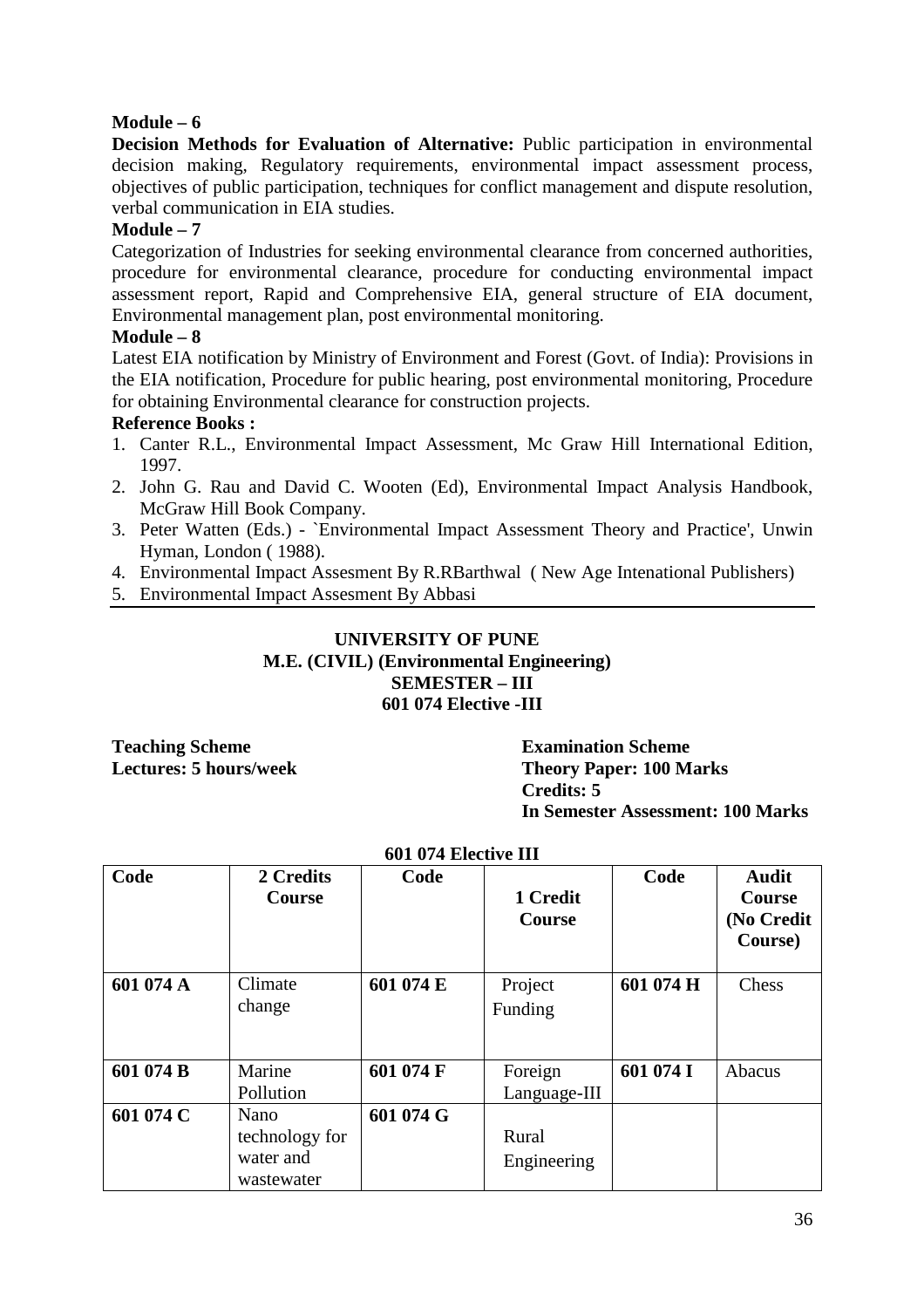|           | treatment                            |  |  |
|-----------|--------------------------------------|--|--|
| 601 074 D | Geo-<br>environmental<br>Engineering |  |  |

## **601 074 –A -Elective III- Climate Change (2Credits course)**

## **Module 1**

Atmosphere and its constituents, Synoptic observations- surface and upper air, Tropical meteorology: Easterly Waves, ET-ITCZ, Inversion. Monsoon – Onset, Activity, Withdrawal, Breaks, Depressions, Easterly Jet Stream. Post Monsoon - Cyclones in the Indian Seas, N. E. Monsoon

## **Module 2**

Global Climatology - Global distribution of pressure and temperature at m.s.l. in winter and summer, distribution of annual rainfall and its variability, distribution of moisture and clouds. Vertical distribution of temperature. General circulation of atmosphere, Development of monsoons, Major categories of world climates

## **Module 3**

Indian Climatology - Different seasons, Distribution of Means Sea level pressure/temperature in different seasons, Wind circulation and temperature distribution over India in lower, middle and upper troposphere in different seasons, Indian rainfall in different seasons, Indian summer monsoon, onset, withdrawal, rainfall distribution, inter annual variability of monsoon. Main synoptic pressure systems causing weather over India in different seasons

#### **Module 4**

Climate Change & Variability -Overview of the climatic history of the earth. Long term changes (Climate of Past century, past millennium, past glacial period), Methods of determining past climate. Possible causes of climate change- External (Milankovitch variation and Solar activity) and Internal (natural and anthropogenic ). General idea of internal dynamical processes of the atmosphere, oceanic

processes, Cryospheric processes, land processes. Man's impact on climate, Greenhouse gases and global warming, basic radiation processes, Climate feedback mechanism, Climate predictability, future climate, potential consequences, International efforts to minimize climate change and their effects. Indian scenario

#### **Reference Books**

- 1. Atmosphere, Weather and Climate R.J. Barry and R.G. Chorley (Methuen Publication)
- 2. South West Monsoon" by Y.P. Rao (IMD Publication) .
- 3. An Introduction to Meteorology by S. Pettersen
- 4. Elements of meteorology by Miller, Thompson and Paterson
- 5. General Meteorology by H.R. Byer

#### 6. Monsoon by P.K. Das

#### **601 074 -B-Elective III Marine Pollution (2 Credits course)**

#### **Module – 1**

**Marine Pollution**: Definition, categories of additions, Pollutant and its classification. Organic wastes: BOD, COD, dilution factor, Fluctuations in DO, Consequences of organic discharges to estuaries with examples; Thames and Mersey estuary; Consequences of sludge dumping at sea with reference to Thames and Firth of Clyde. Sewage treatment: Primary,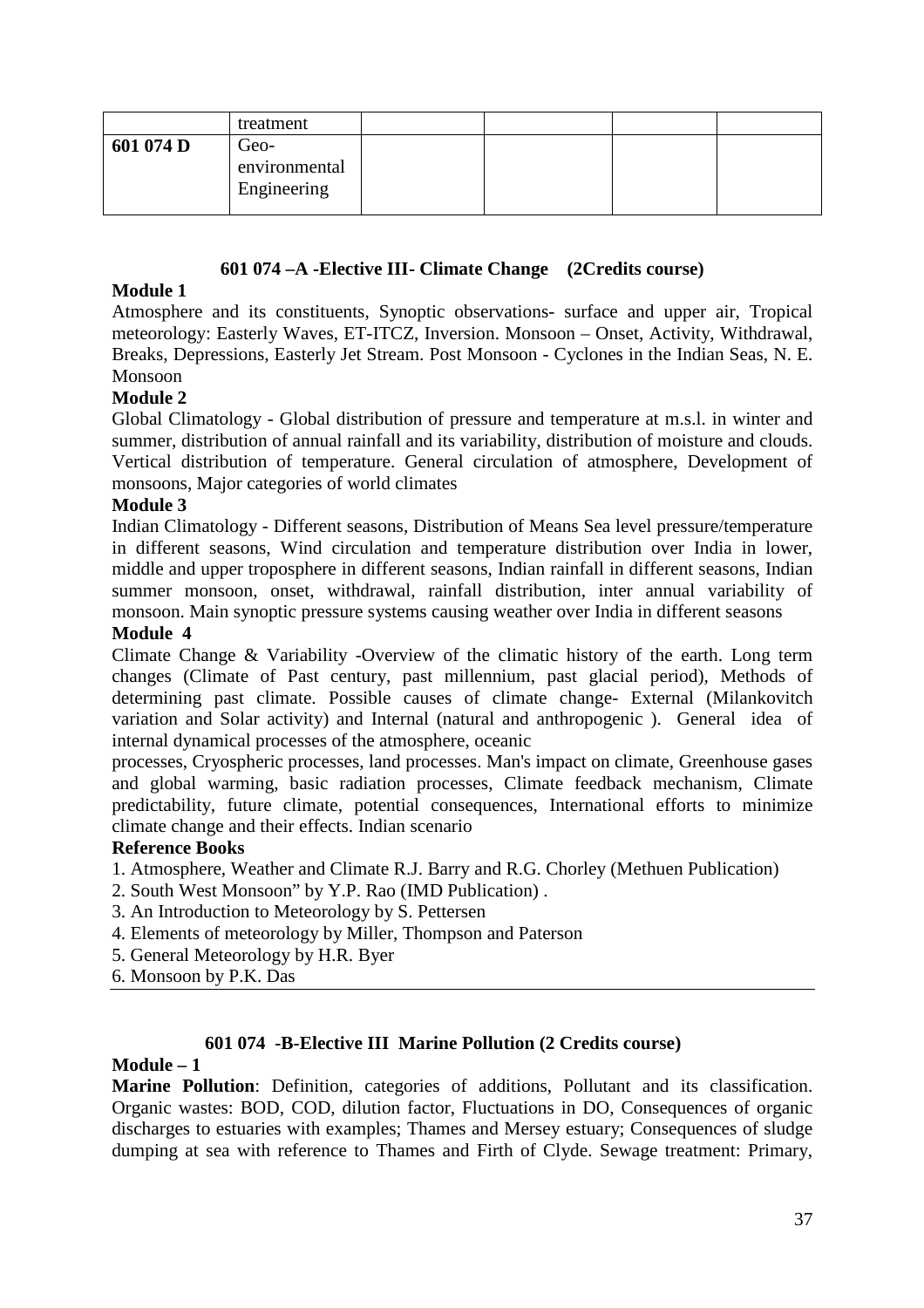Secondary and Tertiary treatment processes. Solid waste pollution: Classification and disposal of solid wastes.

## **Module – 2**

**Industrial pollution**: sources, nature and their treatment processes with reference to wastes from paper and pulp and soap manufacturing industries.

Marine corrosion: Definition, corrosion reactions, classification of corrosion, factors affecting corrosion of metals in sea water and prevention of marine corrosion. The state of some seas in the world (pollution aspect); The North Sea, the Mediterranean Sea and the Baltic Sea.

#### **Module – 3**

**Oil spills and cleanup:** sources, major accidental spills, fate of spilled oil on the sea, consequences of oil spills and treatment of oil spills. Pesticide pollution: inputs, fate in the sea, factors affecting the bioaccumulation of pesticides, DDTthe most wide spread molecule, Impact of pesticides on the Environment, Mode of poisoning of pesticides, Methods to minimize pesticide pollution.

**Conservative pollutants:** Measures of contamination, toxicity, measurement of toxicity, acute and chronic exposure, Detoxification. Metal pollution in coastal waters (Hg, Pb, Cd, Cu, Zn and Fe). The present status of coastal pollution in India and future strategies.

**Radioactive Pollution**: Sources, Classification and effects of radiation; Protection and control from radiation: Maximum permissible dose concept, dose limits, Disposal of radioactive wastes; Beneficial aspects of radiation and food safety.

#### **Module – 4**

**Indicator organisms**: Criteria for selection of indicator organism: Quantitation of pollution load, basic pre-requisites, response to different pollution load and time integration capacity, Macro algae, crustaceans and mollusks as indicator organisms for monitoring of trace metal pollution;

**Red tides**: distribution, types of poisoning, effects and methods to minimize red tides in the sea. Monitoring strategies of marine pollution: Critical pathway approach and Mass balance approach.

**Standards in water quality:** Assessment of pollution damage: The need, seriousness of damage, assessment of damage and problems of measuring impact.

## **Reference Books:-**

- 1. Chemical Oceanography (Vol: 3) 1975- Riley J.P and Skirrow, G.
- 2. The health of the oceans. 1976 Goldberg, E.D
- 3. Marine Pollution. 1986 Clark, R.B.
- 4. Quantitative aquatic biological indicators. 1980 Phillips J.D.H.
- 5. T hermal and radioactive pollution. 1994. Sharma, B.K and Kaur, H.
- 6. Water Pollution. 1994. Sharma, B. K and Kaur, H.
- 7. Marine and offshore corrosion. 1985. Chandler, K. A.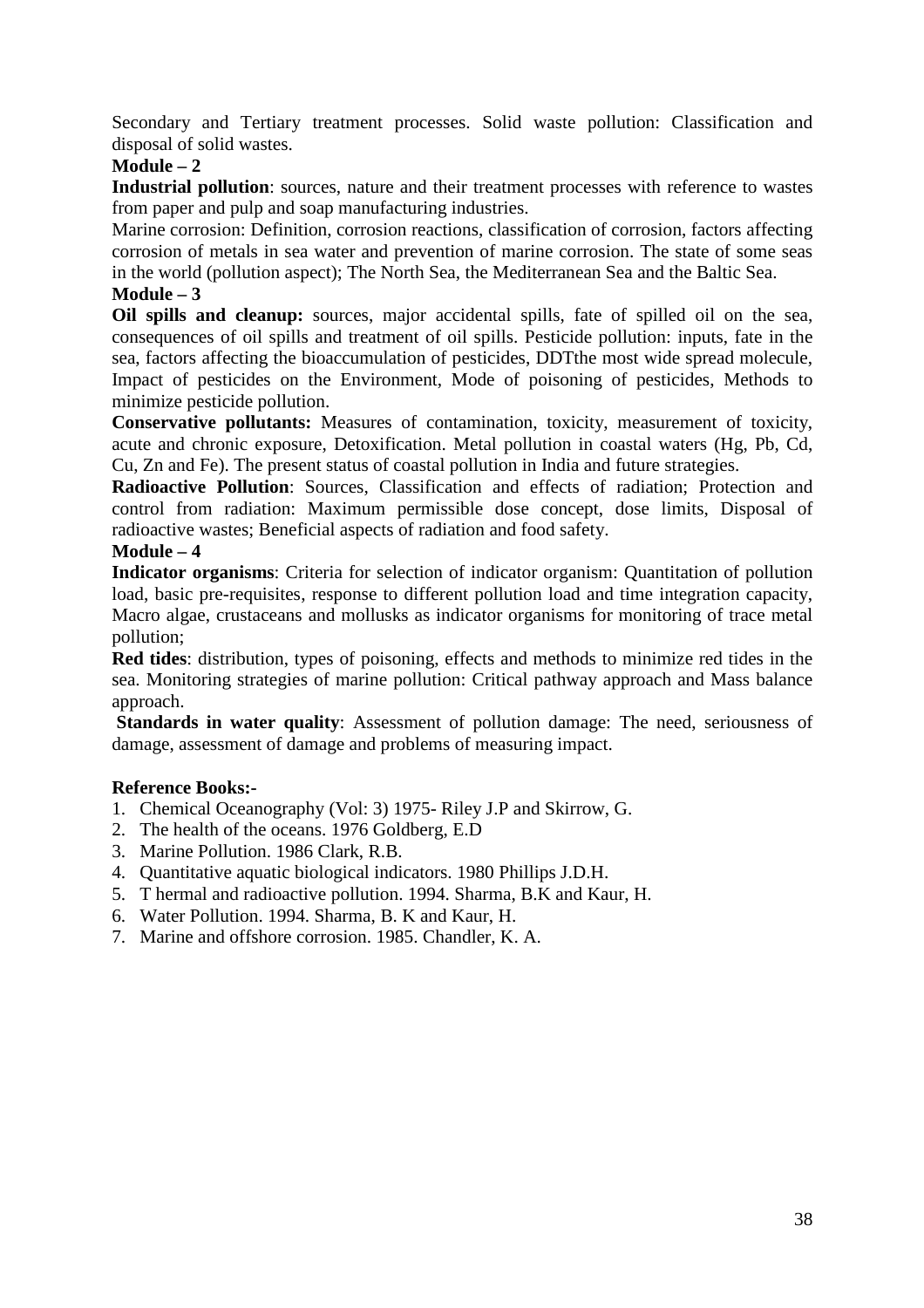## **601 074 –C- Elective III Nano -technology for water and wastewater treatment (2 Credits course)**

# **Module – 1**

#### **Introduction:**

Background, what is nanotechnology, types of nanotechnology and nano-machines, top down and bottom up techniques, Molecular nanotechnology, atomic manipulation-nanodots, selfassembly, Dip pen nanolithography, Simple details of characterization tools- SEM, TEM, STM, AFM.

#### **Module – 2**

## **Characterisation of Nano materials:**

Nan particles and water, Responsible use of nano materials: an industry point of view, Policy aspects of innovation, Analytical techniques for characterisation of nano materials. **Module – 3** 

## **Effective, High-Performance Water and Wastewater Purification Systems:**

Nano and micro engineered membrane technology, Applications of nanotechnology for drinking water, Biocatalysts for reductive treatment of water contaminated with priority pollutants, Video conferencing with Asian Institute of Technology nanotechnology laboratory.

#### **Module –4**

## **Bionanotechnology and Nonmanufacturing:**

Virus-based single-enzyme nanoreactors, Measurement of bacterial-particle interactions with atomic force microscopy, Bioremediation: from environmental processes to production of functional bionanominerals, Microbial manufacture of silver nano particles for water disinfection, Microbial manufacture of chalcogen nanoparticles and quantum dots.

#### **Reference Books:-**

- 1. Nanotechnology-Basic Science and Emerging Technologies Mick Wilson, Kamali Kannangra Geoff Smith, Michelle Simons and Burkhard Raguse, Overseas Press.
- 2. Nanotechnology-AGentle Introduction to the Next Big Idea Mark Ratner and Daniel Ratner, Prentice Hall
- 3. Nanotechnology: RebeccaLJohnson, Lerner Publications.
- 4. Introduction to Nanotechnogy: Charles P. Poole Jr., Chapman and Hall/CR
- 5. Mick Wilson, Kamali Kannangara, Geoff smith, "Nanotechnology: Basic Science and Emerging Technologies", Overseas press, 2005.
- 6. Charles P.Poole Jr and. Frank J.Owens, "Introduction to Nanotechnology", Wiley Interscience, 2003.
- 7. Mark A.Ratner, Daniel Ratner,"Nanotechnology: A gentle introduction to the next Big idea", Pearson Education, 2003.
- 8. Hari Singh Nalwa, "Nanostructured materials and Nanotechnology", Academic press, 2001.
- 9. Alexei Nabok, "Organic and Inorganic Nanostructures", Artech House Publishers, 2005.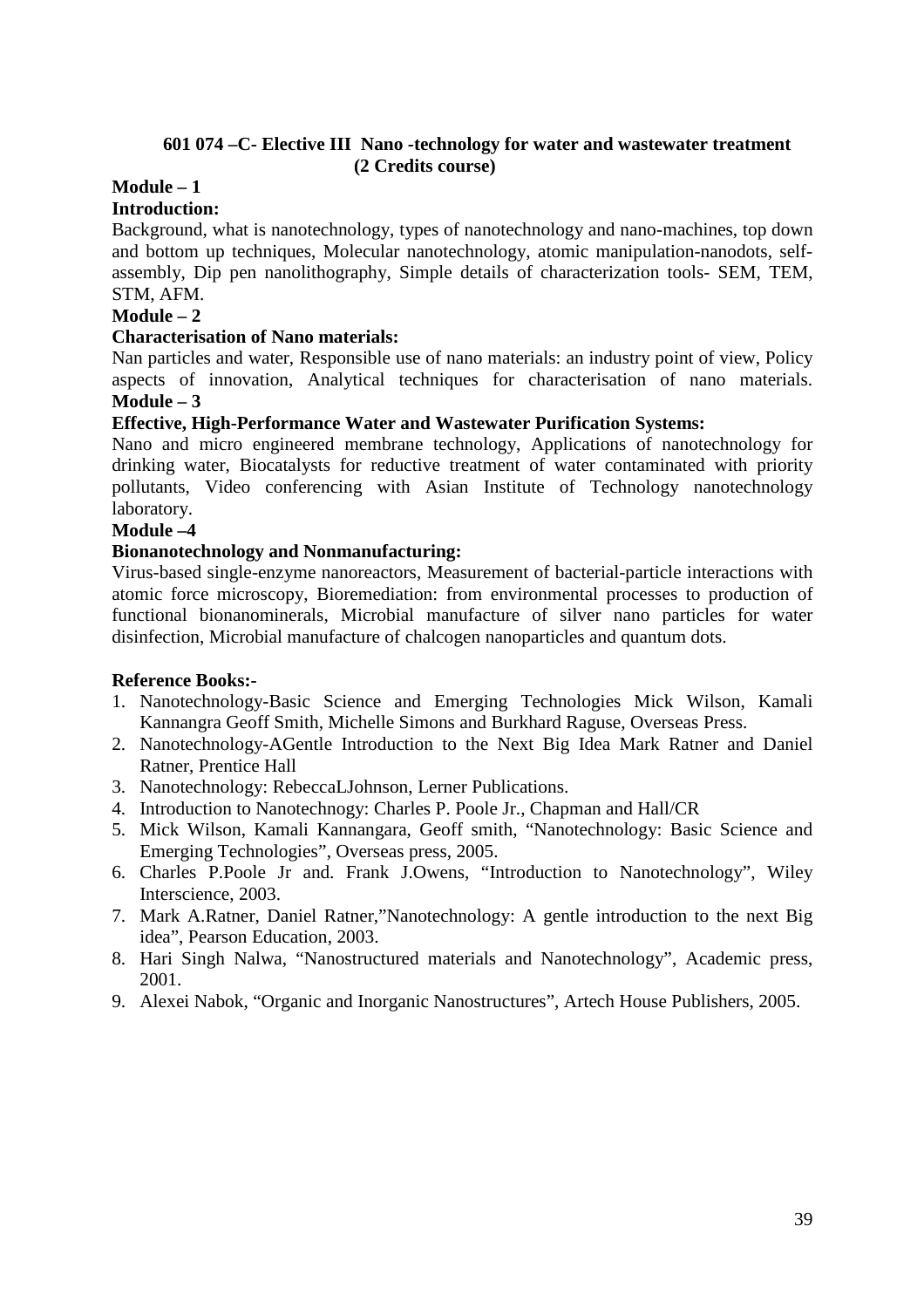## **601 074 - D- Elective III Geo-environmental Engineering (2 Credits course)**

## **Module – 1**

**Fundamentals of Geoenviromental Engineering:** Scope of geoenvironmental engineering multiphase behavior of soil – role of soil in geoenvironmental applications – importance of soil physics, soil chemistry, hydrogeology, biological process, sources and type of ground contamination – impact of ground contamination on geoenvironment - case histories on geoenvironmental problems.

## **Module – 2**

**Soil-Water-Contaminant Interaction:** Soil mineralogy characterization and its significance in determining soil behavior – soil-water interaction and concepts of double layer – forces of interaction between soil particles.

Concepts of unsaturated soil – importance of unsaturated soil in geoenvironmental problems measurement of soil suction - water retention curves - water flow in saturated and unsaturated zone. Soil-water-contaminant interactions and its implications – Factors effecting retention and transport of contaminants.

#### **Module – 3**

**Contaminant Site Remediation:** Site characterization – risk assessment of contaminated site - remediation methods for soil and groundwater – selection and planning of remediation methods – some examples of in-situ remediation.

#### **Module –4**

**Advanced Soil Characterization:** Contaminant analysis - water content and permeability measurements – electrical and thermal property evaluation – use of GPR for site evaluation introduction to geotechnical centrifuge modeling.

## **References Books:**

- 1. Reddi L.N. and Inyang, H. I.,"Geoenvironmental Engineering,Principles and Applications" Marcel Dekker Inc. New York, 2000.
- 2. Sharma H.D. and Reddy K.R.,"Geoenvironmental Engineering:Site Remediation, Waste Containment, and Emerging Waste Management Technologies" John Wiley & Sons, Inc., USA, 2004.
- 3. Rowe R.K.,"Geotechnical and Geoenvironmental Engineering Handbook" Kluwer Academic Publications,London, 2000.
- 4. Yong, R. N.,"Geoenvironmental Engineering,Contaminated Soils,Pollutant Fate, and Mitigation" CRC Press, New York, 2001.
- 5. Fredlund D.G. and Rahardjo, H.,"Soil Mechanics for Unsaturated Soils" Wiley-Interscience, USA, 1993.
- 6. Hillel D.,"Introduction to Environmental Soil Physics"Academic Press, New York, 2003.
- 7. Alvarez-Benedi J. and Munoz-Carpena, R.,"Soil-WaterSolute Process Characterization:An Integrated Approach" CRC Press, New York, 2005.
- 8. Sparks, D.L.,"Environmental Soil Chemistry" AcademicPress, New York, 2002.
- 9. Berkowitz,B. Dror, I. and Yaron,B.,"Contaminant Geochemistry" Springer, Germany, 2008.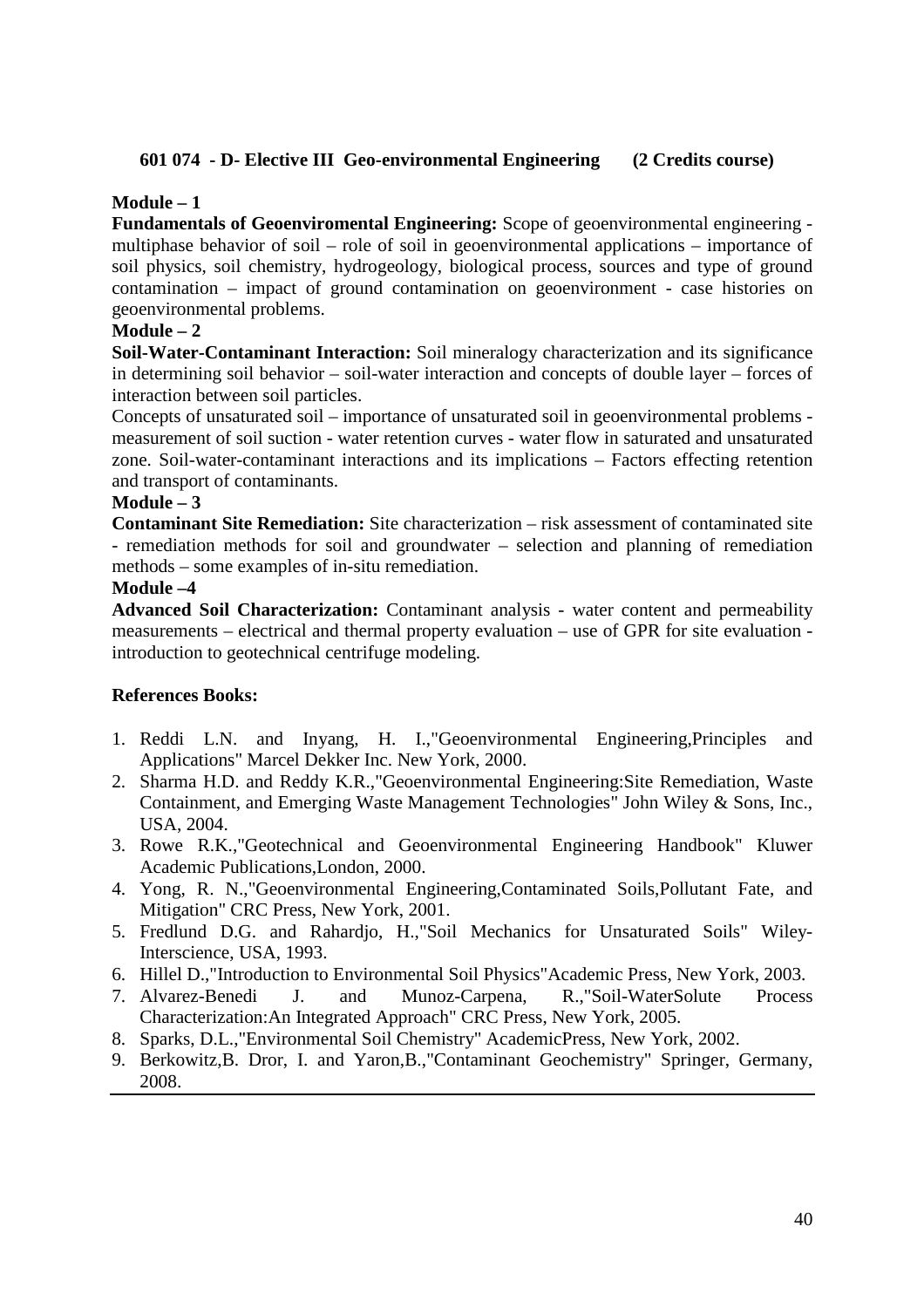## **601 074 –E- Elective III- Project Proposal writing and funding (1 Credit course)**

## **Module 1**

Introduction to grants and their place in the development of organizations, planning skills needed for strong proposals. Components of an application, Helpful tools and resources, Strategies for developing a proposal, How to identify potential funding sources, How to read and understand proposal guidelines and requests for proposals (RFP), Writing objectives, Preparation and justification of budgets ,Protocols for use of animal and human subjects in research, Cost sharing and sub-contracts, Procedures for grants submission and grants start up, The grant review process, Writing cover letters, Preparing a curriculum vitae.

## **Module 2**

Study a proposal or a dummy proposal written for sanctioning of grant for BCUD,AICTE etc. Develop and submit a draft a proposal for a grant sanctioning authority (related to a particular project) with the following main points:

- a. Identify a fundable topic, based on a need or a problem you've identified
- b. Identify a potential funder
- c. Obtain their program description and application forms
- d. Develop a draft proposal that meets the funder's requirements.
- The proposal may include:
- 1. Problem statement
- 2. Research design / work plan
- 3. Time line
- 4. Budget
- 5. Project personnel
- 6. Other supporting documents
- **Reference:** As specified by the instructor

## **601 074 – F-Elective III -- Foreign Language ---French-III (1 Credit course)**

**Module 1: French Grammar and Vocabulary**: Unit-1, Lesson 4 of the Text Book (Grammar & Vocabulary), Unit-1, Lesson 4 of the Text Book, Revision & speaking practice **Module 2:** Advance Vocabulary, Writing & Speaking, Exercise of Unit-1, Lesson 4 of the Text Book & workbook , Practicing Simple conversation in French, Revision & practice of conversation (Simple questions & answers)

**Reference:** Jumelage-I Text Book by Manjiri Khandekar & Roopa Luktuke Jumelage-I workbook by Roopa Luktuke

## **601 074 -G -Elective III-- Rural Engineering-I (1 Credit course)**

## **Module 1:**

## **Rural Development and Infrastructure development.**

Introduction to rural engineering, elements of rural engineering , productivity, animal husbandry and agriculture, rural art and craft, Infrastructure development such as irrigation, communication, village betterment, transportation, education such as educational institute, Financial assistance from Z.P. and other sources.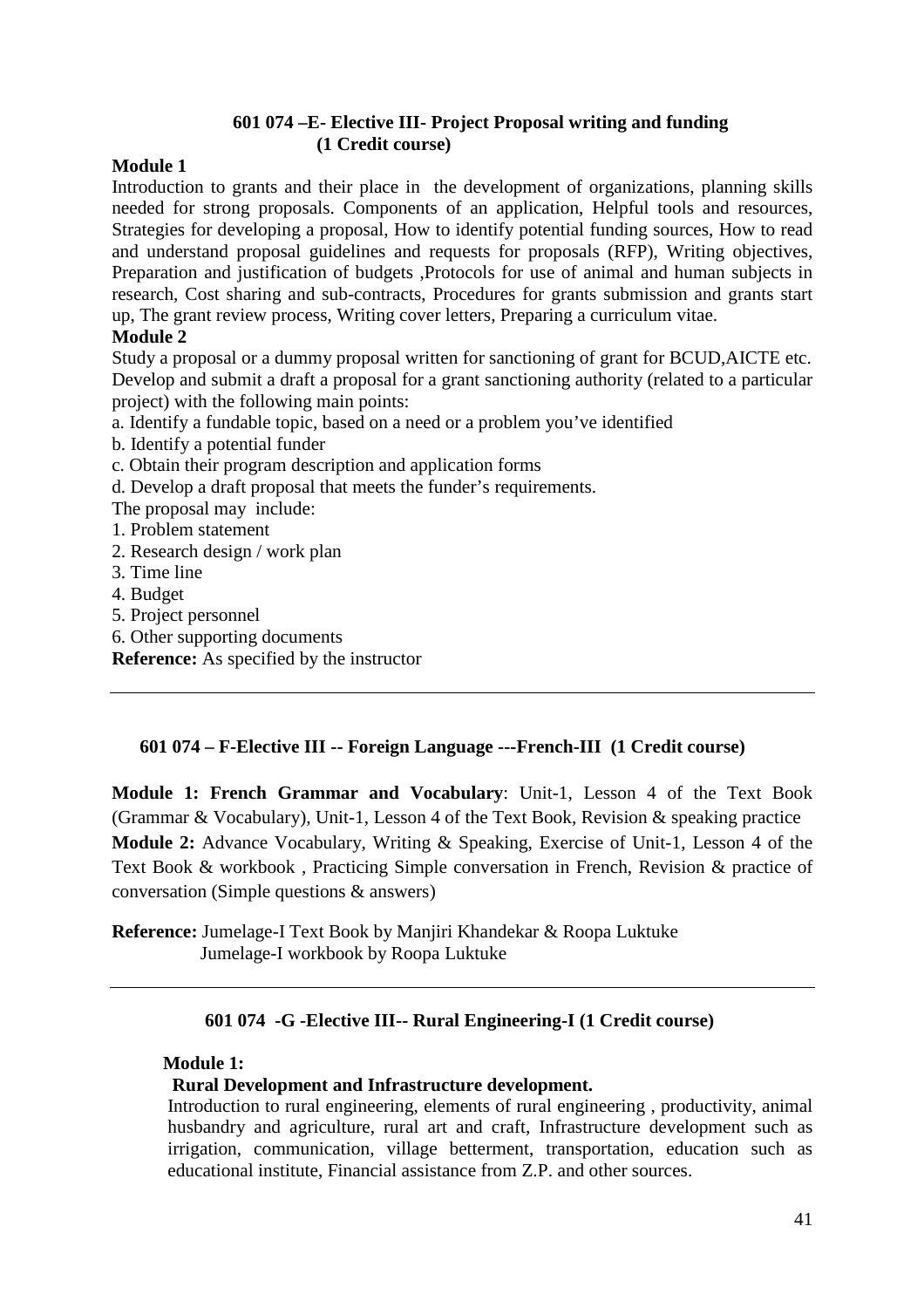Human Resources and development.,Health care center, rural sanitation, combined program for women and pre school children. Employment generation, integrated ruler development programme, landless employment guarantee program , present rural status, role of NGO and corporate sector.

#### **Module 2:**

#### **Socio Economic Development**

Rural population growth rate, rural literacy, manpower, cultivators, agriculture, industrial worker, manufacture worker, rural poverty. Five years plan for rural development.

#### **Govt. Policy and schemes for rural development.**

Various policies for rural development, various schemes such as micro finance and rural banking, integrated village development model, Swaranjayanti Gram Swarozgar Yojana, Samparan Grammen Rozgar Yojana, Micro finance and rural banking **Reference:** As specified by the instructor

#### **601 074 - H- Elective III Chess (Audit Course---No Credit course) Module 1**

Introduction of chess game, What is chess board, the place of chess board , Chess pieces position  $\&$  its moves, The concept of attacking, , The concept check with different pieces.

Mate/Checkmate, Castling, Pawn Promotion, Notation, Stalemate, Pointing **Module 2** 

End game, attacking a piece, Opening principles, Piece exchange, Pin, Defining the draws in

Chess

**Reference:** As specified by the instructor

#### **601 074 -I-Elective III Abacus (Audit Course---No Credit course)**

#### **Module 1**

 Introduction of Abacus, addition & subtraction with help of help of small friends, big friends

 & big family, Concept of visualization, Multiplication & Division  **Module 2** 

 Additional & Subtraction with decimal concept, Determine cube root & square root **Reference:** As specified by the instructor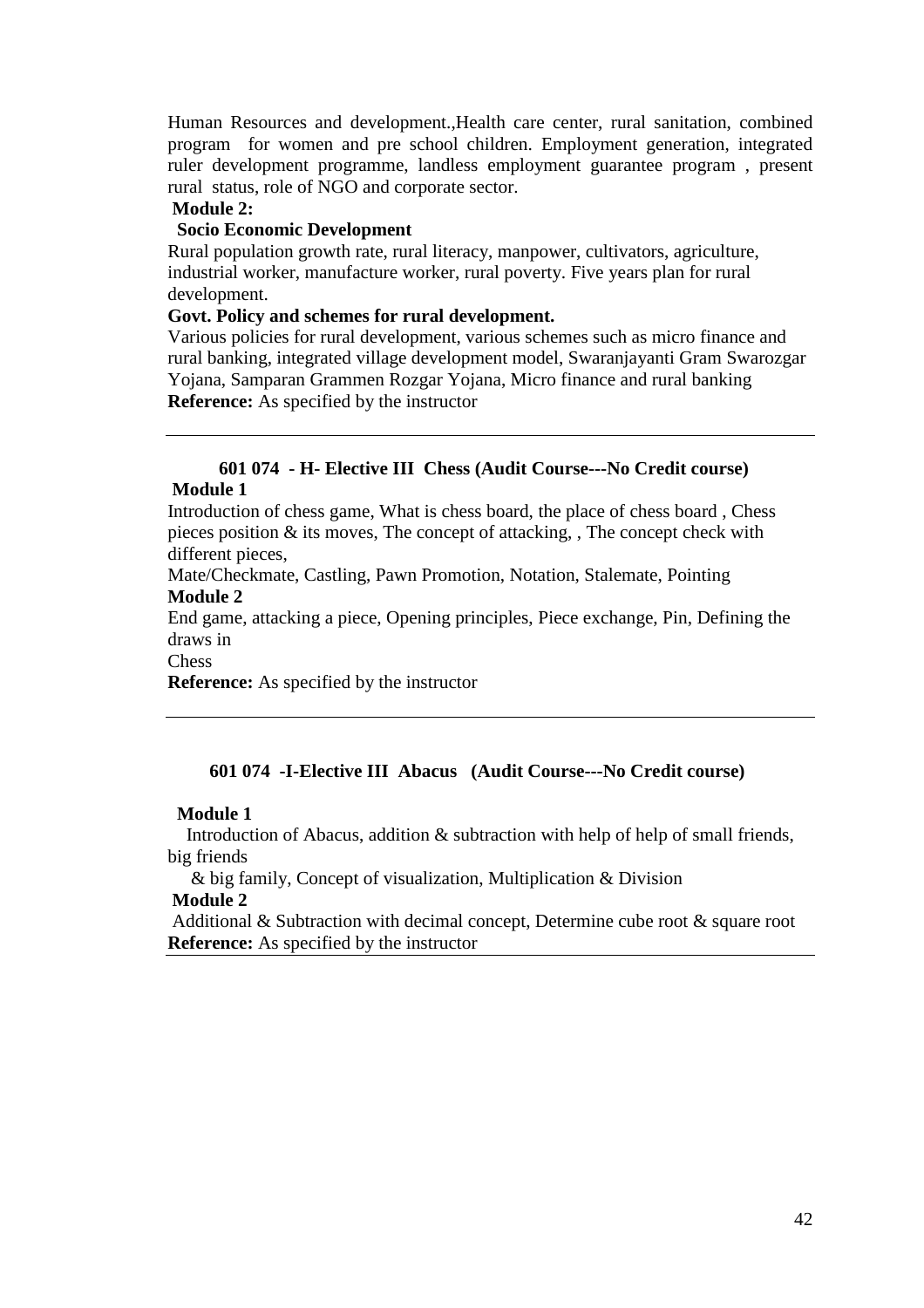#### **UNIVERSITY OF PUNE**

## **M.E. (CIVIL) (Environmental Engineering) SEMESTER III**

#### **601 075 Seminar – II**

Teaching Scheme<br>
Pract. 4 hrs /week<br>
Oral : 50 Marks Oral : 50 Marks, TW :: 50 Marks Credits 4

Term work should consist of ---

- **I)** Spiral bound report preferably, printed on both the sides of paper on the topic of dissertation work and should be submitted in a standard format having the following contents.
	- i) A report on training undergone on a construction project site/organization/for a period of minimum 15 days, including the data collection necessary for the project work.
	- ii) A report on the topic of dissertation, containing the following:
		- a) Literature review and problem statement formulation.
		- b) Research Methodology and proposed schedule of completion of project work. Students should prepare a power point presentation to be delivered in 15 minutes and should be able to answer questions asked in remaining five minutes.
- **II)** Spiral bound report preferably, printed on both the sides of paper on vacational training of 2 weeks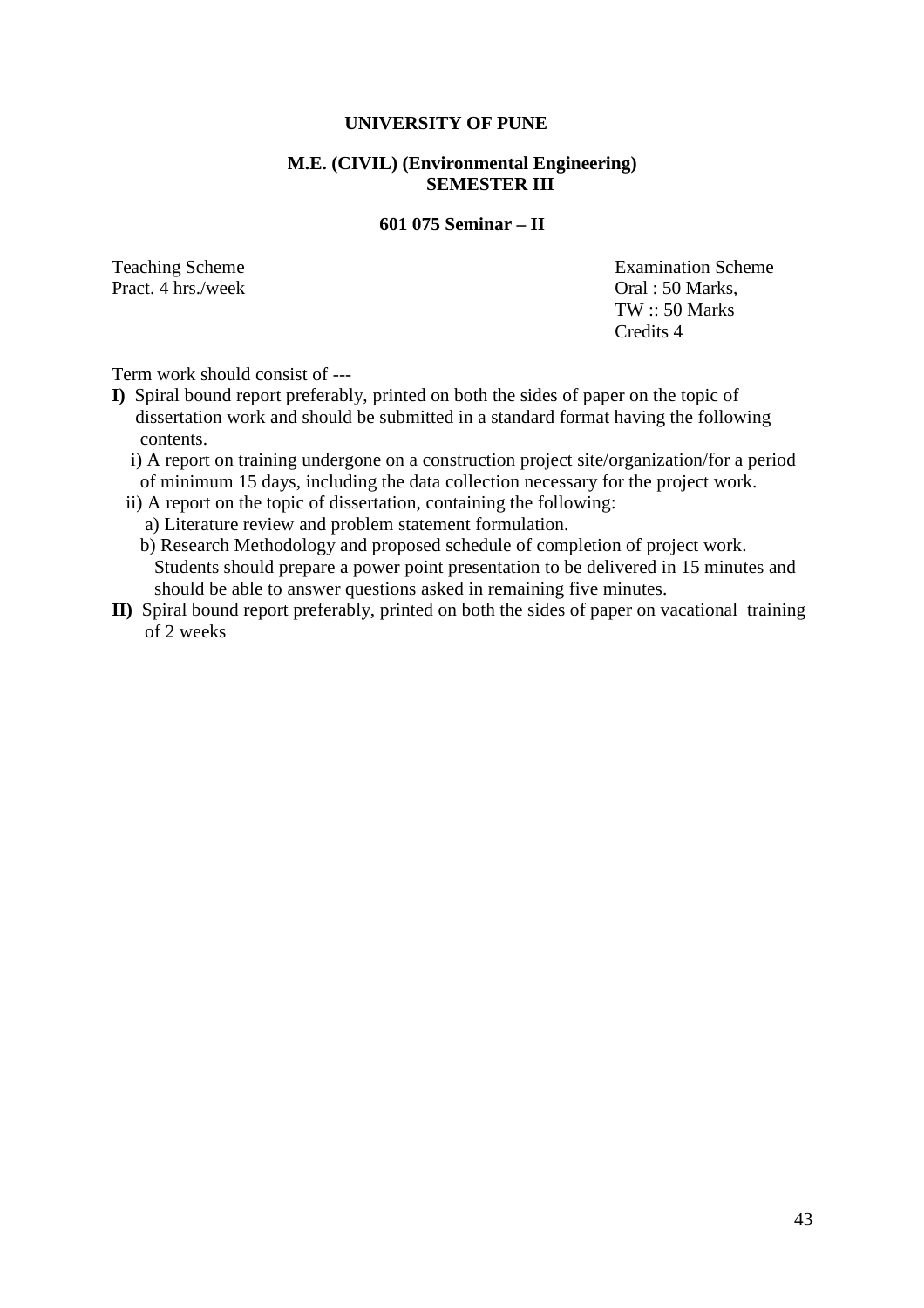## **UNIVERSITY OF PUNE M.E. (CIVIL) (Environmental Engineering) SEMESTER III 601 076 Project Stage I**

Pract. 8 hr./week Oral: 50 Marks

Teaching Scheme **Examination** Scheme TW ; 50 marks Credits 8

The project work will start in semester III, and should preferably be a live problem in the industry or macro-issue having a bearing on performance of the construction industry and should involve scientific research, design, collection, and analysis of data, determining solutions and must preferably bring out the individuals contribution.

The dissertation stage I report should be presented in a standard format, in a spiral bound hard copy, preferably printed on both the sides of paper, containing the following contents.

- i. Introduction including objectives, limitations of study.
- ii. Literature Survey, background to the research.
- iii. Problem statement and methodology of work
- iv. Theoretical contents associated with topic of research
- v. Field Applications, case studies
- vi. Data collection from field/organizations or details of experimental work/analytical work
- vii. Part analysis / inferences
- viii. Details of remaining work to be completed during the project work stage II
- ix. References

Students should prepare a power point presentation to be delivered in 25 minutes and should be able to answer questions asked in remaining five minutes.(It is preferred that at least one paper on the research area be presented in a conference or published in a referred journal.)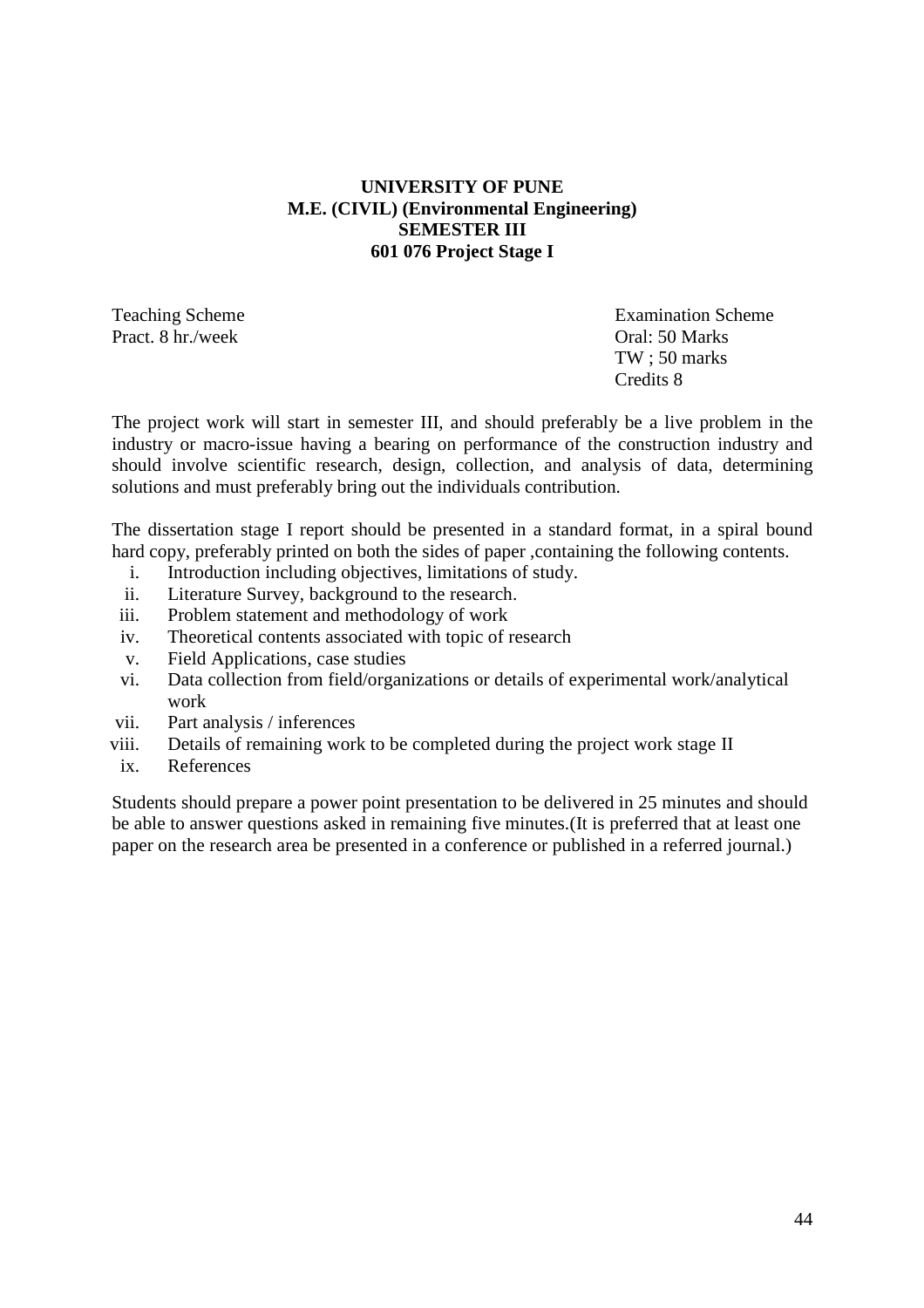#### **UNIVERSITY OF PUNE M.E. (CIVIL) (Environmental Engineering) SEMESTER IV 601 077 Seminar – III**

Teaching Scheme **Examination** Scheme Pract. 5 hrs./week TW :50 marks Oral / Presentation-50 marks Credits : -5

Term work should consist of a spiral bound report on the topic of dissertation work,preferably typed on both the sides of pages and should be submitted in a standard

format. Seminar III will be assessed based on the requirements of completion of project work for the project stage II.

Students should prepare a power point presentation to be delivered in 15 minutes and should be able to answer questions asked in remaining five minutes.